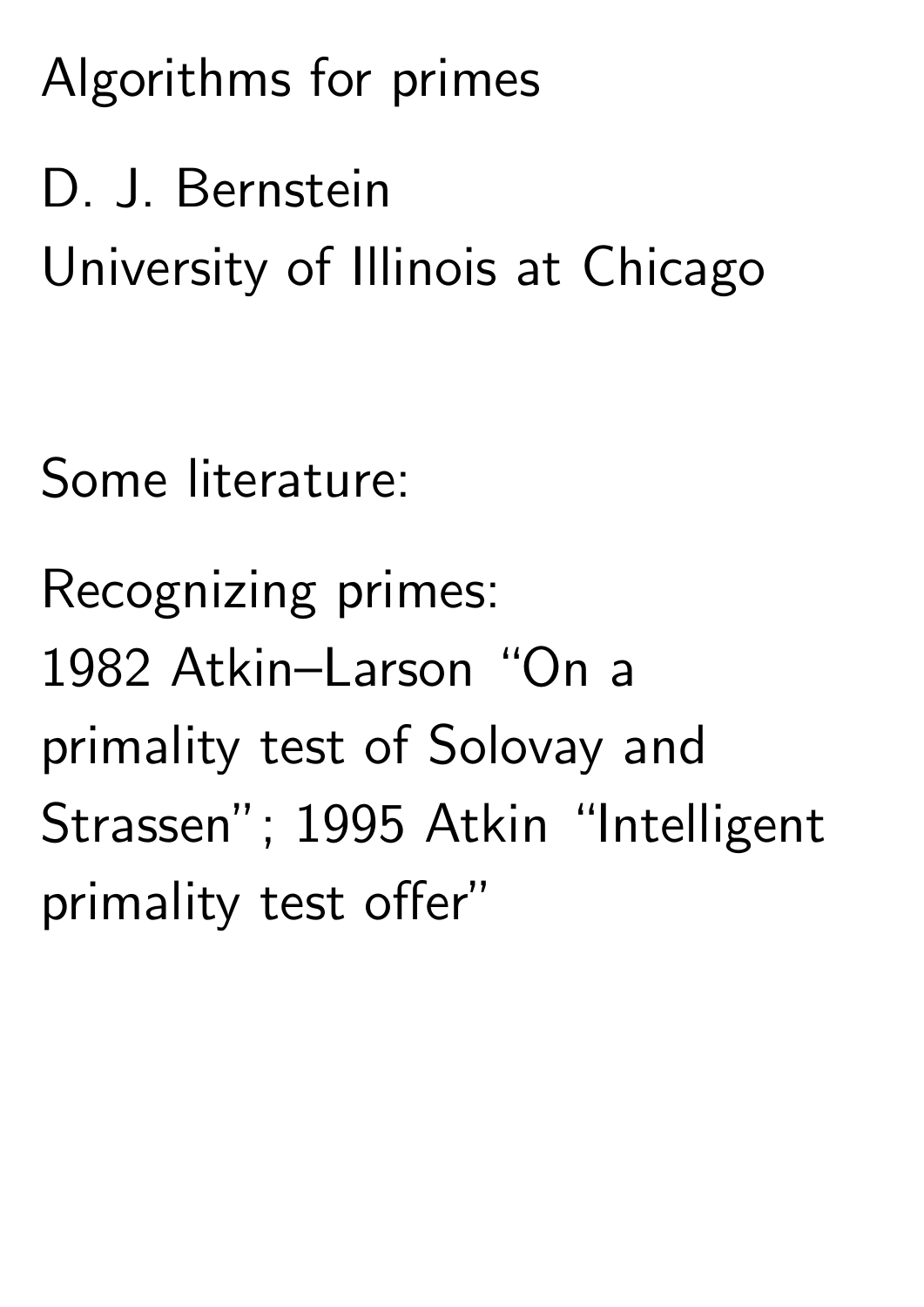Proving primes to be prime: 1993 Atkin–Morain "Elliptic curves and primality proving"

Factoring integers into primes: 1993 Atkin–Morain "Finding suitable curves for the elliptic curve method of factorization"

Enumerating small primes: 2004 Atkin–Bernstein "Prime sieves using binary quadratic forms"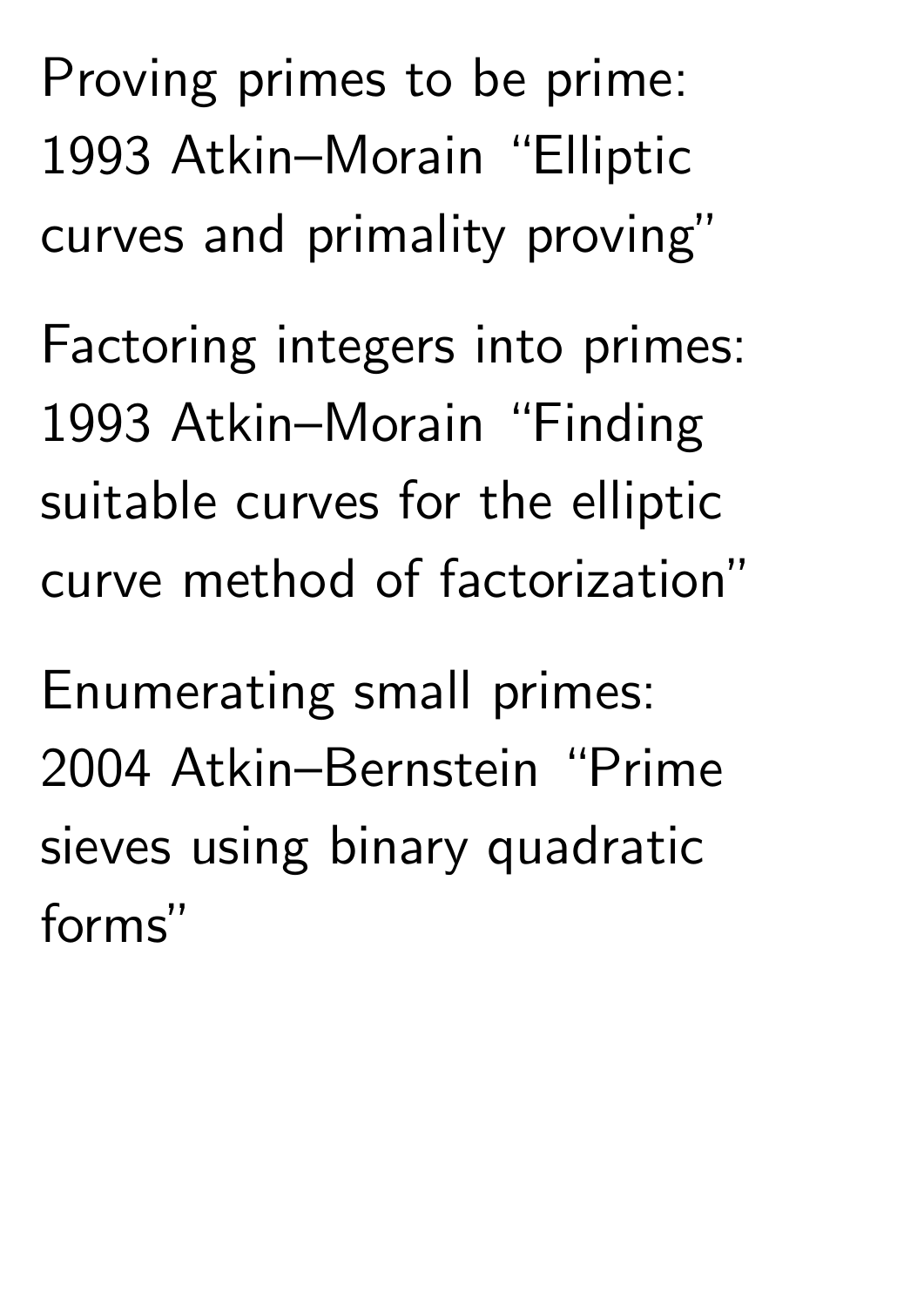## Recognizing primes

Fermat:  $w \in \mathbb{Z}$ , prime  $n \in \mathbb{Z}$  $\Rightarrow w^n - w = 0$  in  $\mathsf{Z}/n$  .

e.g. Fast proof of compositeness of  $n = 314159265358979323$ :

- in  $\mathbf{Z}/n$  compute  $2^n-2$
- $= 198079119221837430 \neq 0.$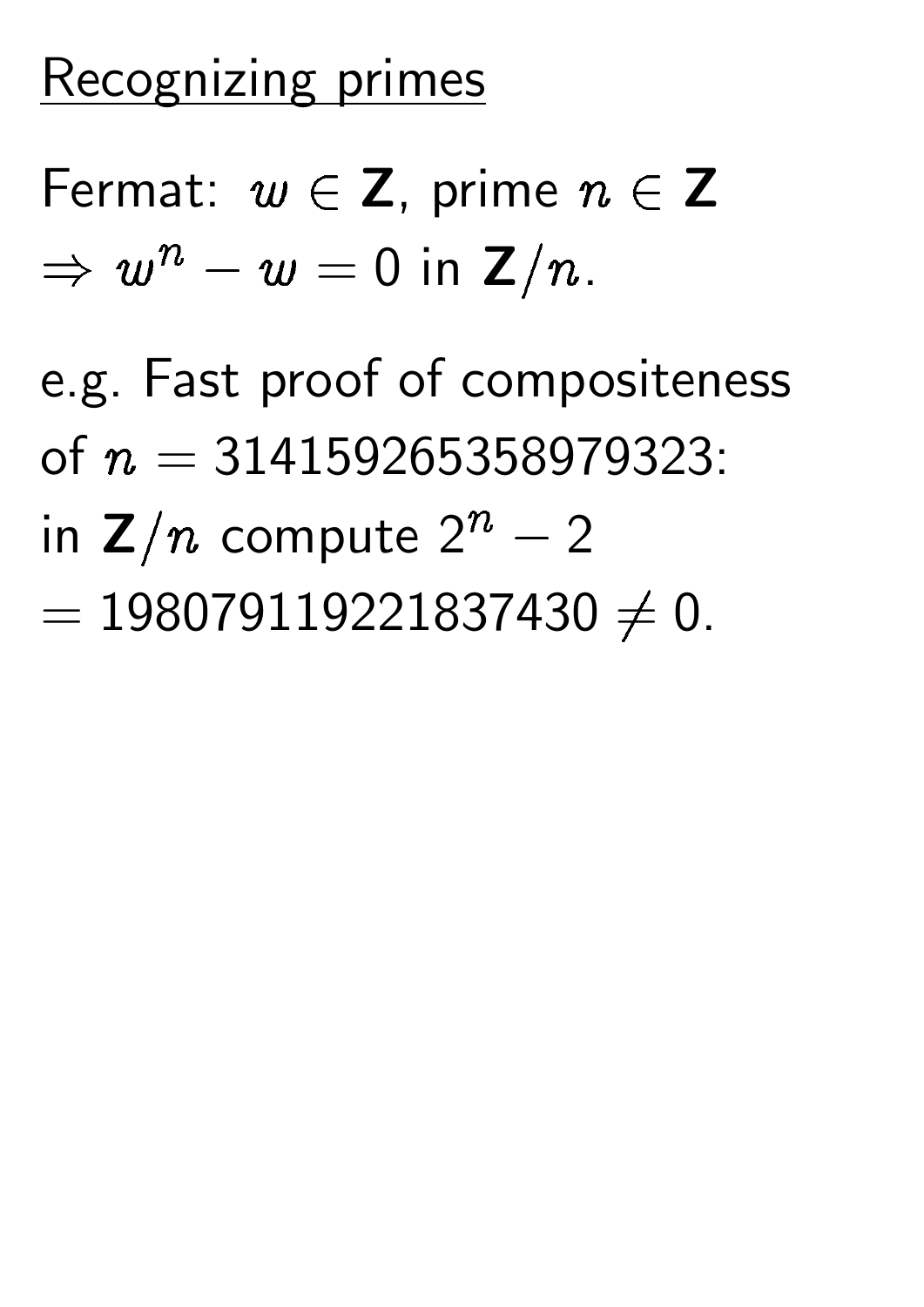## Recognizing primes

Fermat:  $w \in \mathbb{Z}$ , prime  $n \in \mathbb{Z}$  $\Rightarrow w^n - w = 0$  in  $\mathsf{Z}/n$  .

e.g. Fast proof of compositeness of  $n = 314159265358979323$ :

- in  $\mathbf{Z}/n$  compute  $2^n-2$
- $= 198079119221837430 \neq 0.$

"Carmichael numbers" are composites that cannot be proven composite this way. 1994 Alford–Granville–Pomerance:  $\#\{Carmichael numbers\} = \infty.$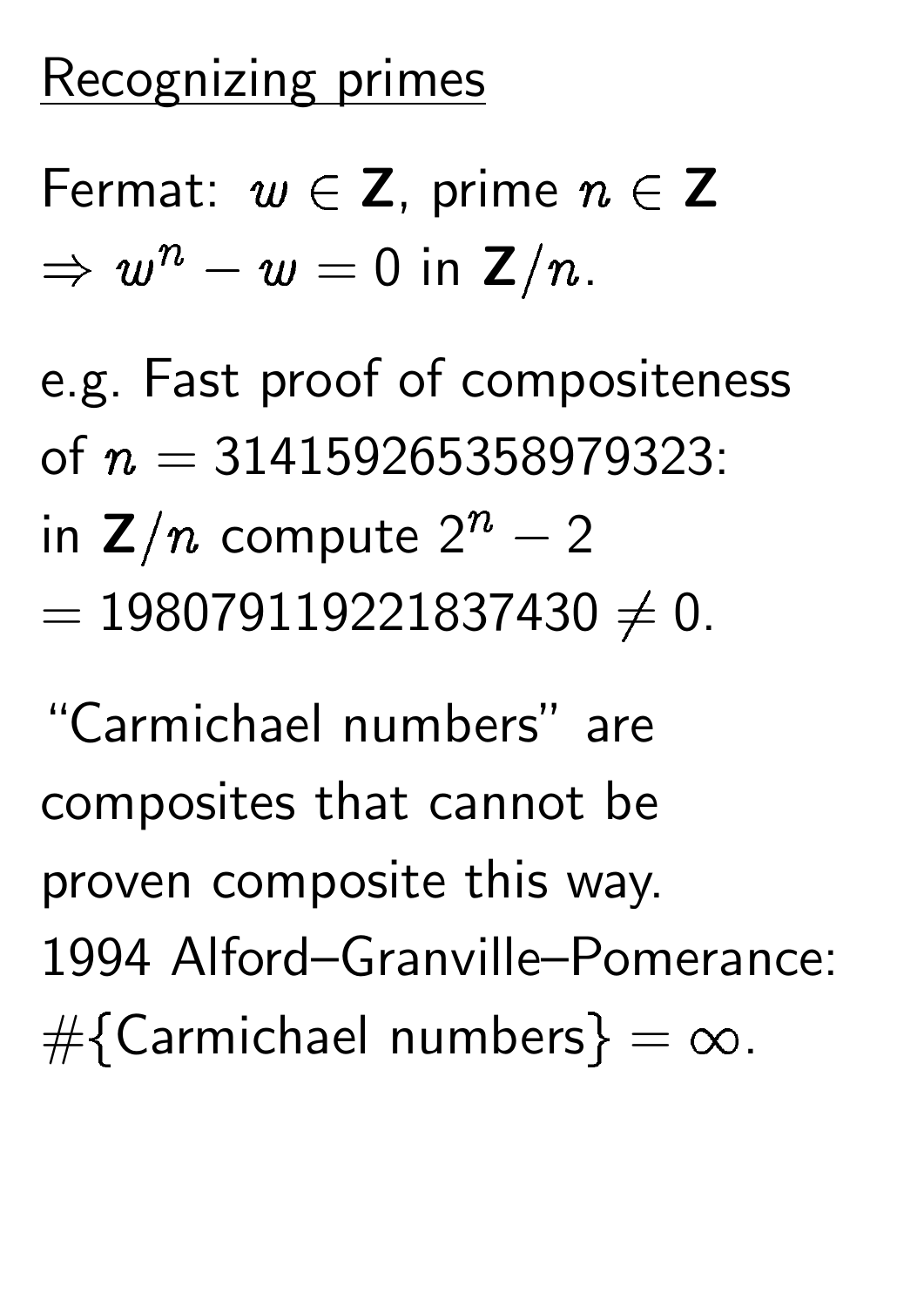# Refined Fermat:  $w \in \mathbb{Z}$ , prime  $n \in 1 + 2\mathbb{Z}$  $\Rightarrow$   $w = 0$  in  $\mathbb{Z}/n$ or  $w^{(n-1)/2}+1=0$  in  ${\mathbf Z}/n$ or  $w^{(n-1)/2}-1=0$  in  $\mathsf{Z}/n$ . Proof:  $w^n-w$

$$
=w(w^{n-1}-1)\\=w(w^{(n-1)/2}+1)(w^{(n-1)/2}-1).
$$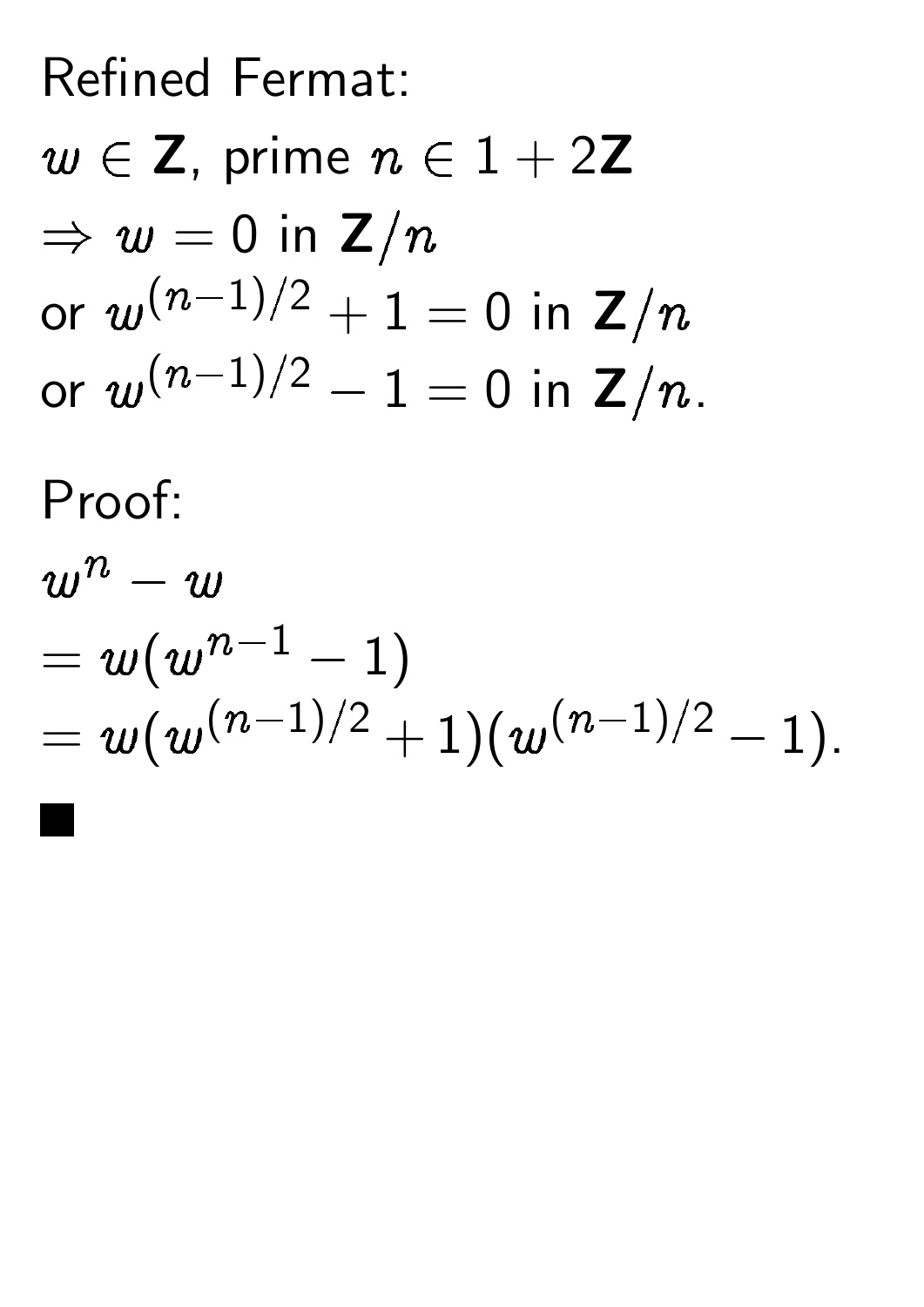Doubly refined Fermat:  $w \in \mathbb{Z}$ , prime  $n \in 1 + 4\mathbb{Z}$  $\Rightarrow w = 0$  in  $\mathbb{Z}/n$ or  $w^{(n-1)/2}+1=0$  in  ${\mathbf Z}/n$ or  $w^{(n-1)/4}+1=0$  in  $\mathsf{Z}/n$ or  $w^{(n-1)/4}-1=0$  in  $\mathsf{Z}/n$ . Proof:  $w^n-w$  $=w(w^{n-1}-1)$  $= w \dot (w^{(n-1)/2} + 1) (w^{(n-1)/2} - 1);$  $w(w^{(n-1)/2}+1)$  $(w^{(n-1)/4}+1)(w^{(n-1)/4}-1).$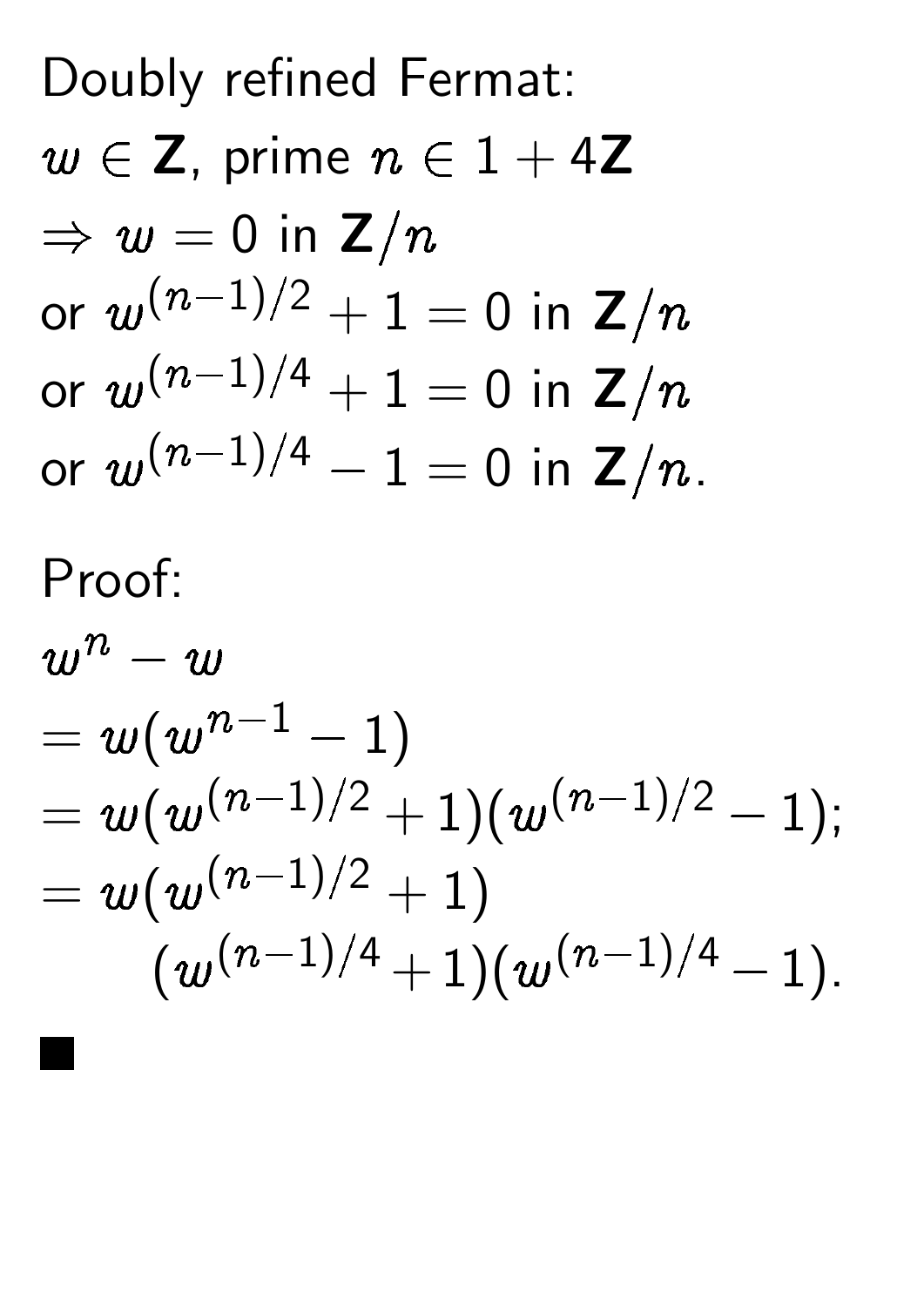1966 Artjuhov:

.

 $w\in\mathsf{Z},$  prime  $n\in 1+2^u+2^{u+1}\mathsf{Z}$  $\Rightarrow w = 0$  in  $\mathbb{Z}/n$ or  $w^{(n-1)/2}+1=0$  in  $\mathsf{Z}/n$ or  $w^{(n-1)/4}+1=0$  in  $\mathsf{Z}/n$ . .

$$
\text{or } w^{(n-1)/2^u} + 1 = 0 \text{ in } \mathbb{Z}/n
$$
  
or  $w^{(n-1)/2^u} - 1 = 0$  in  $\mathbb{Z}/n$ .

e.g. Proof that 2821 is not prime: in  $Z/2821$  have  $2^{1410} + 1 = 1521$ ;  $2^{705} + 1 = 2606$ ;  $2^{705} - 1 = 2604$ .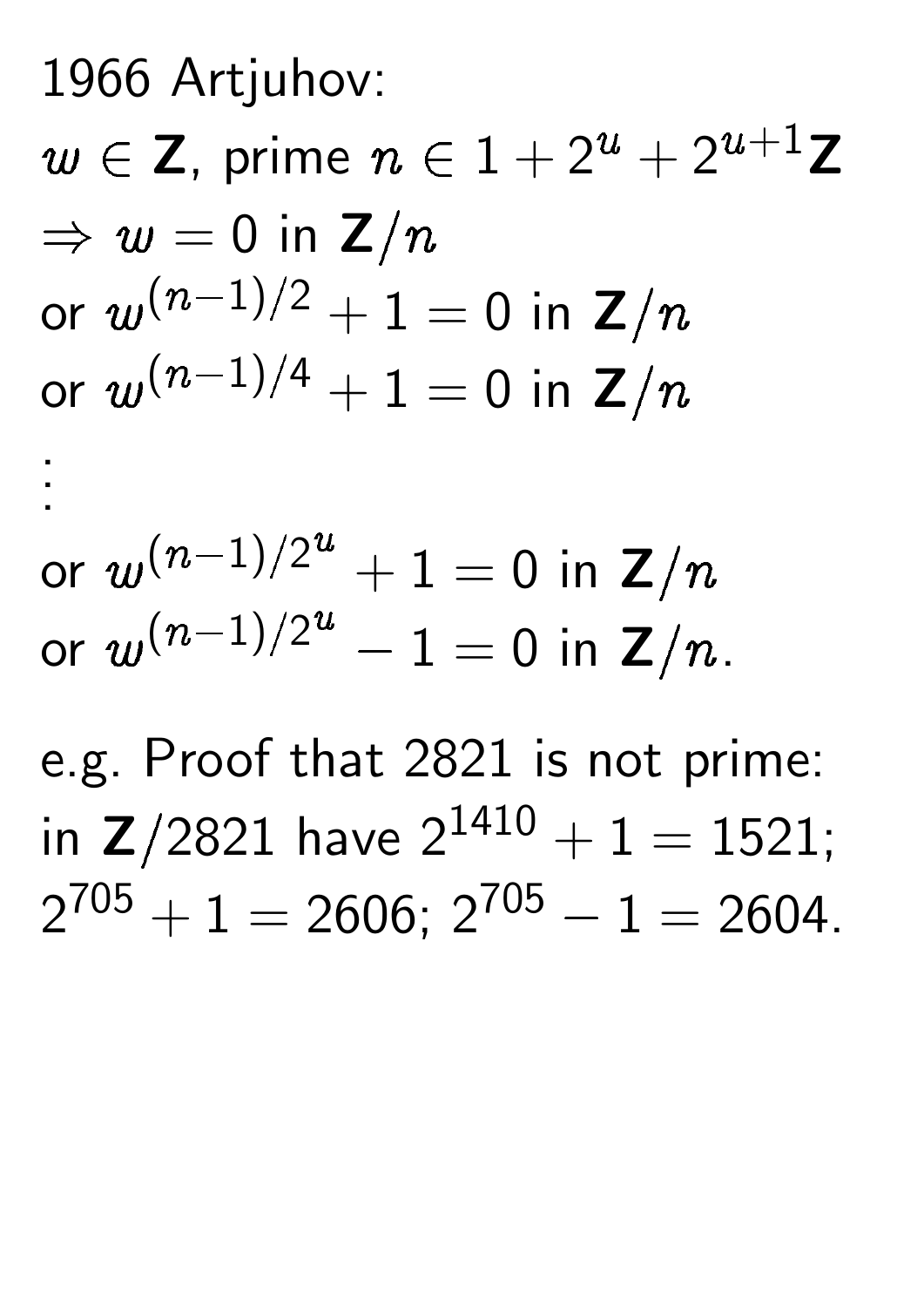Non-prime  $n \in 1 + 2Z$  $\Rightarrow$  uniform random  $w \in \{1, 2, \ldots, n - 1\}$ has  $>75\%$  chance to prove  $n$  non-prime by this test.

Try  $\lceil \lg n \rceil$  choices of w. Conjecture: If this doesn't prove  $n$  non-prime then  $n$  is prime.

Messy history: Dubois, Selfridge, Miller, Rabin, Lehmer, Solovay– Strassen, Monier, Atkin–Larson.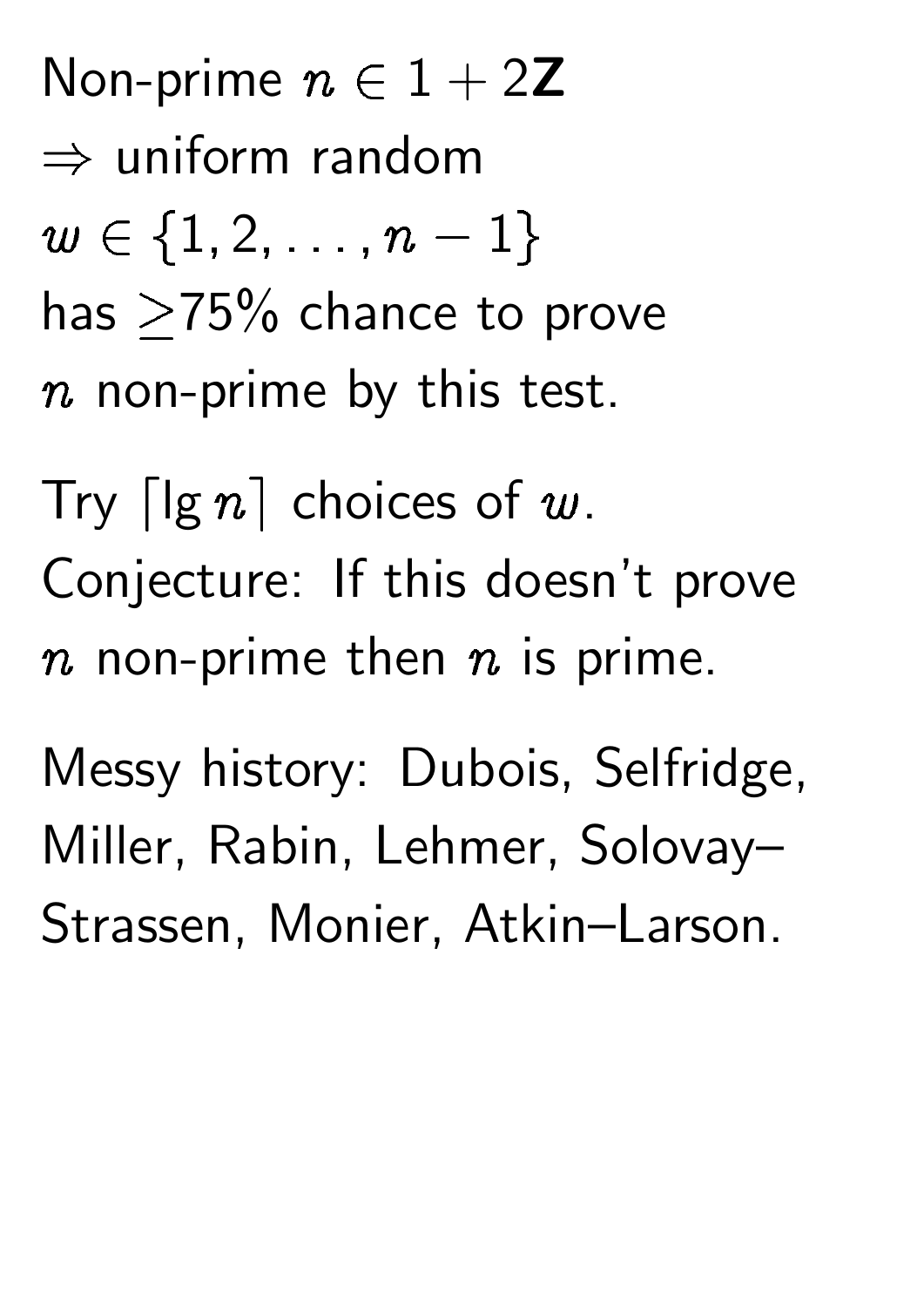Time  $(\lg n)^{3+o(1)}$  for  $(\lg n)^{1+o(1)}$  exponentiations. Can we do better?

e.g. Only  $\lceil \sqrt{\lg n} \rceil$  choices of  $w$ ?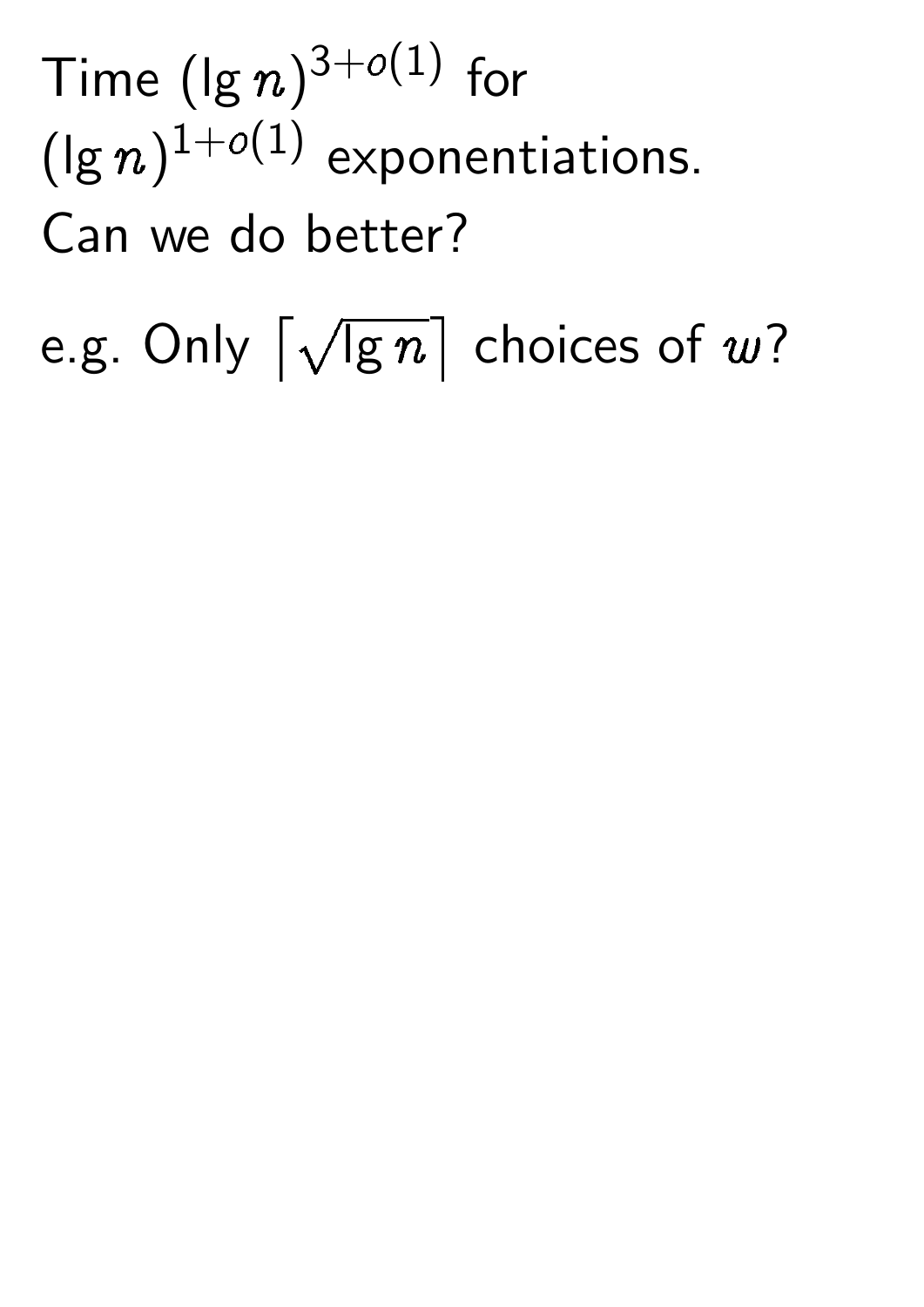Time  $(\lg n)^{3+o(1)}$  for  $(\lg n)^{1+o(1)}$  exponentiations. Can we do better? e.g. Only  $\lceil \sqrt{\lg n} \rceil$  choices of  $w$ ? No! There are too many  $n$ 's that have too many failing  $w$ 's. e.g. 1982 Atkin–Larson: If  $4k + 3$ ,  $8k + 5$  are prime then  $n = (4k + 3)(8k + 5)$  has  $(2k + 1)(4k + 2)$  failing w's.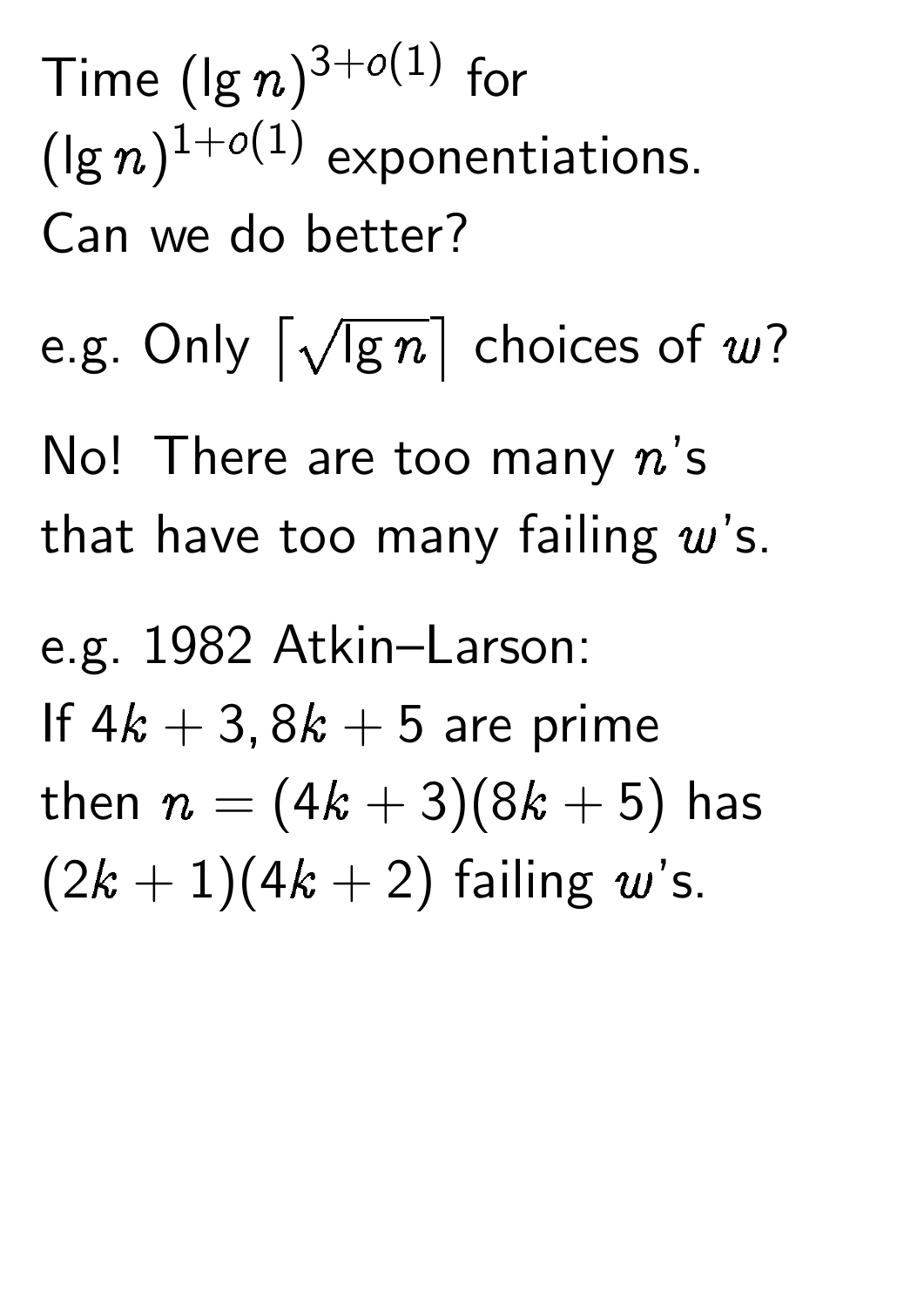Do better by extending  $Z/n$ ? Main credits: Lucas, Selfridge. e.g. Prime  $n \in 1 + 2\mathbb{Z}$ ,  $w \in \mathbb{Z}$ ,  $w^2-4$  has Jacobi symbol  $-1$ in  $\mathsf{Z}/n \Rightarrow t^{(n+1)/2} \in \{1,-1\}$ in  $({\bf Z}/n)[t]/(t^2-wt+1).$ Proof:  $k = (Z/n)[t]/(t^2 - wt + 1)$ is a field. In  $k[u]$  have  $\boldsymbol{\mathcal{U}}$  $2 -\overline{u}u +1 = (u-t)(u-t^n)$ so in  $k$  have  $t^{n+1}=1$ .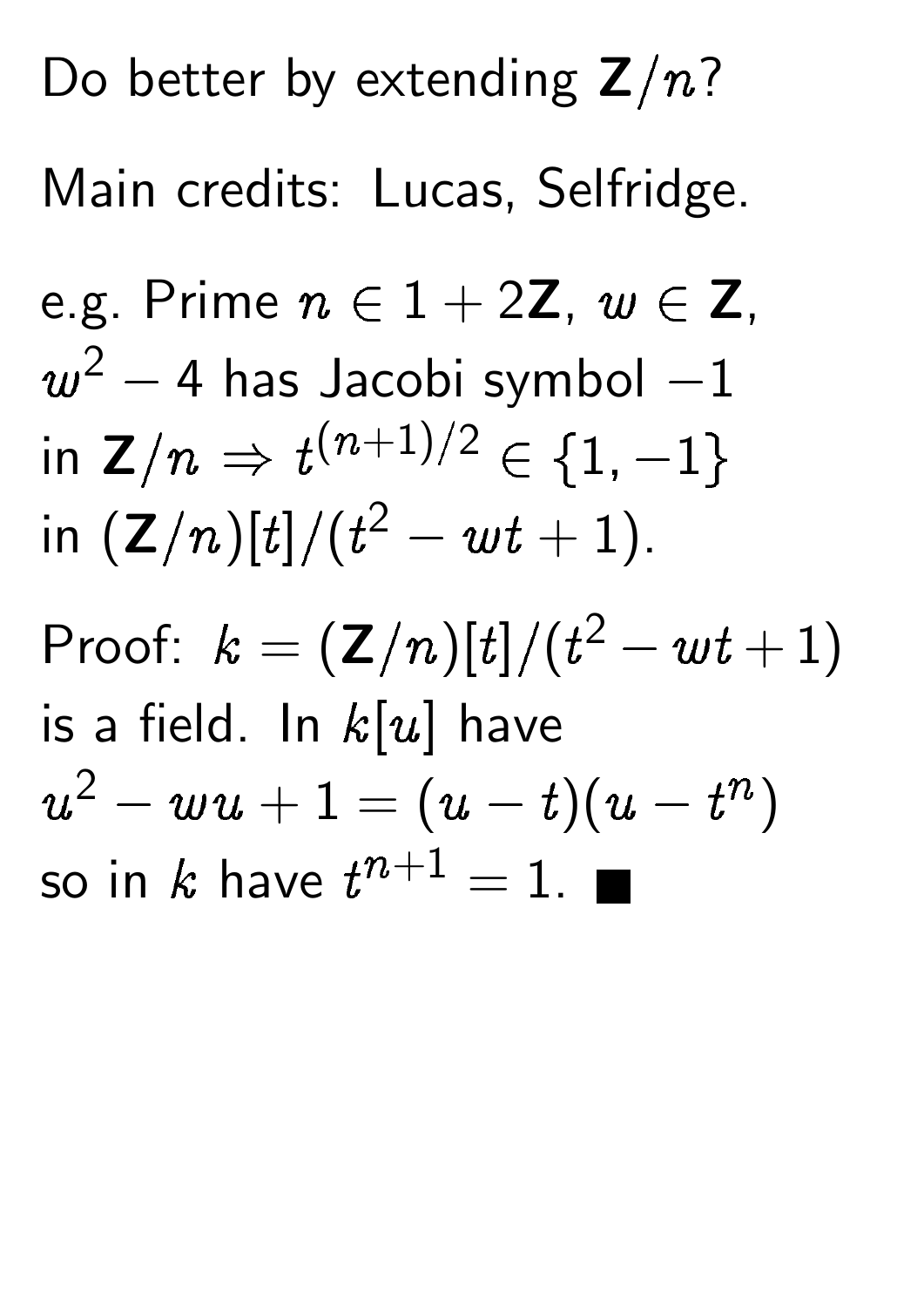Geometric view: group scheme G  $=\left\{ (x,y): x^2 - wxy + y^2 = 1 \right\};$ addition of  $(x, y)$  induced by mult of  $y+xt$  modulo  $t^2-wt+1$ .

 $w^2-4$  has Jacobi symbol  $-1$ so  $\#G(\mathbf{Z}/n) = n + 1$  so  $(n + 1)(1, 0) = (0, 1)$  in  $G(Z/n)$ .

Faster than  $(\mathbb{Z}/n)$  $\ast$ ? No. More reliable than  $(\mathbb{Z}/n)$  $\ast$ ?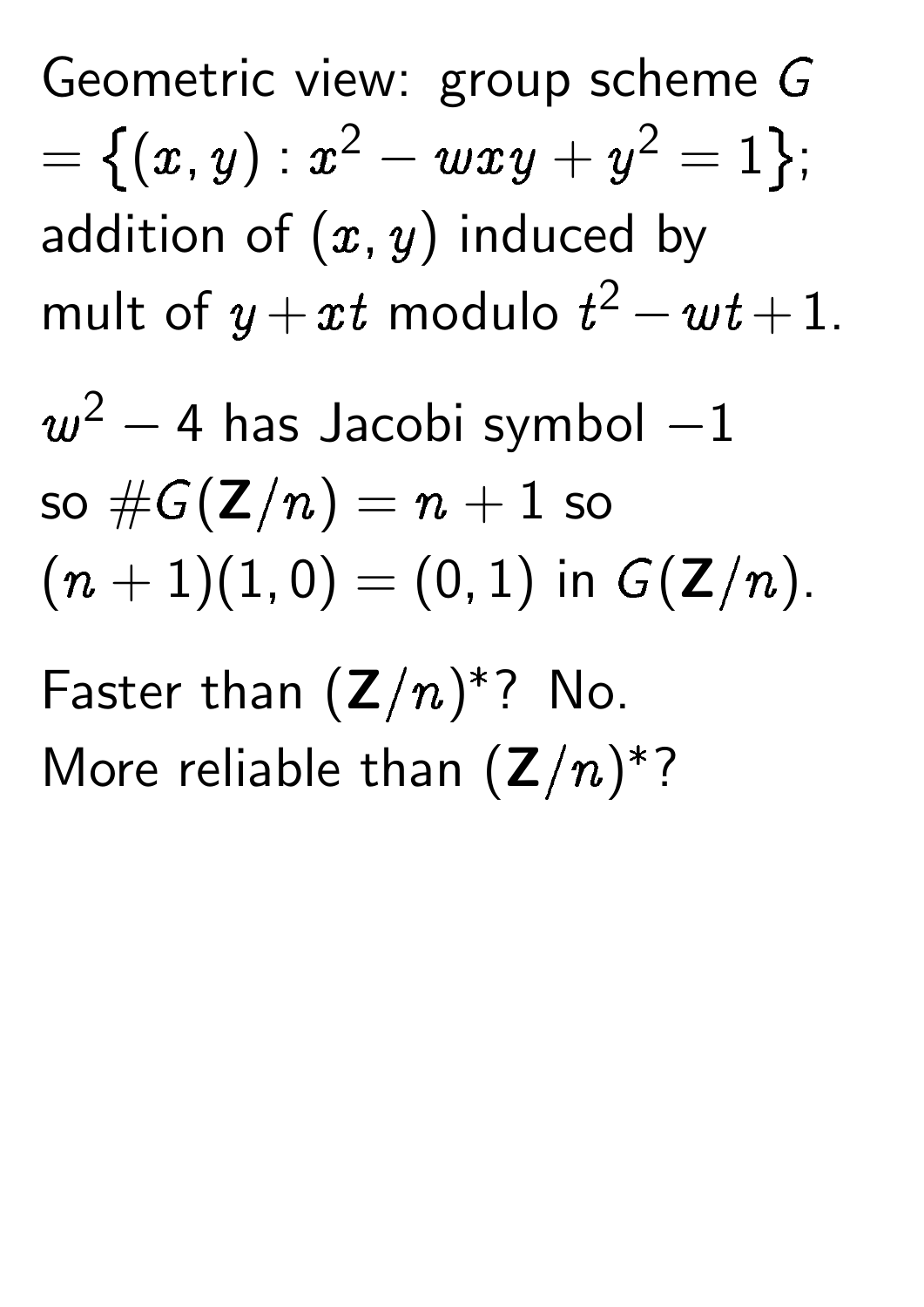Geometric view: group scheme G  $=\left\{ (x,y): x^2 - wxy + y^2 = 1 \right\};$ addition of  $(x, y)$  induced by mult of  $y+xt$  modulo  $t^2-wt+1$ .

 $w^2-4$  has Jacobi symbol  $-1$ so  $\#G(\mathbf{Z}/n) = n + 1$  so  $(n + 1)(1, 0) = (0, 1)$  in  $G(Z/n)$ .

Faster than  $(\mathbb{Z}/n)$  $\ast$ ? No. More reliable than  $(\mathbb{Z}/n)$  $\ast$ ? No. Easily construct many  $n$ that have many bad  $w$ .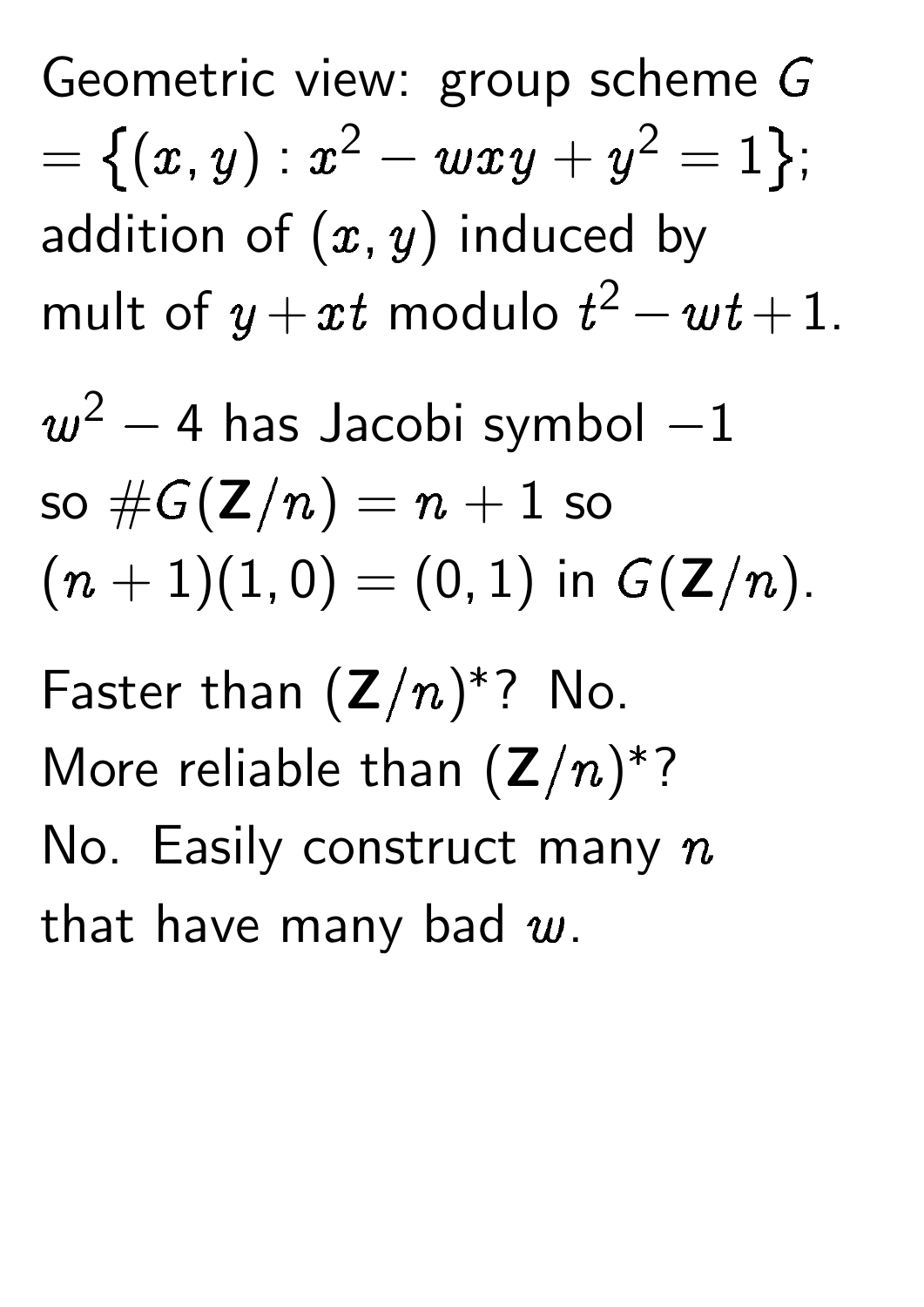Try another group scheme? e.g.  $E: x^2 + y^2 = 1 - 30x^2$  $\hat{y}$ 2 . Main obstacle: Find  $#E(Z/n)$ , assuming that  $n$  is prime.

1986 Chudnovsky–Chudnovsky, 1987 Gordon: Build E here using CM with class number 1.

Faster than  $(\mathbb{Z}/n)$  $\ast$ ? No. More reliable than  $(\mathbb{Z}/n)$  $\ast$ ?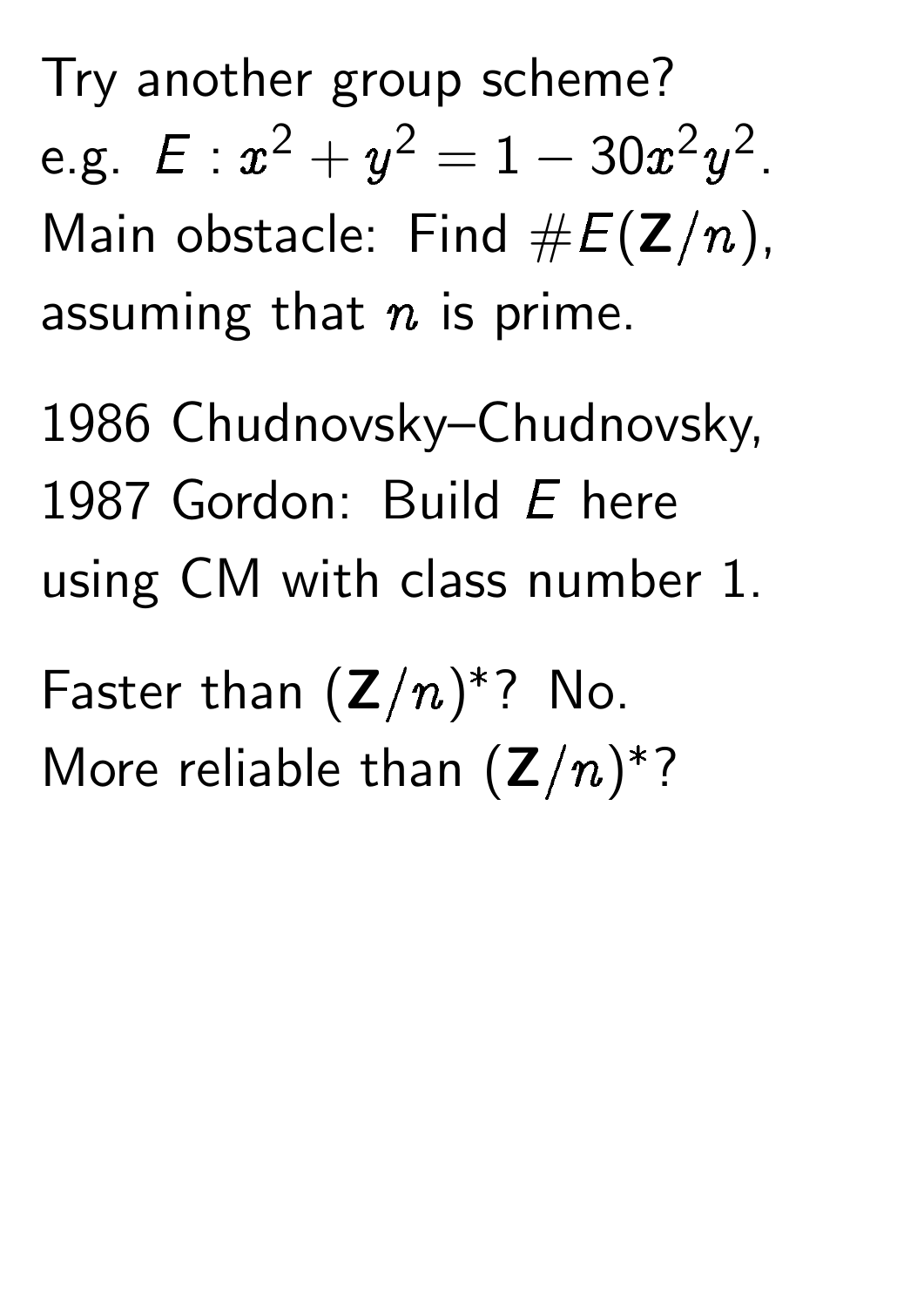Try another group scheme? e.g.  $E: x^2 + y^2 = 1 - 30x^2$  $\hat{y}$ 2 . Main obstacle: Find  $#E(Z/n)$ , assuming that  $n$  is prime.

1986 Chudnovsky–Chudnovsky, 1987 Gordon: Build E here using CM with class number 1.

Faster than  $(\mathbb{Z}/n)$  $\ast$ ? No. More reliable than  $(\mathbb{Z}/n)$  $\ast$ ? No. Easily construct many "elliptic pseudoprimes."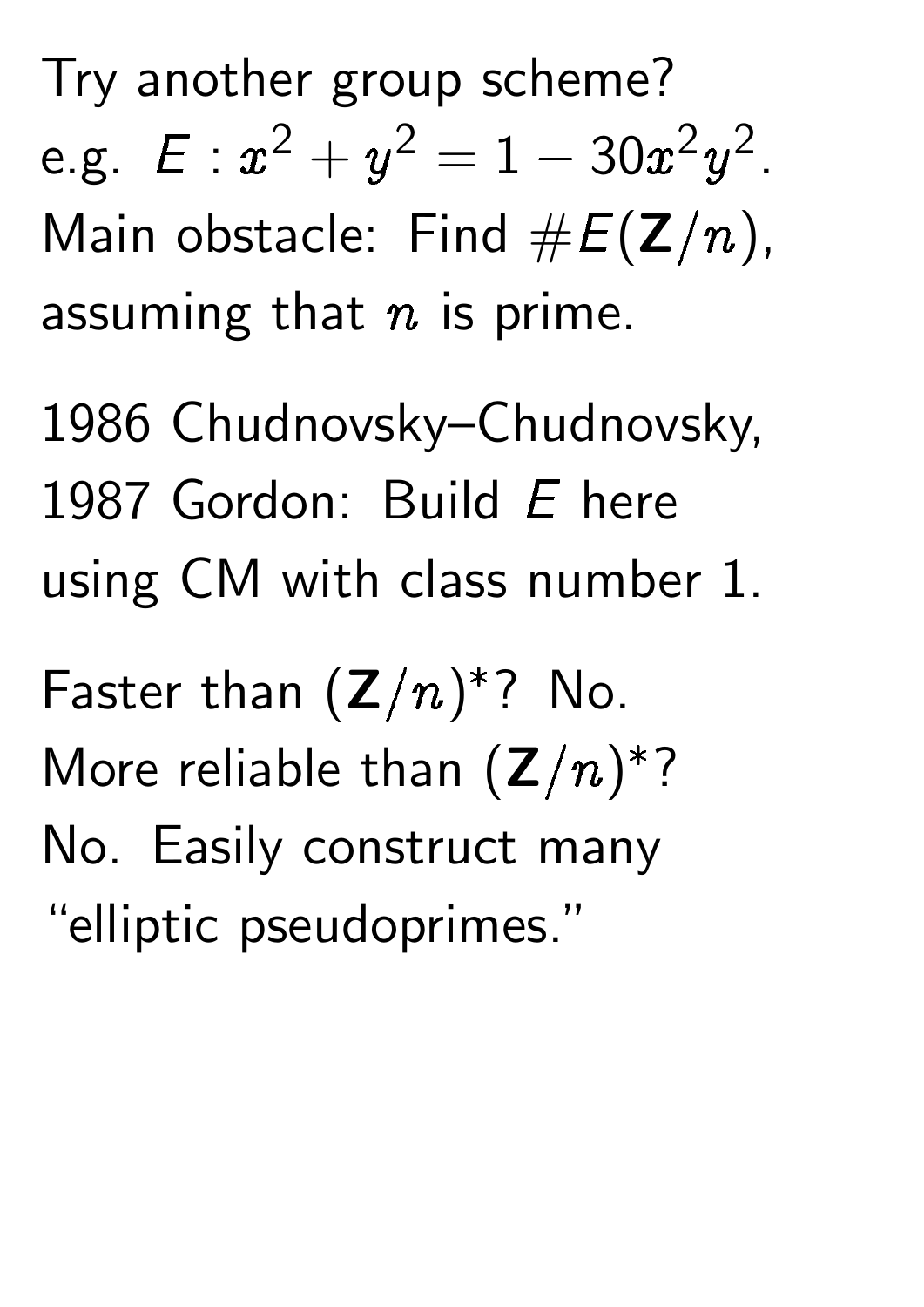1980 Baillie–Wagstaff, 1980 Pomerance–Selfridge–Wagstaff:

One  $x^2 - wxy + y^2 = 1$  test plus one  $(\mathbb{Z}/n)$  $\ast$ exponentiation. Time  $(\lg n)^{2+o(1)}$ .

Much more reliable than two  $(\mathsf{Z}/n)$  $\ast$ exponentiations! \$620 for a counterexample, i.e., a non-proved non-prime.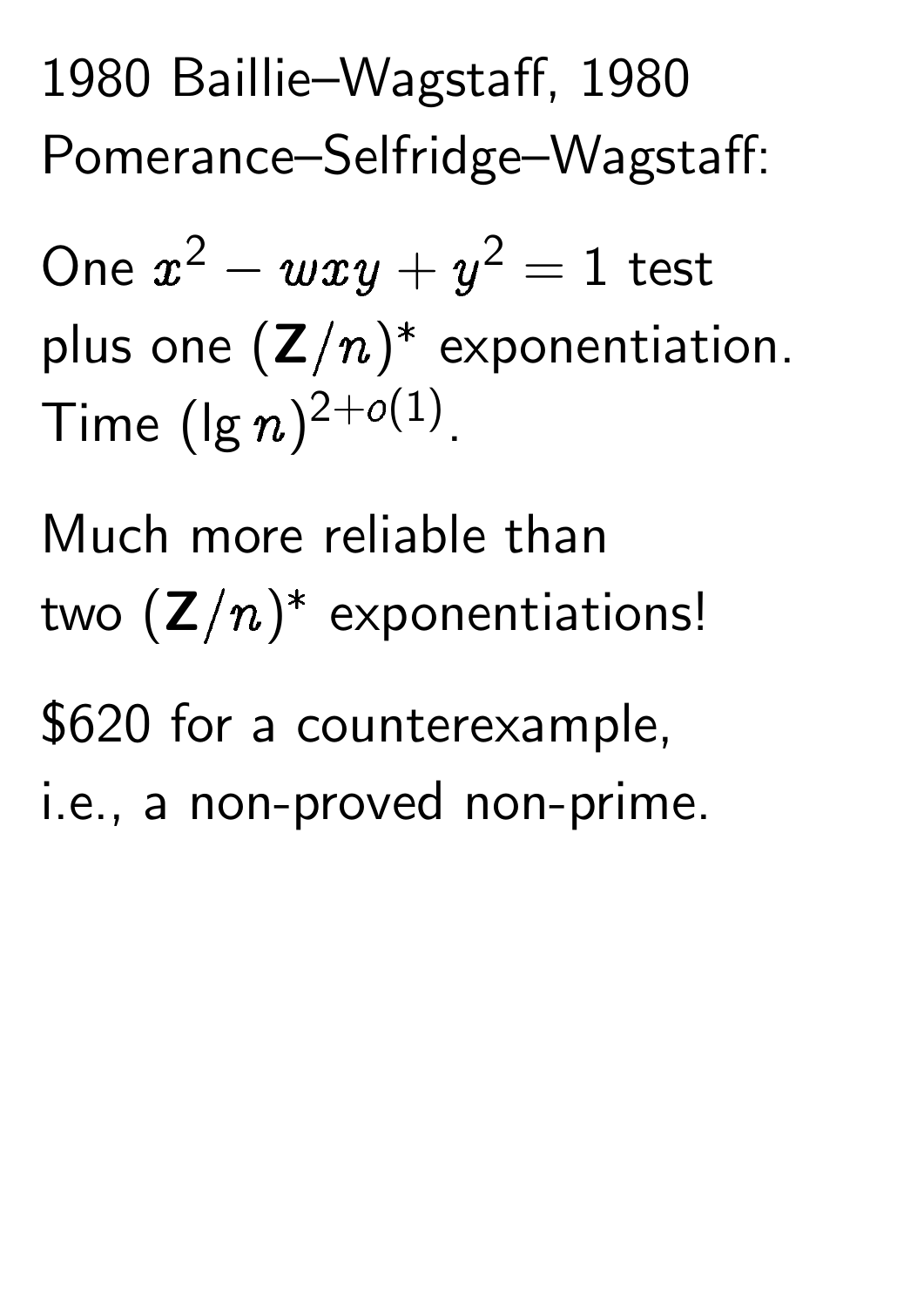1995 Atkin: one  $({\mathsf{Z}}/n)$  $\ast$ exponentiation plus one  $x^2 - wxy + y^2 = 1$  test plus one cubic test. \$2500 for a counterexample.

Bad news: There should be infinitely many counterexamples to the 1980 tests (1984 Pomerance, adapting heuristic from 1956 Erdős) and to Atkin's test.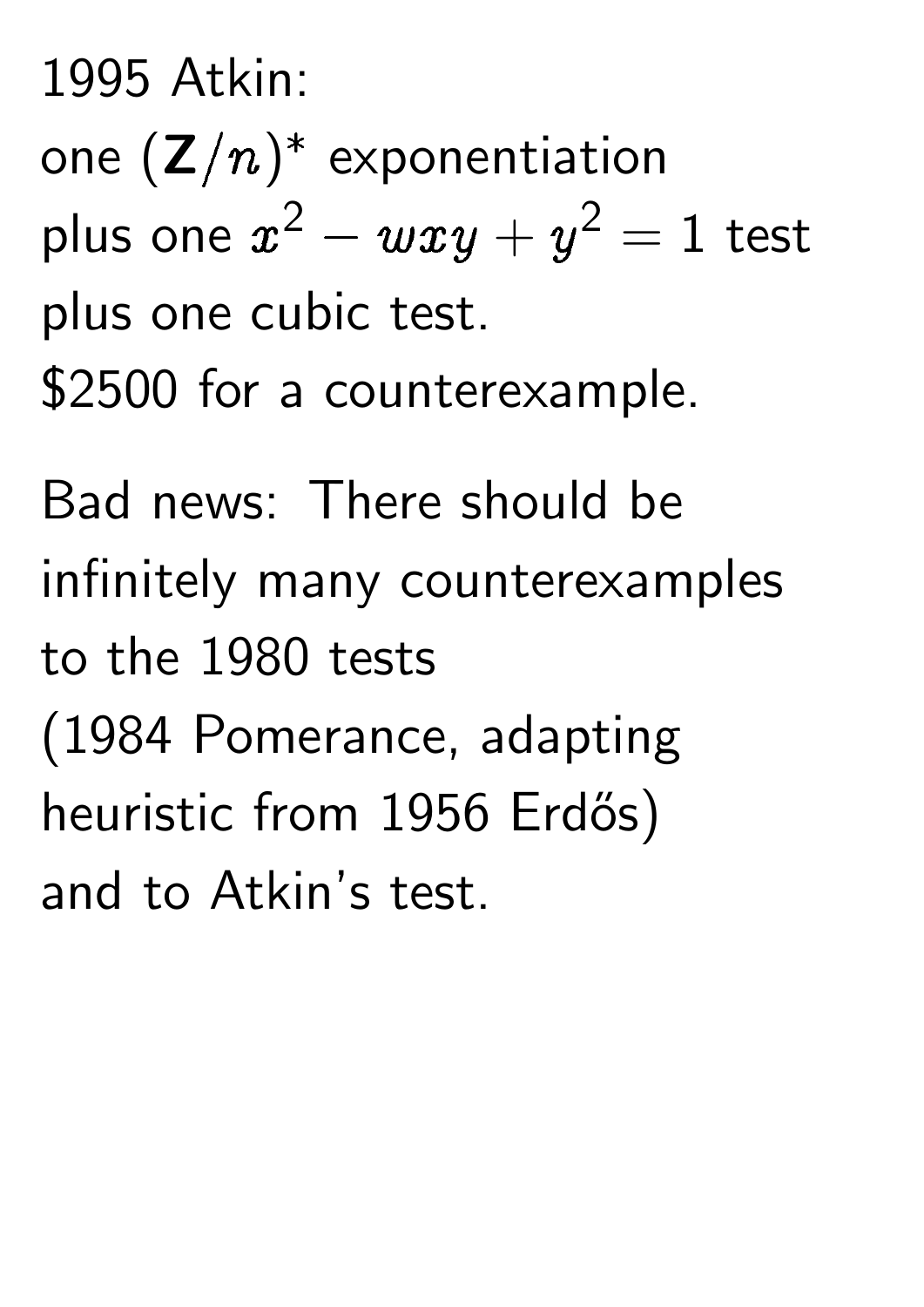## Conjecture (new?):

Continuing this series becomes perfectly reliable after only  $(\lg n)^{o(1)}$  tests.

Resulting algorithm determines primality of  $n$ in time  $(\lg n)^{2+o(1)}$ .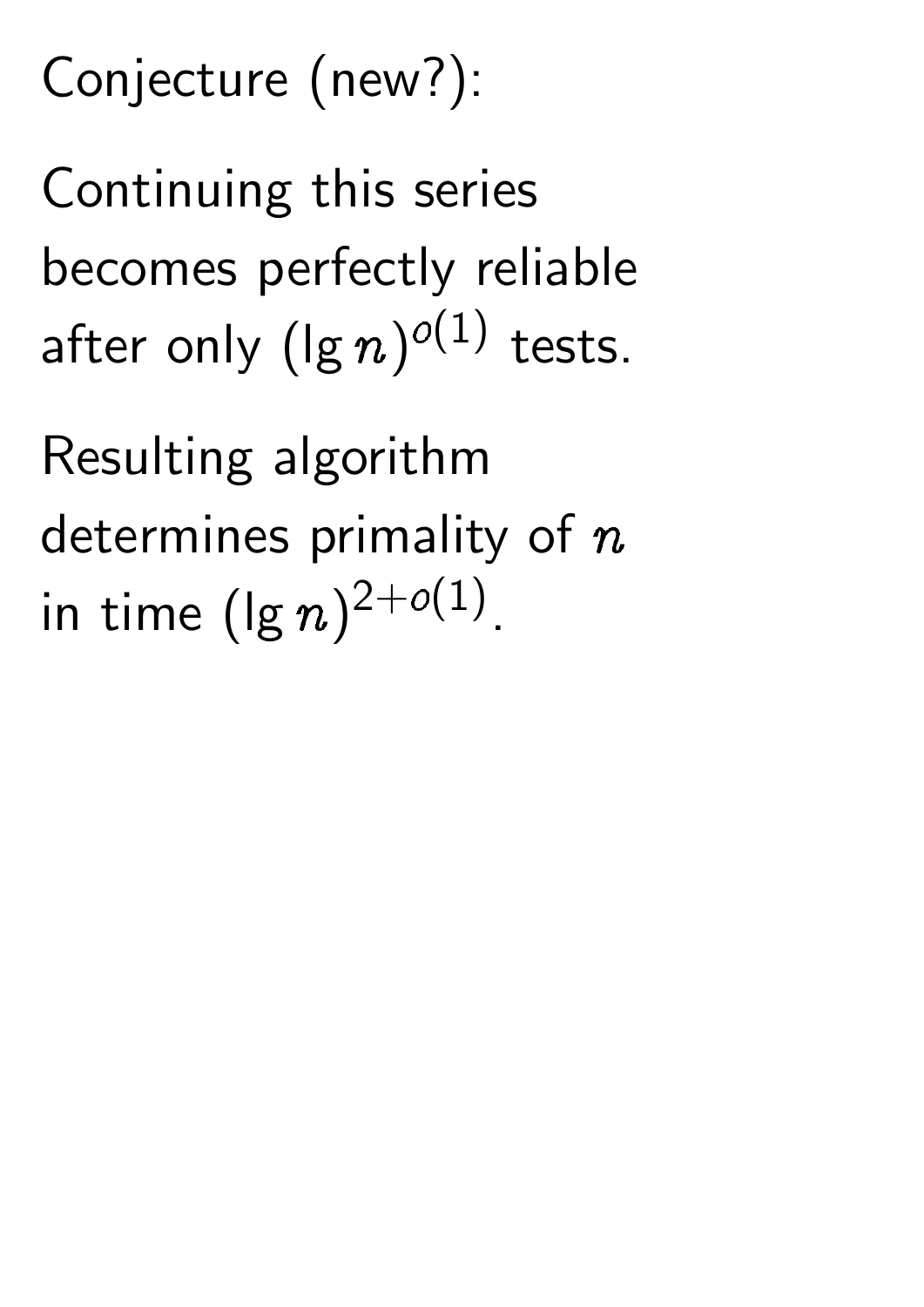Conjecture (new?):

Continuing this series becomes perfectly reliable after only  $(\lg n)^{o(1)}$  tests.

Resulting algorithm determines primality of  $n$ in time  $(\lg n)^{2+o(1)}$ .

To optimize  $o(1)$ : replace high-degree extensions with many elliptic curves.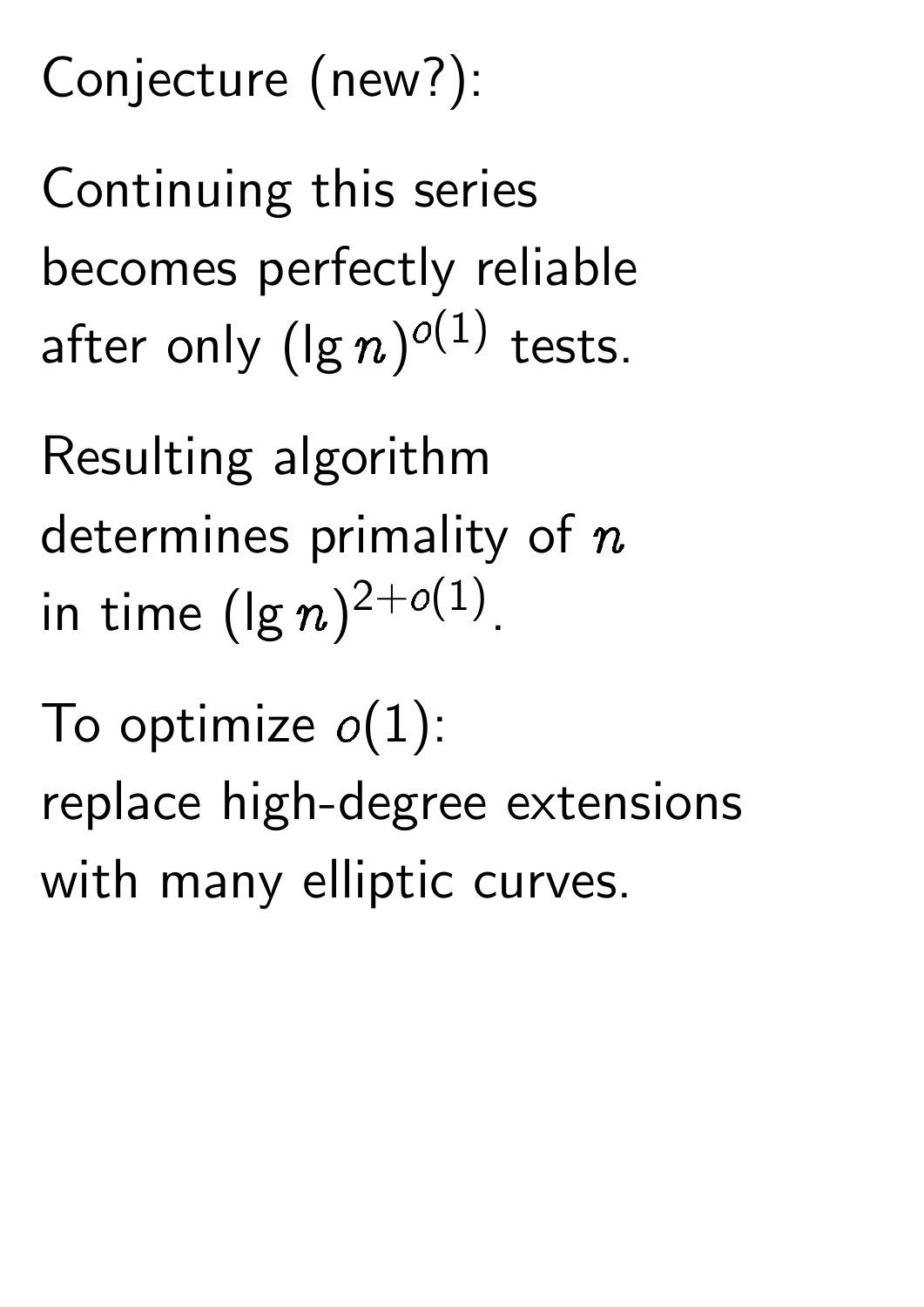## 1956 Erdős heuristic:

For each prime divisor  $p$  of  $n$ : Force frequent  $w^{n-1}=1$  in  $\mathsf{Z}/p$ by forcing  $n - 1 \in (p - 1)Z$  or maybe  $n - 1 \in ((p - 1)/2)Z ...$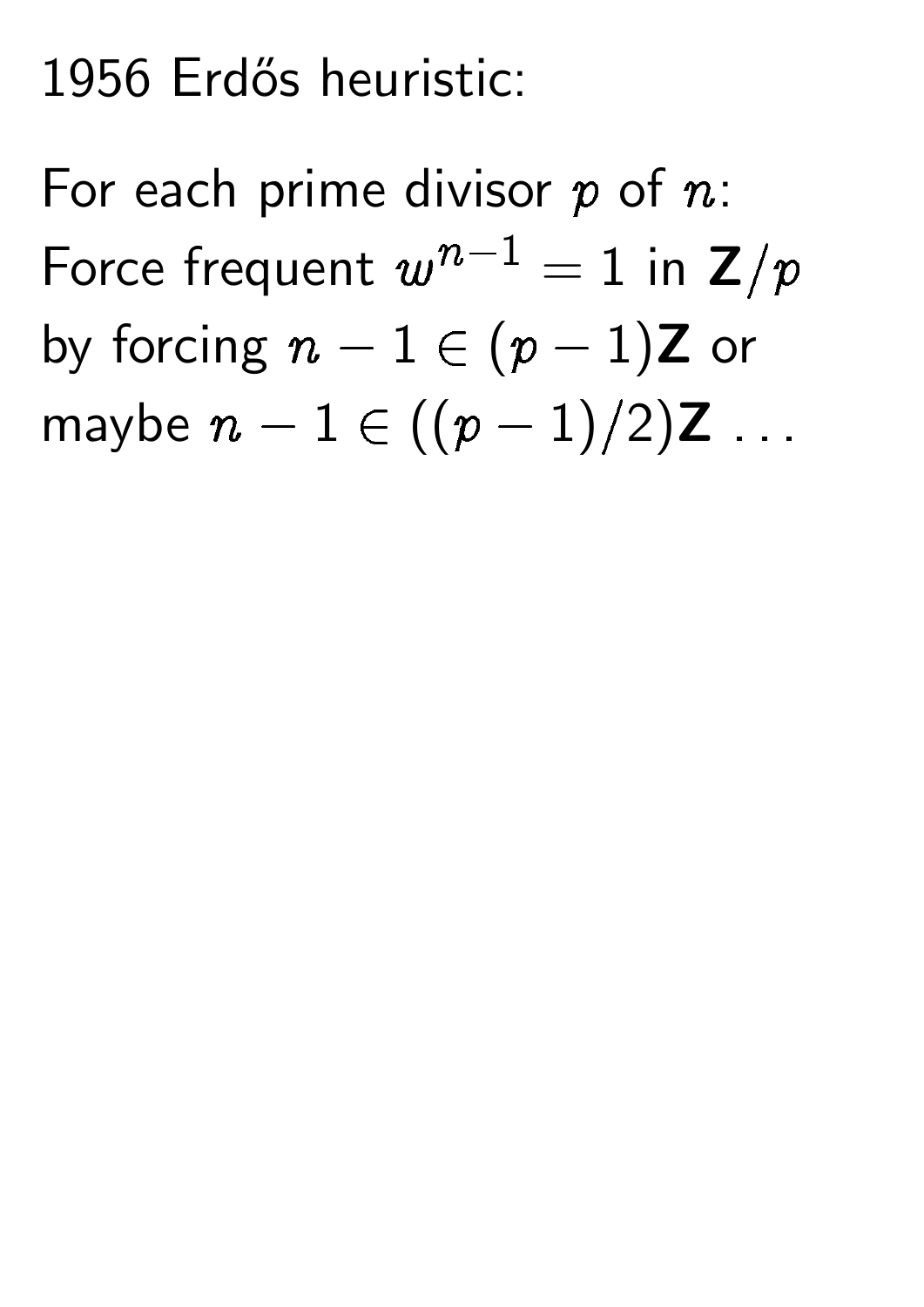## 1956 Erdős heuristic:

For each prime divisor  $p$  of  $n$ : Force frequent  $w^{n-1}=1$  in  $\mathsf{Z}/p$ by forcing  $n - 1 \in (p - 1)Z$  or maybe  $n - 1 \in ((p - 1)/2)Z$  ...

"Chance"  $\approx 1$ /lcm $\{p-1\}$ .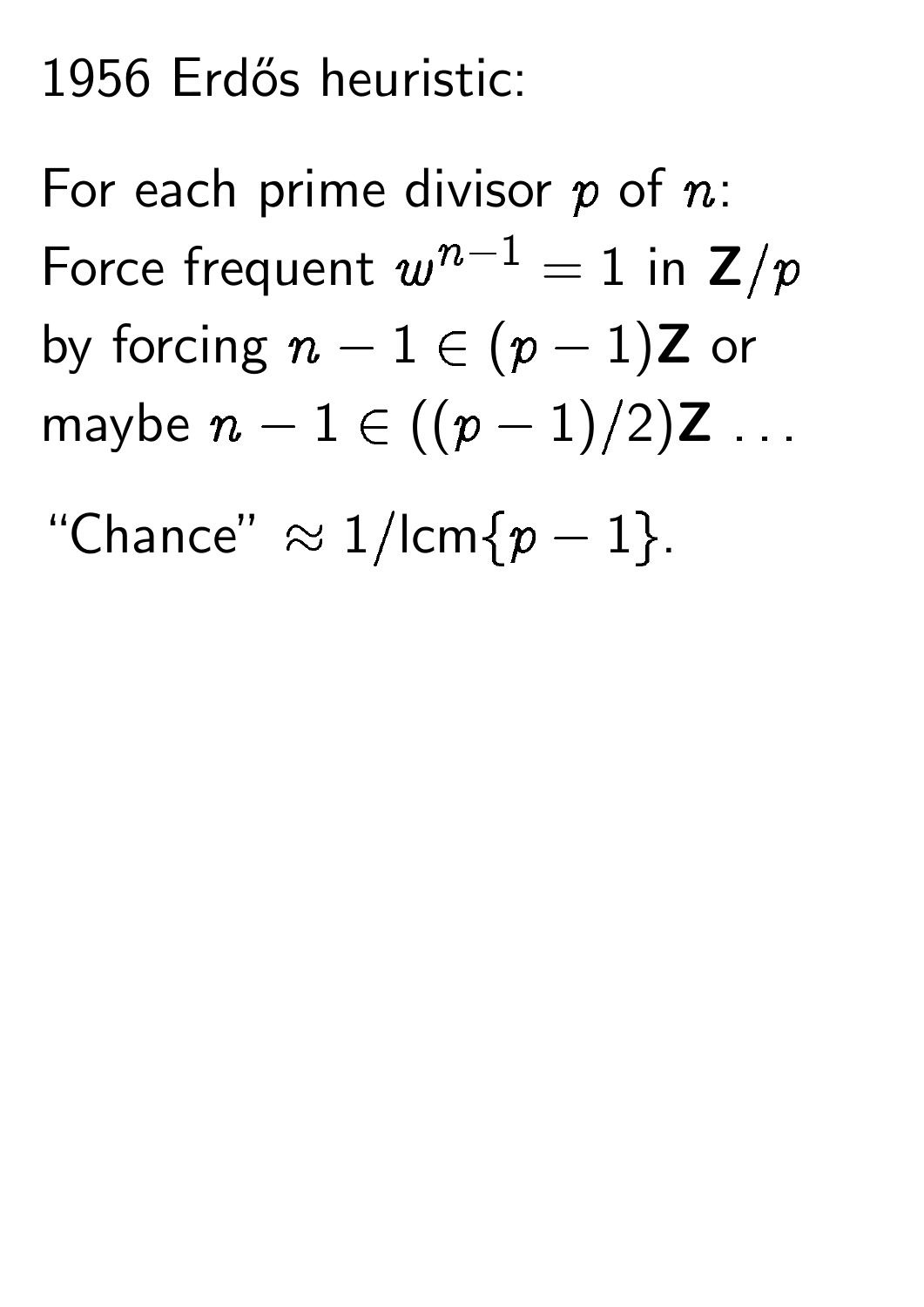## 1956 Erdős heuristic:

For each prime divisor  $p$  of  $n$ : Force frequent  $w^{n-1}=1$  in  $\mathsf{Z}/p$ by forcing  $n - 1 \in (p - 1)Z$  or maybe  $n - 1 \in ((p - 1)/2)Z$  ... "Chance"  $\approx 1$ /lcm $\{p-1\}$ . Force small lcm by restricting to primes  $p$ with  $p-1=\bigsqcup$  subset of  $Q_1$ , where  $Q_1$  is set of small primes.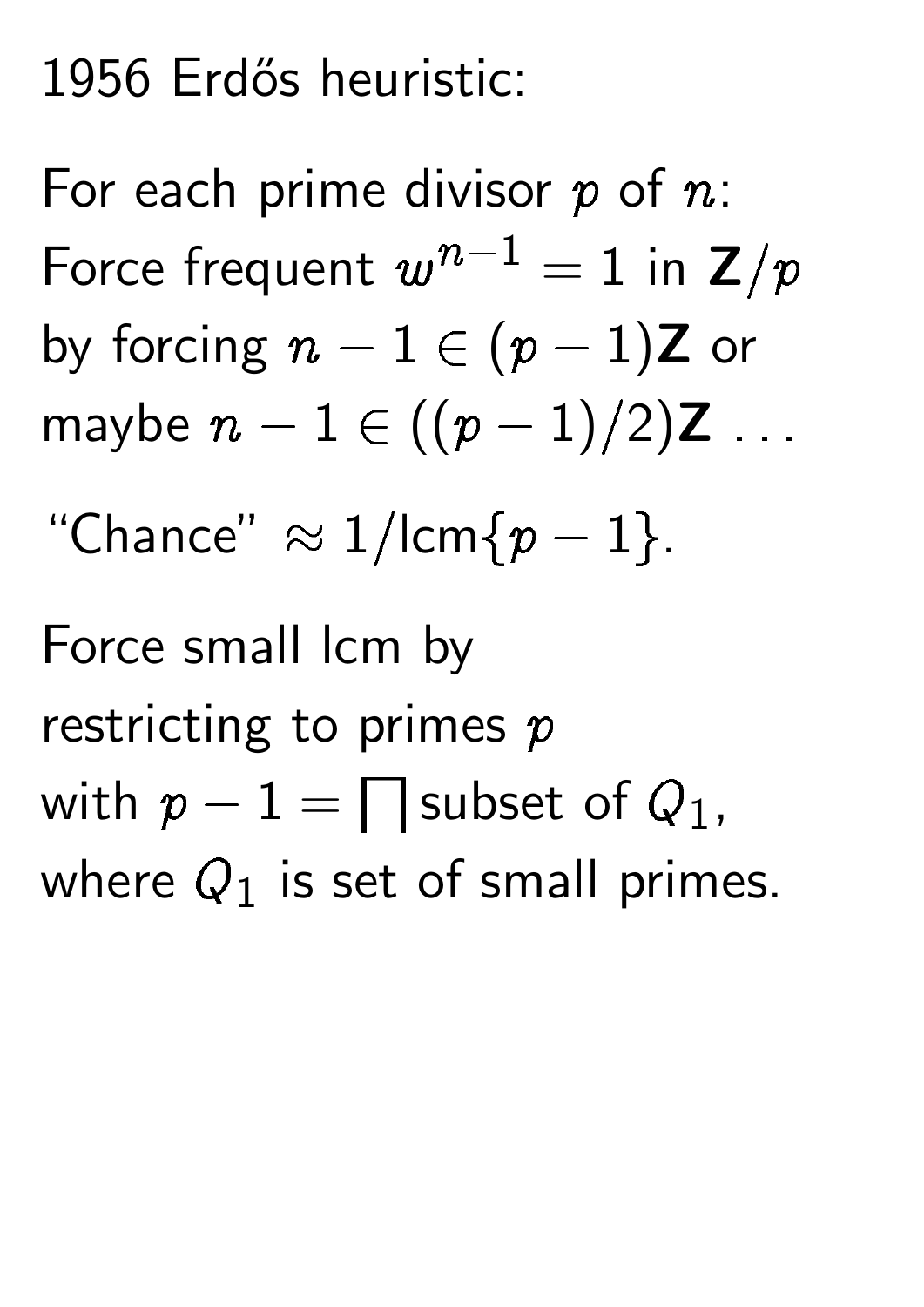1984 Pomerance heuristic:

Choose disjoint  $Q_1, Q_2$ . Restrict to primes  $p$ with  $p-1=\bigsqcup$  subset of  $Q_1$ and  $p+1=\bigsqcup$  subset of  $Q_2.$ Build  $n$  from these primes  $p$ .

Large chance that  $n - 1 \in (p - 1)$ Z for all p and  $n + 1 \in (p + 1)$ Z for all p.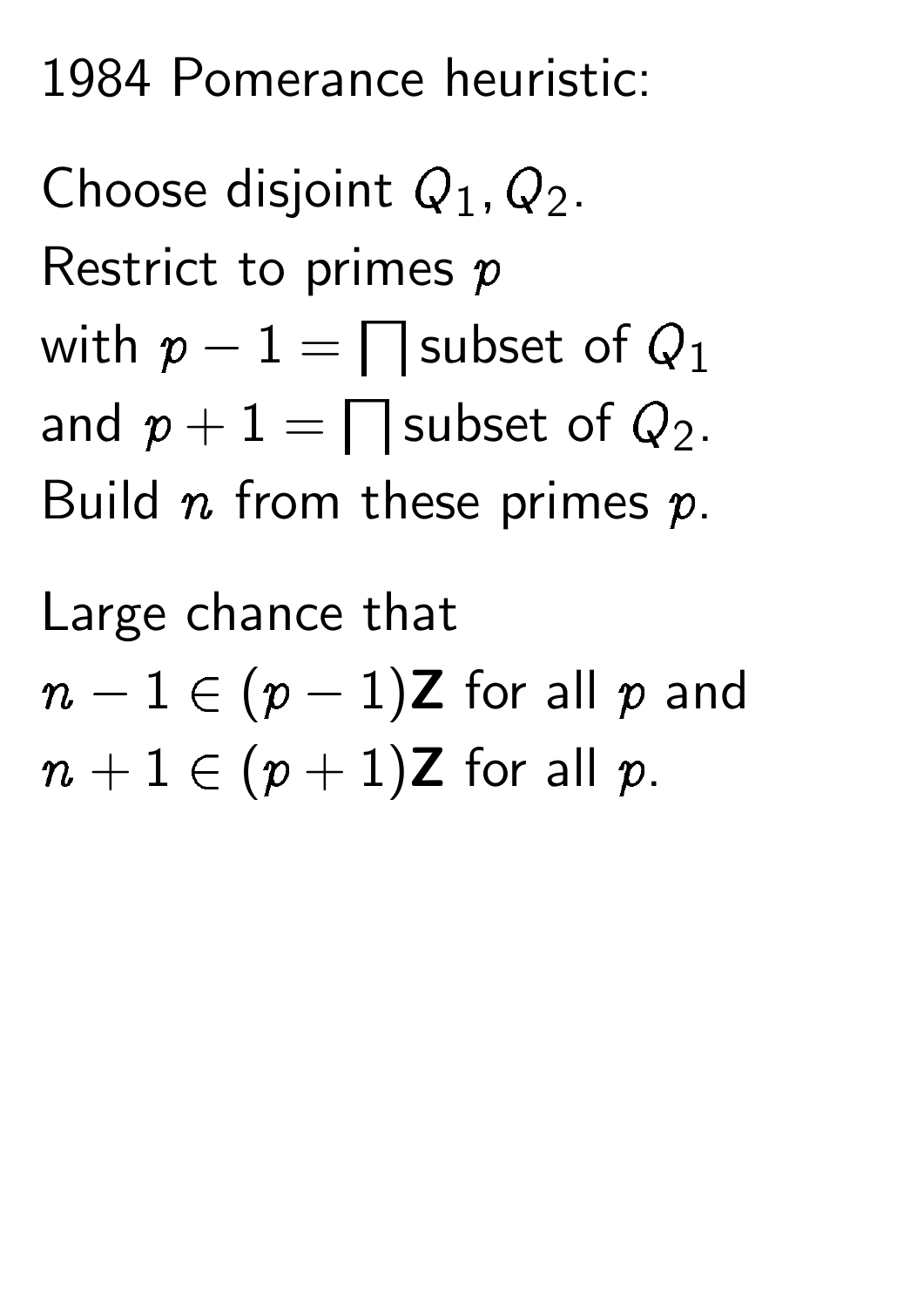Obvious extension: Can similarly fool t tests starting with  $Q_1, Q_2, \ldots, Q_t$ .

: : : but quantitative analysis, generalizing Pomerance analysis, suggests that smallest  $n$ is *doubly* exponential in  $t$ , i.e.,  $t \in O(\lg \lg n)$ .

My conjecture:  $t \in (\lg n)^{o(1)}$ .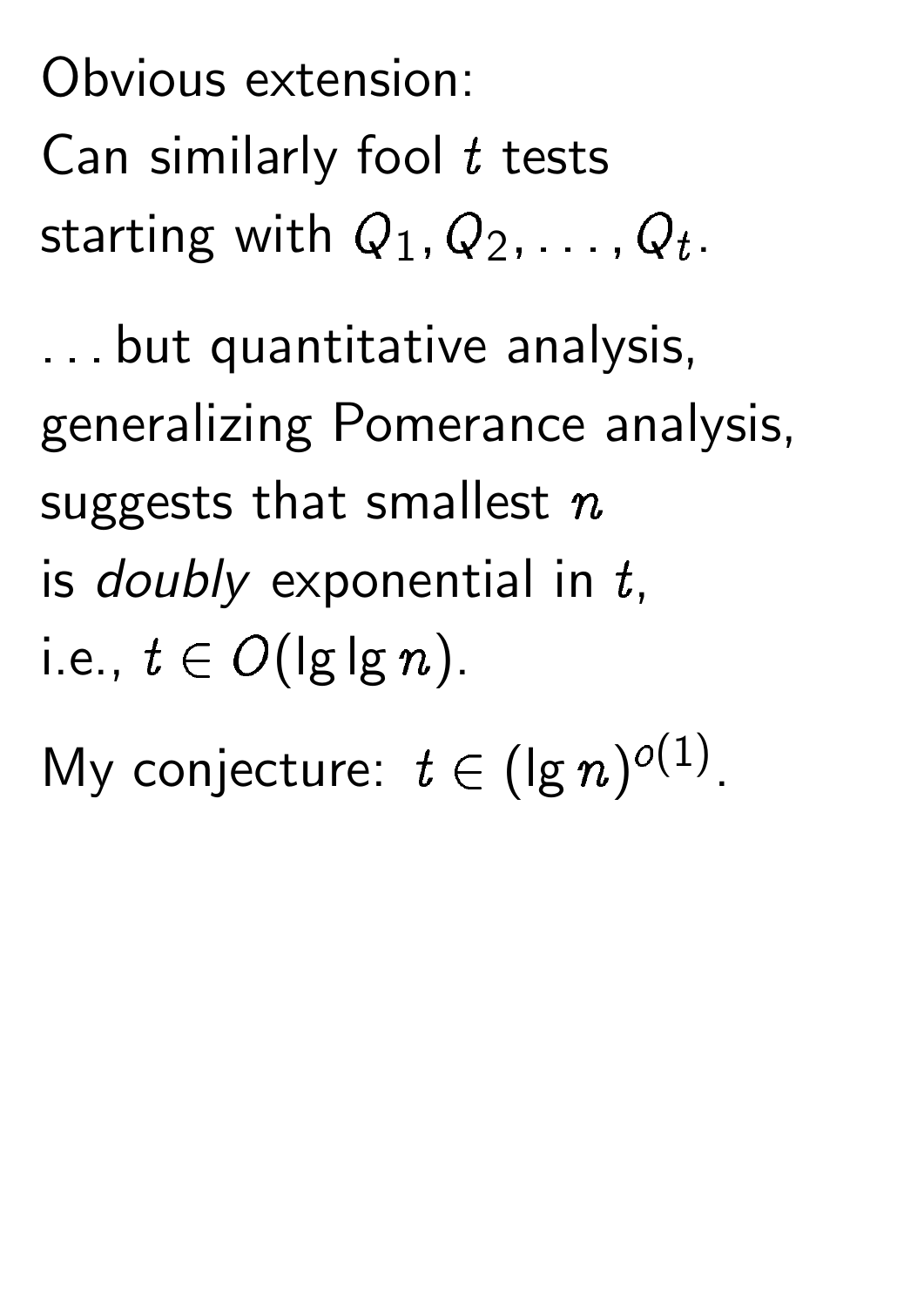## Interlude: Building E by CM

How quickly can we build t elliptic curves  $E$  with known  $#E(Z/n)$ , assuming n is prime? (Maybe best: 4 extensions and  $t - 4$  elliptic curves.)

Assume  $t\leq (\lg n)^{0.3}.$ Compare to ECPP situation:  $t\in (\lg n)^{1+o(1)}$ to find near-prime order.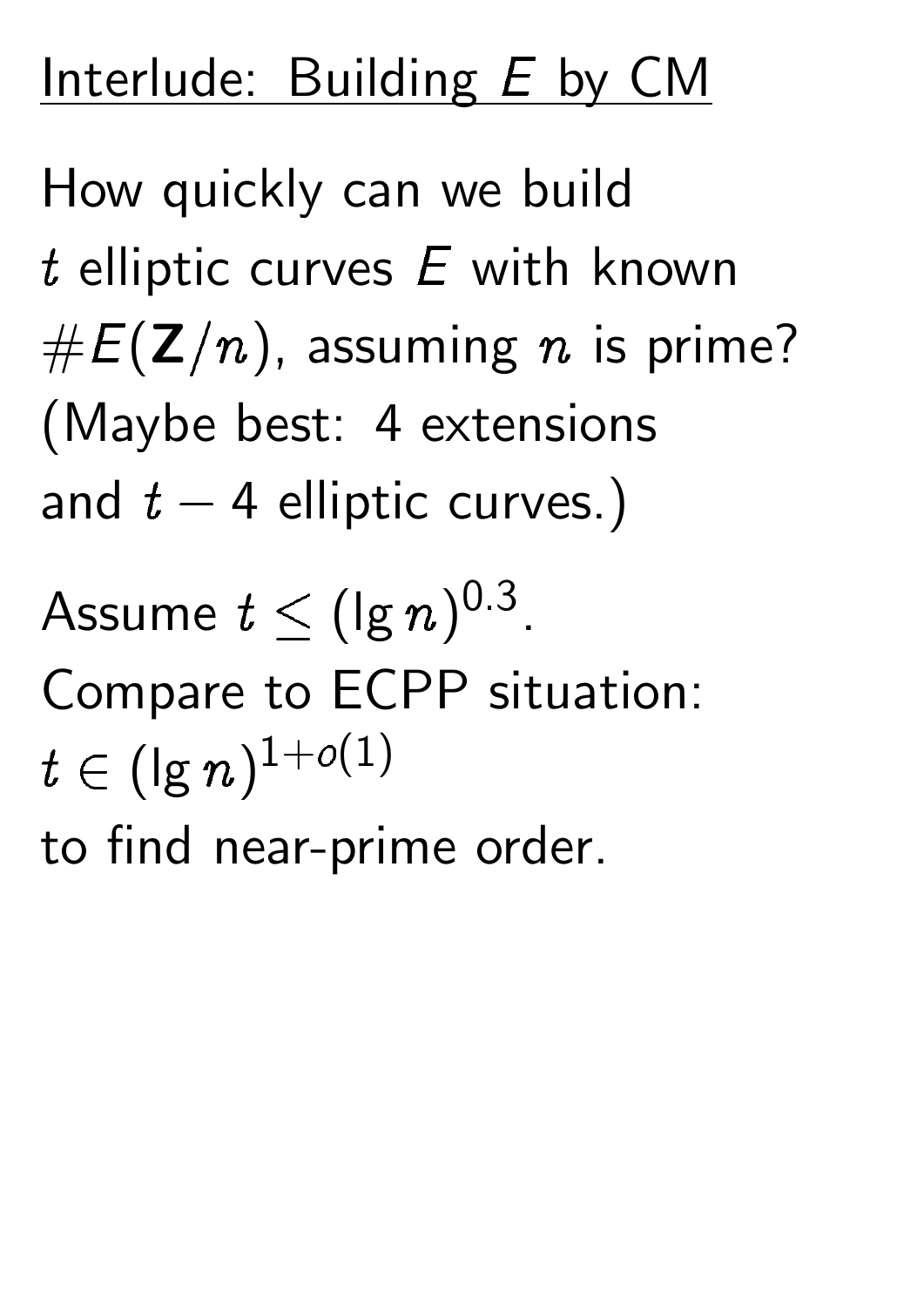## Adapting idea of FastECPP (1990 Shallit):

Compute square roots of  $\{1,2,\ldots,\lfloor t^{1/2} \rfloor\}$  in  $\mathsf{Z}/n$ . Time  $t^{1/2} (\lg n)^{2+o(1)}$ . (Surely  $t^{1/2}$  isn't optimal.)

Multiply to obtain square roots of all  $t^{1/2}$ -smooth discriminants  $\leq t^2$ . Time  $t^2(\lg n)^{1+o(1)}$ .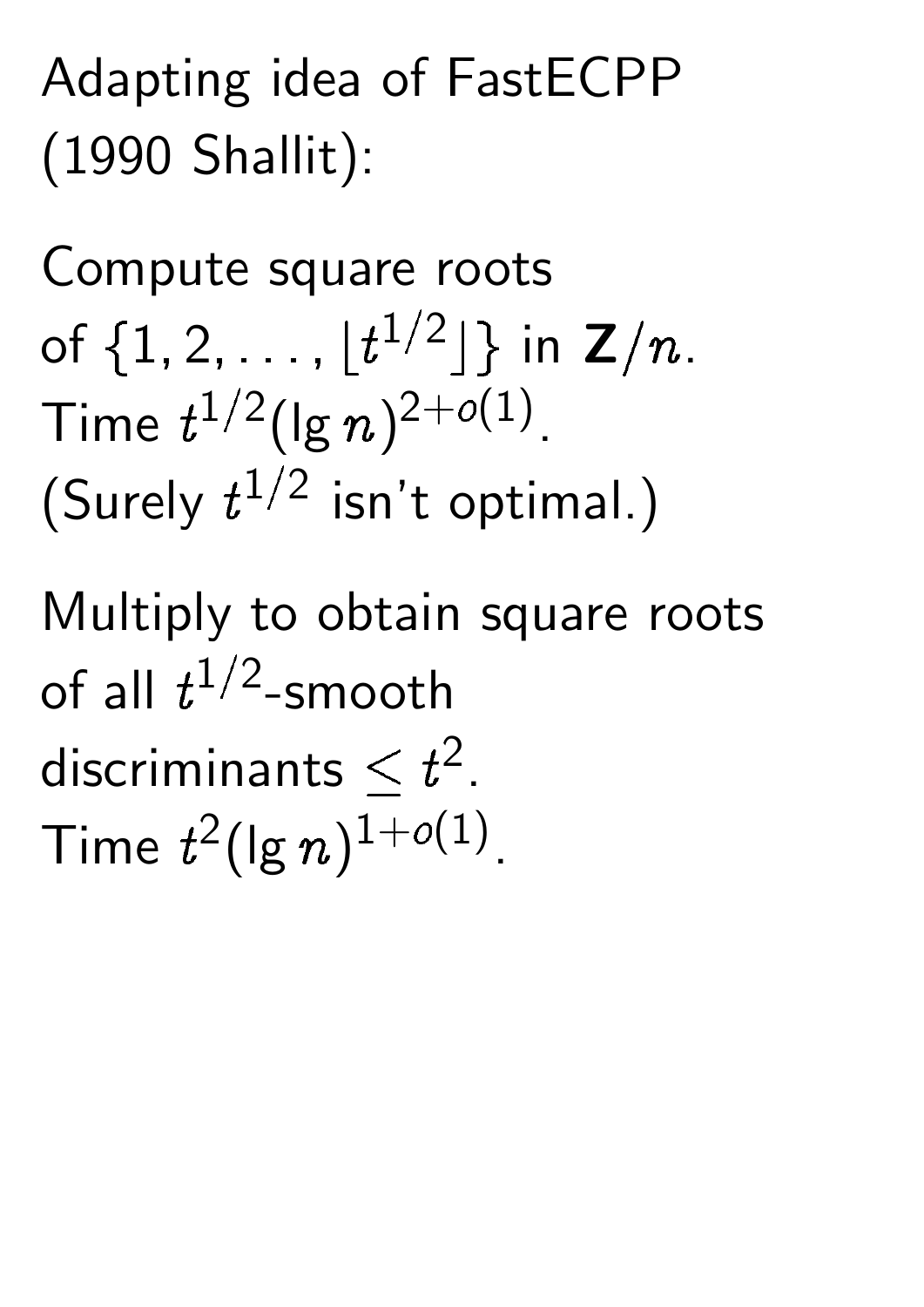Apply Cornacchia. Time  $t^2(\lg n)^{1+o(1)}$ .

Now have  $\approx t$ CM discriminants for  $n$ . assuming standard heuristics. If  $< t$ : tweak " $\leq t^2$ ."

Find the curves by fast CM: t  $^{2}(\lg n)^{1+o(1)}+t(\lg n)^{2+o(1)}$ ? Latest news: 2010.09 Sutherland.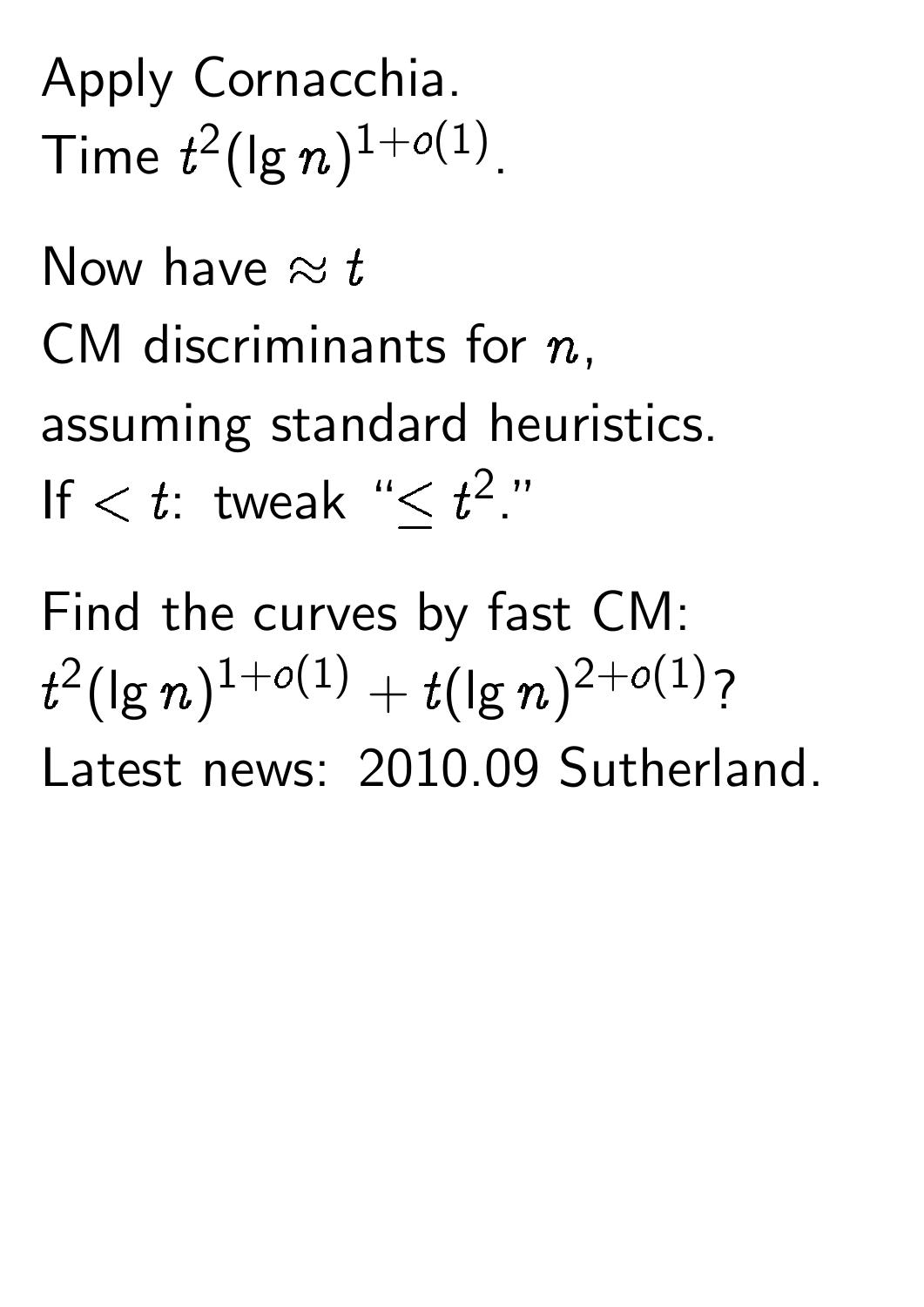## Proving primes to be prime

ECPP finds *proof* of primality in conjectured time  $(\lg n)^{5+o(1)}.$ 

- $\mathsf{FastECPP:}\;(\mathsf{lg}\,n)^{4+o(1)}.$ (1990 Shallit)
- Verifying proof: time  $(\lg n)^{3+o(1)}$ .

Current project, Bernstein– Lange–Peters–Swart: Accelerate (and simplify!) verification.  $(\lg n)^{3+o(1)}$ , but better  $o(1)$ .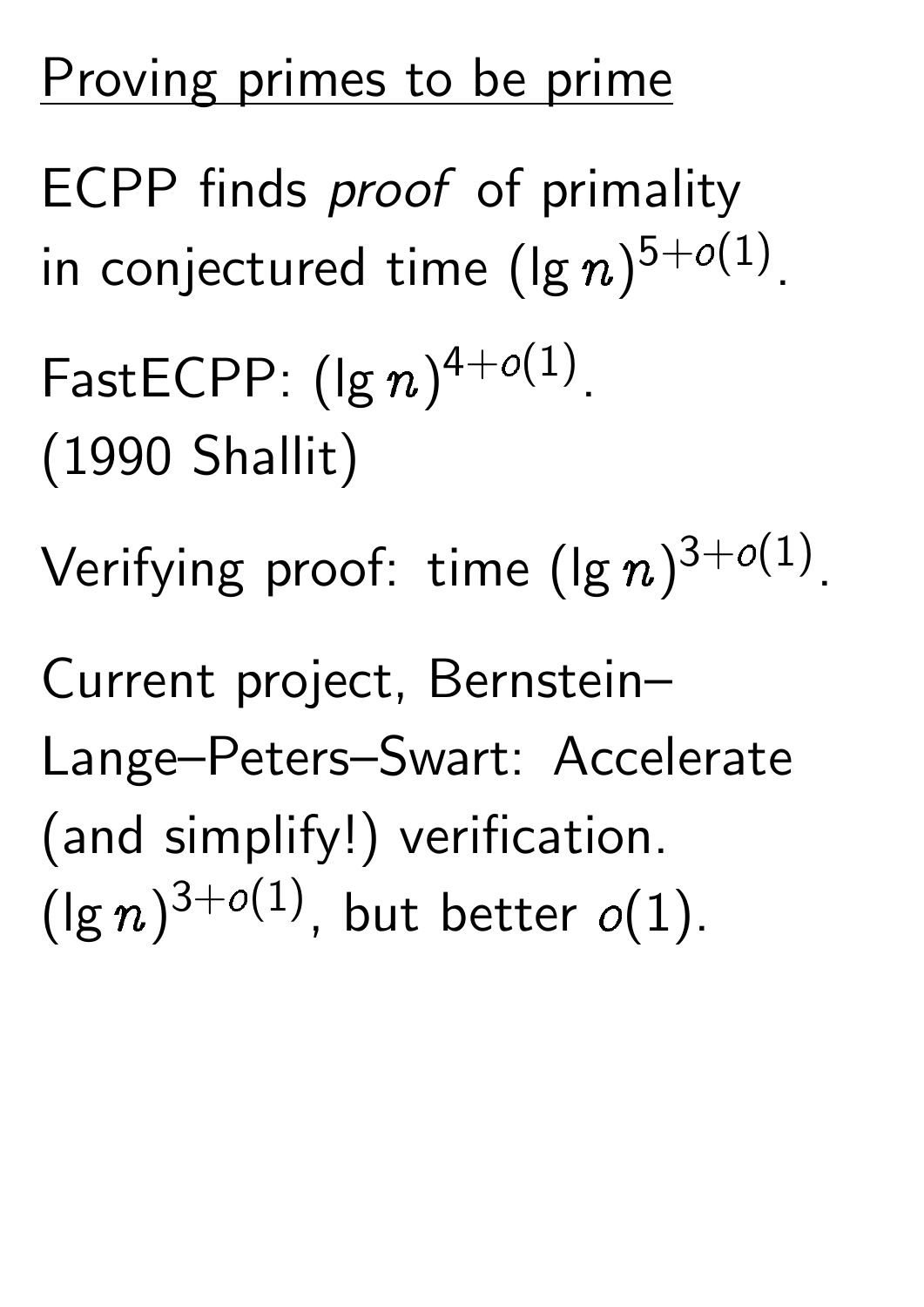Standard proof structure: elliptic curve E over  $\mathbb{Z}/n$ ; point  $W \in E(Z/n)$ of prime order  $q>(n^{1/4}+1)^2;$ recursive proof that  $q$  is prime.

Verifier checks that  $qW = 0$  in  $E(Z/n)$ (so  $qW = 0$  in each  $E(Z/p)$ ); that W is "stably nonzero" (so  $W \neq 0$  in each  $E(Z/p)$ ); that  $q > (n^{1/4}+1)^2;$ and that  $q$  is prime.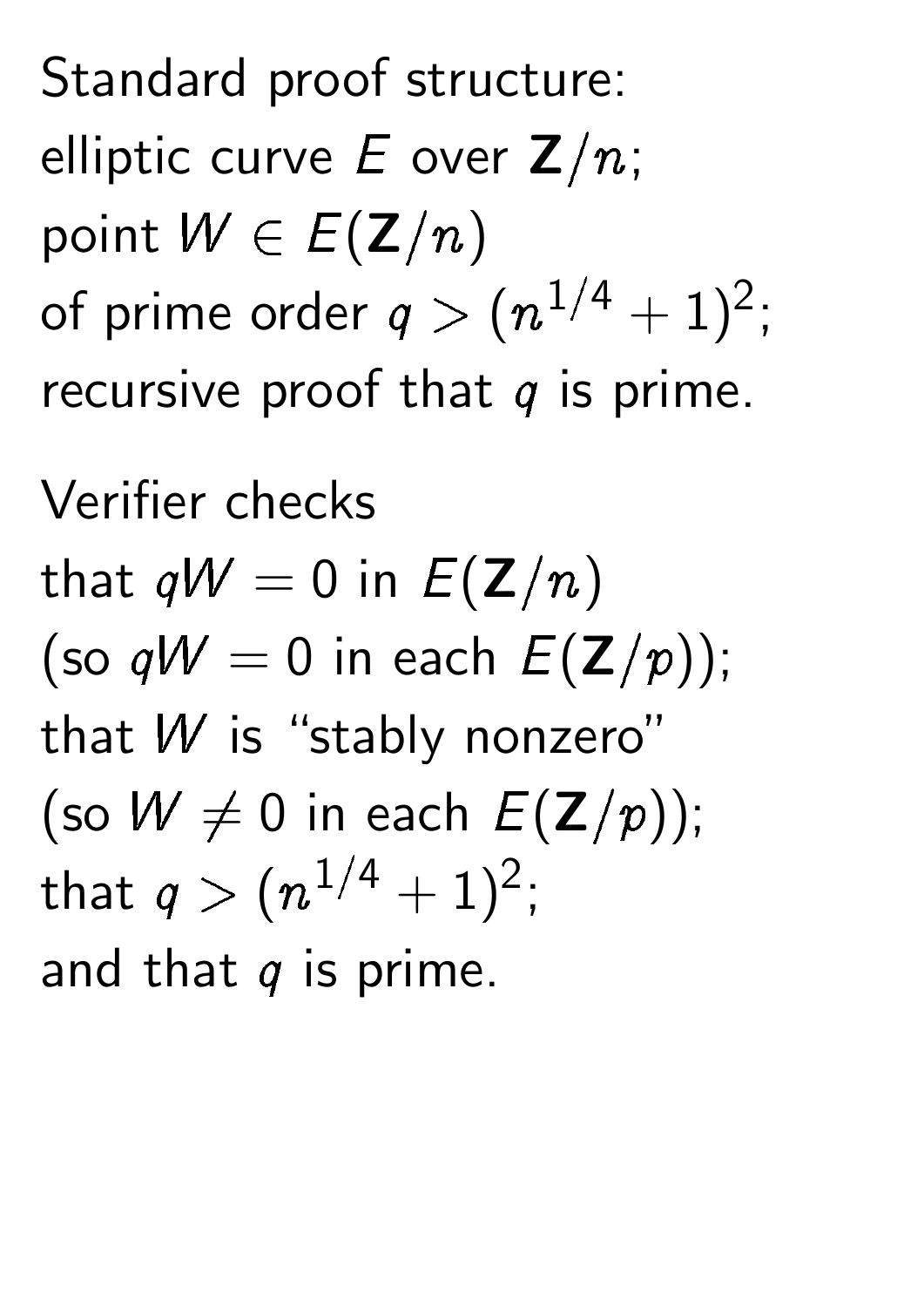Bad news, part 1: Findable  $q$ 's are close to  $n$ , so recursion has many levels. Bad news, part 2: Arithmetic in  $E(Z/n)$  is slow! Engineer's defn of  $E(Z/n)$ (e.g., 1986 Goldwasser–Kilian) computes gcd at each step.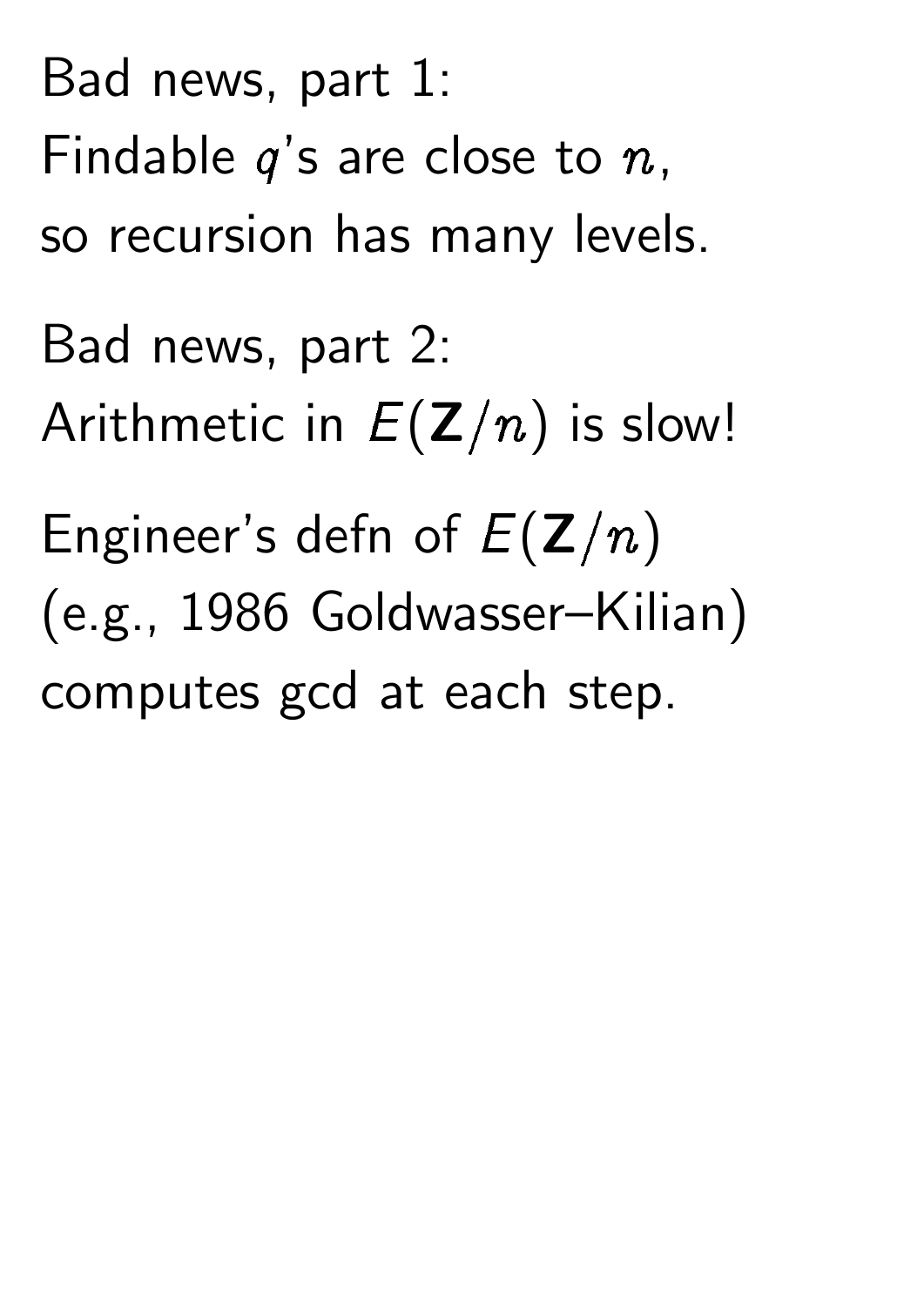Bad news, part 1: Findable  $q$ 's are close to  $n$ , so recursion has many levels. Bad news, part 2: Arithmetic in  $E(Z/n)$  is slow! Engineer's defn of  $E(Z/n)$ (e.g., 1986 Goldwasser–Kilian) computes gcd at each step. Mathematician's defn of  $E(Z/n)$ (e.g., 1987 Lenstra) computes gcd at each step.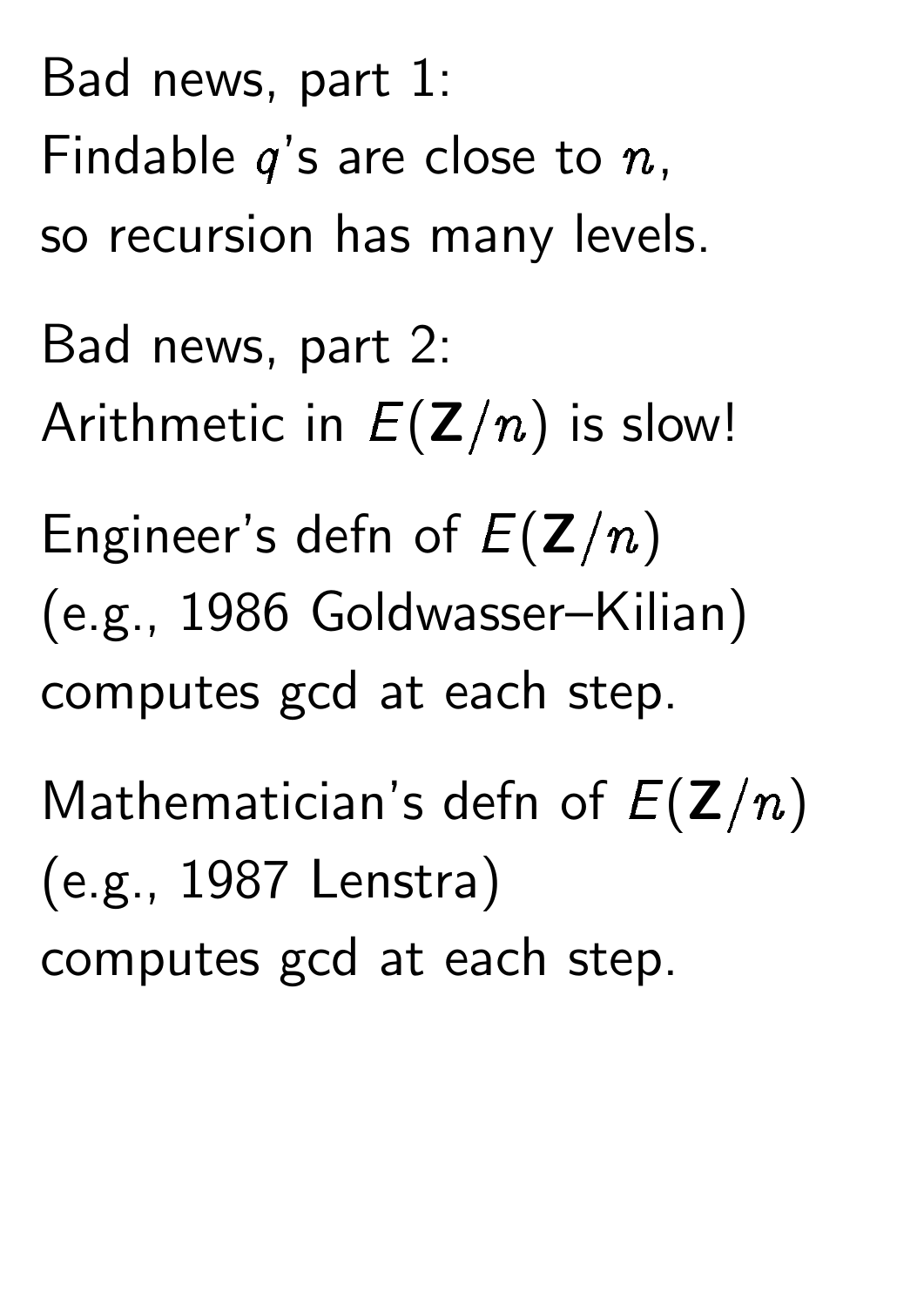Division-polynomial ECPP (e.g., 2005 Morain) uses many mults per bit.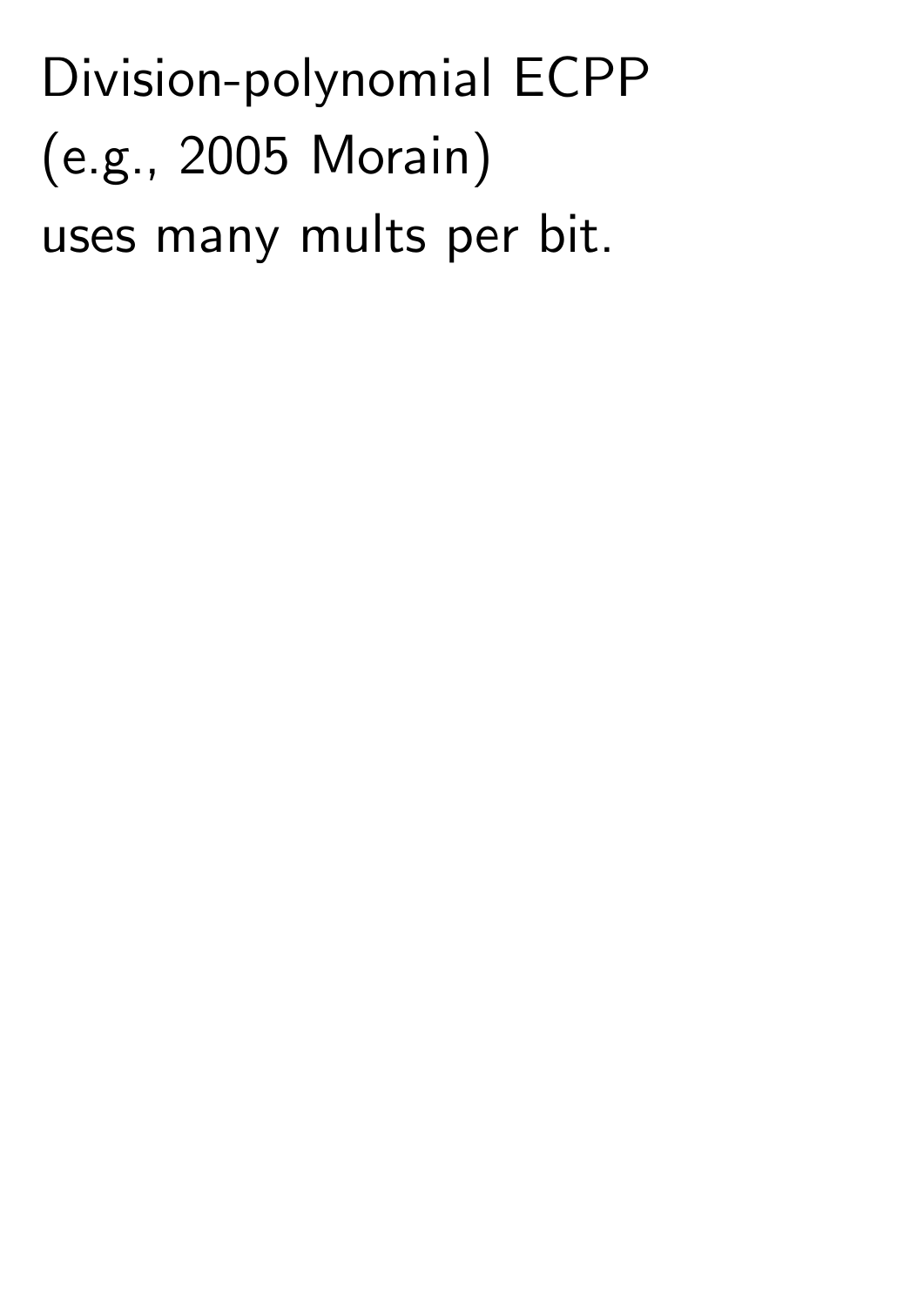Division-polynomial ECPP (e.g., 2005 Morain) uses many mults per bit.

Jacobian coordinates are somewhat faster but still  $(9 + o(1))$  lg n mults, including  $(1+o(1))$  lg n for multi-gcd.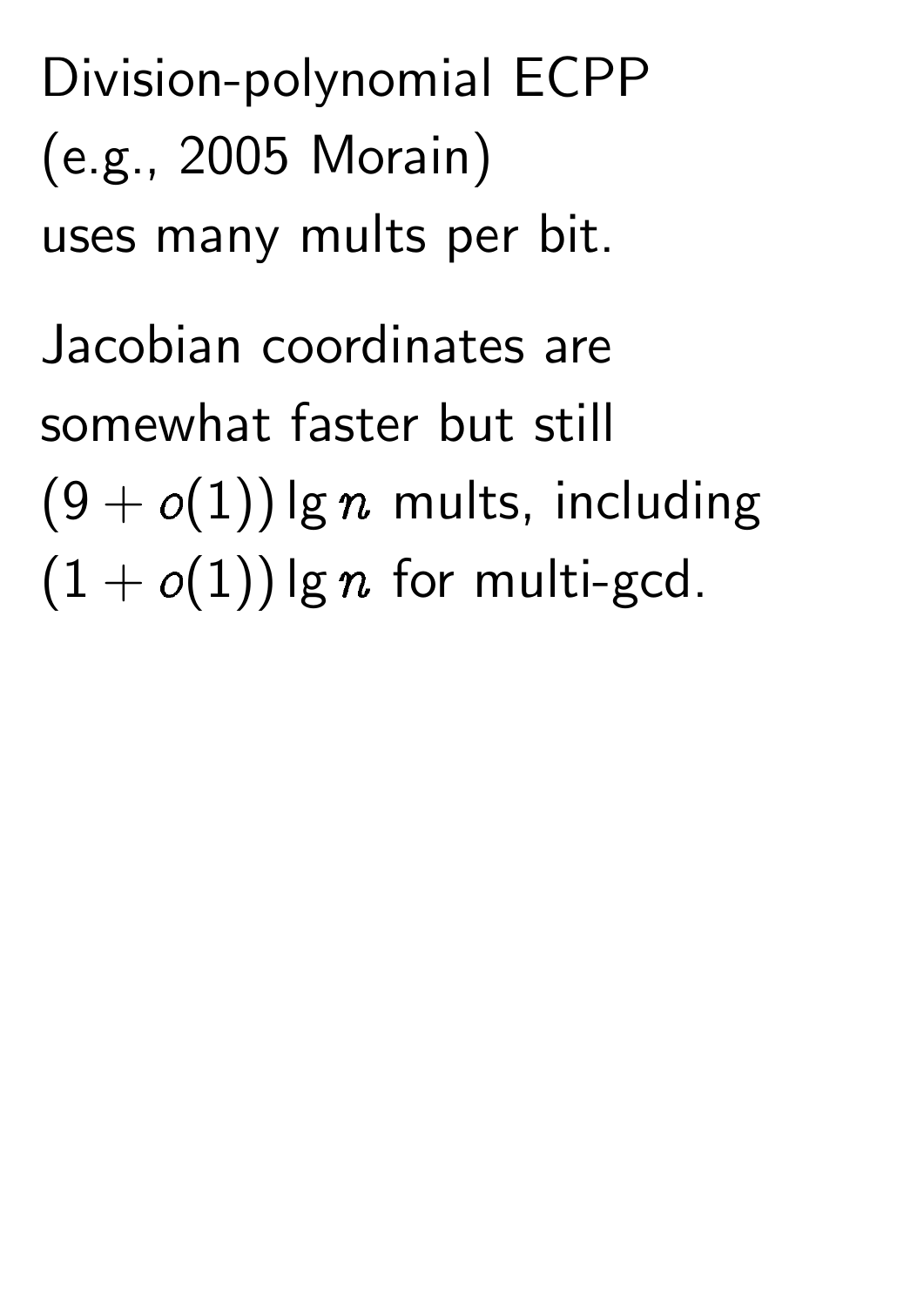Division-polynomial ECPP (e.g., 2005 Morain) uses many mults per bit.

Jacobian coordinates are somewhat faster but still  $(9+o(1))$  lg n mults, including  $(1+o(1))$  lg n for multi-gcd.

"Montgomery ladder,  $\infty \mapsto 0"$ (2006 Bernstein) reduces 9 to 8 but proof is an unholy mess.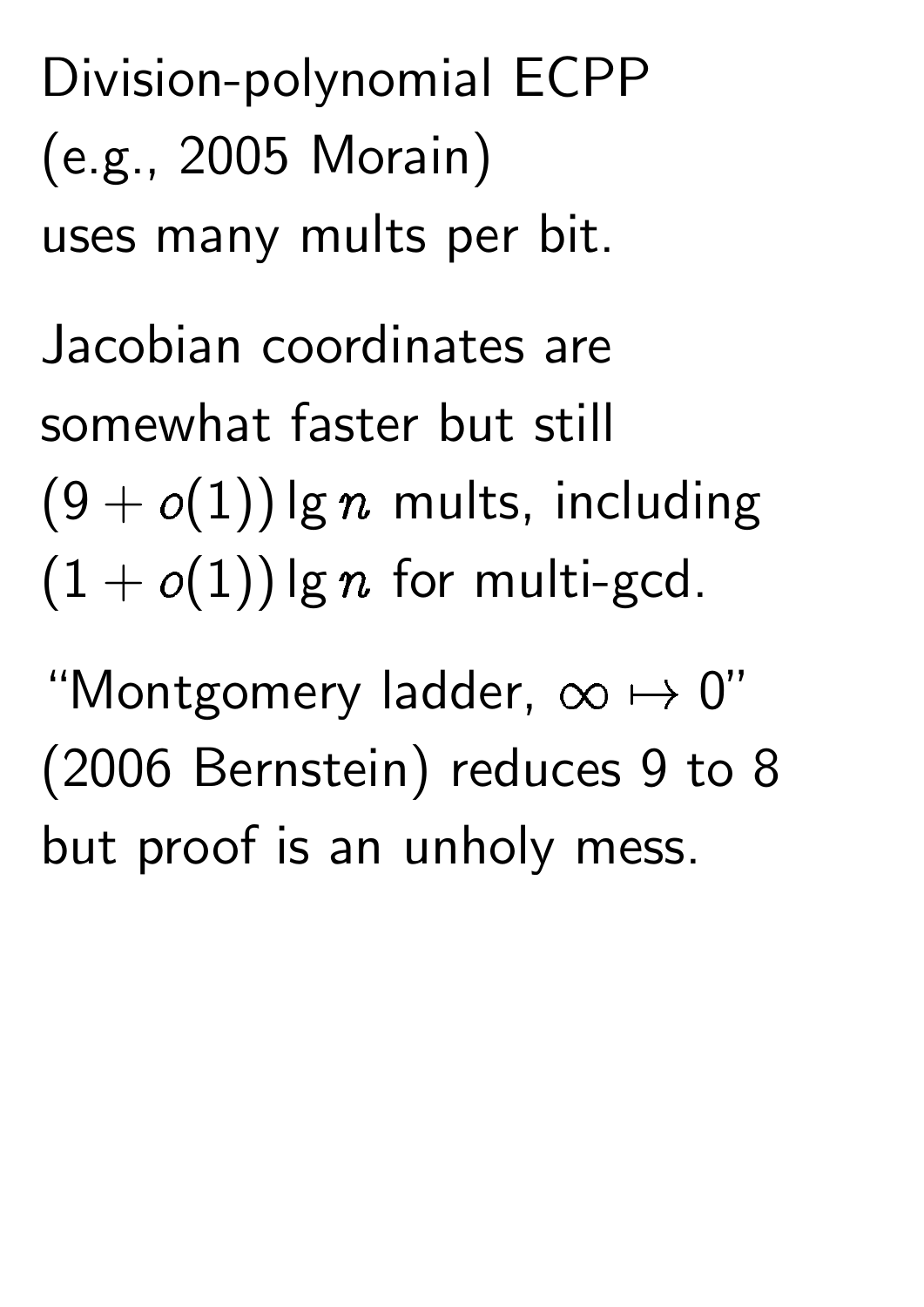## Edwards to the rescue!

Edwards addition law for  $\boldsymbol{\mathcal{X}}$  $^2+y^2=1+dx^2y$ 2 is complete for non-square  $d$ . (2007 Bernstein–Lange) Can skip the multi-gcd.

 $(7+o(1)))$  lg n mults, with very small  $o(1)$ . State of the art: 2010 Hisil.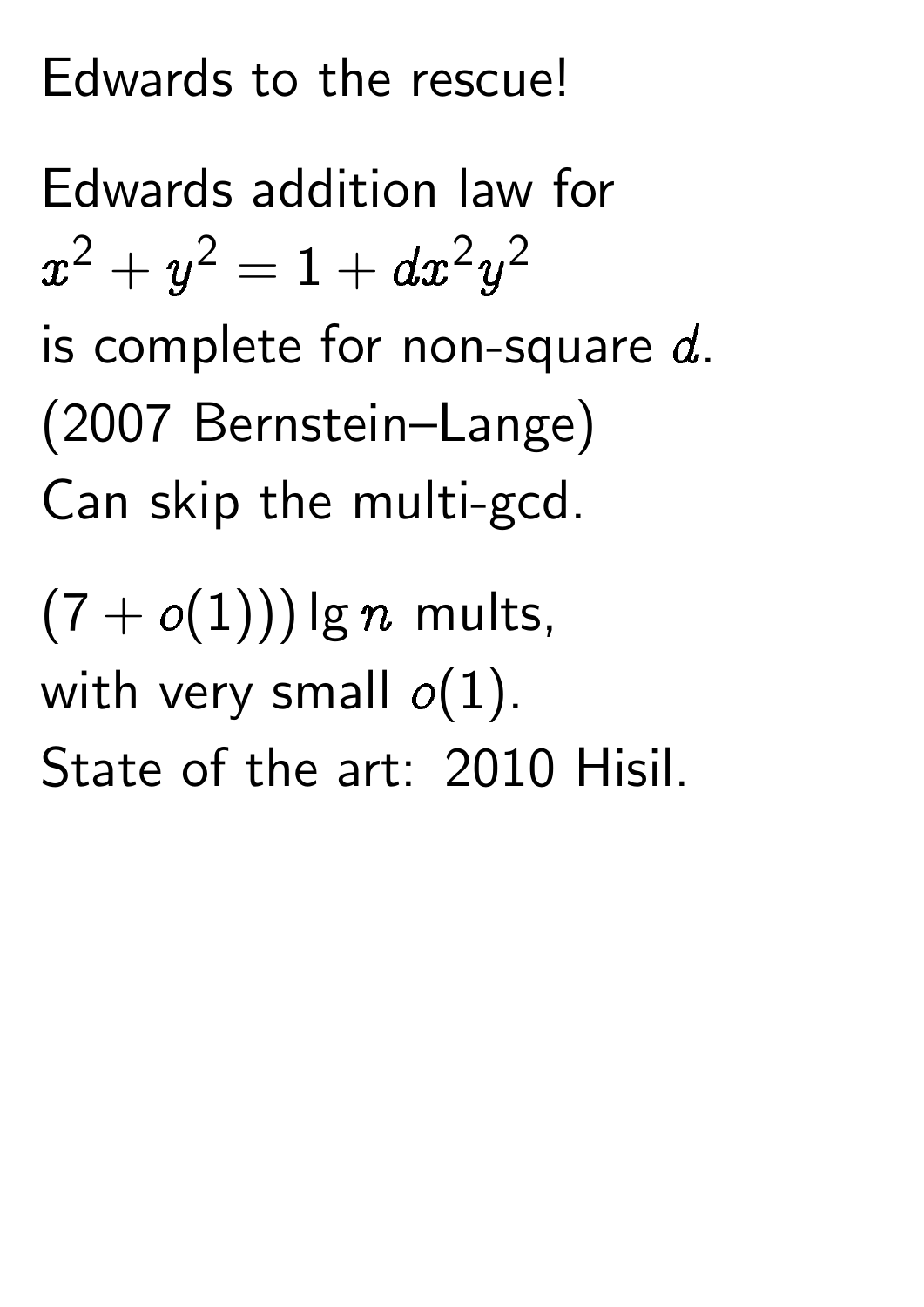Need correct computations in  $E(Z/p)$  for every prime p in n. Is d non-square in  $Z/p$ ?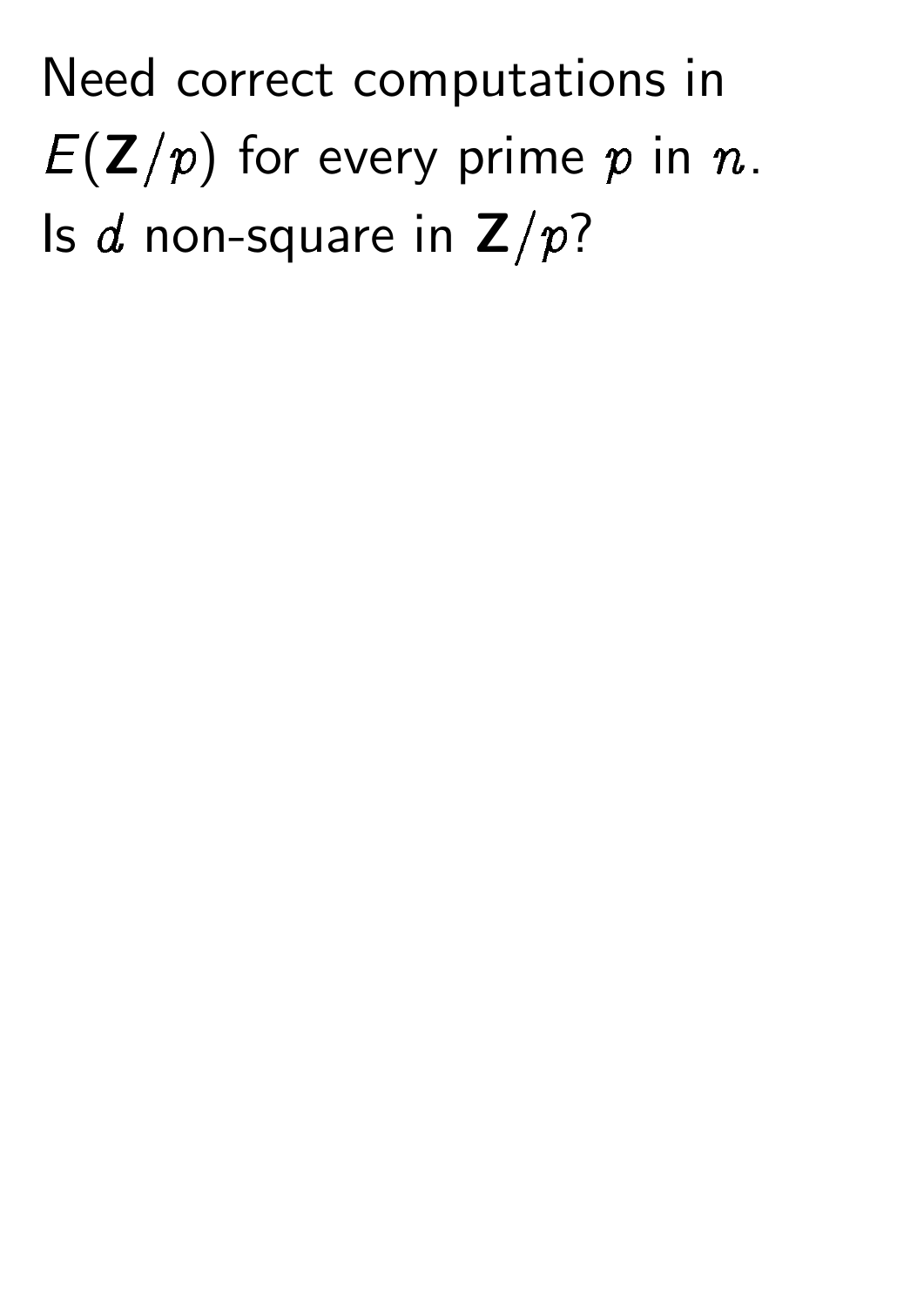Need correct computations in  $E(\mathbf{Z}/p)$  for every prime p in n. Is d non-square in  $\mathbb{Z}/p$ ?

Solution: Take d with Jacobi symbol  $-1$  in  $\mathbb{Z}/n$ . Must be non-square in some  $Z/p$ . Deduce  $p \geq (q^{1/2} - 1)^2$ . Verify: no small primes in  $n$ . Conclude that  $n$  is prime.

Can check larger order to reduce "small." Many optimizations.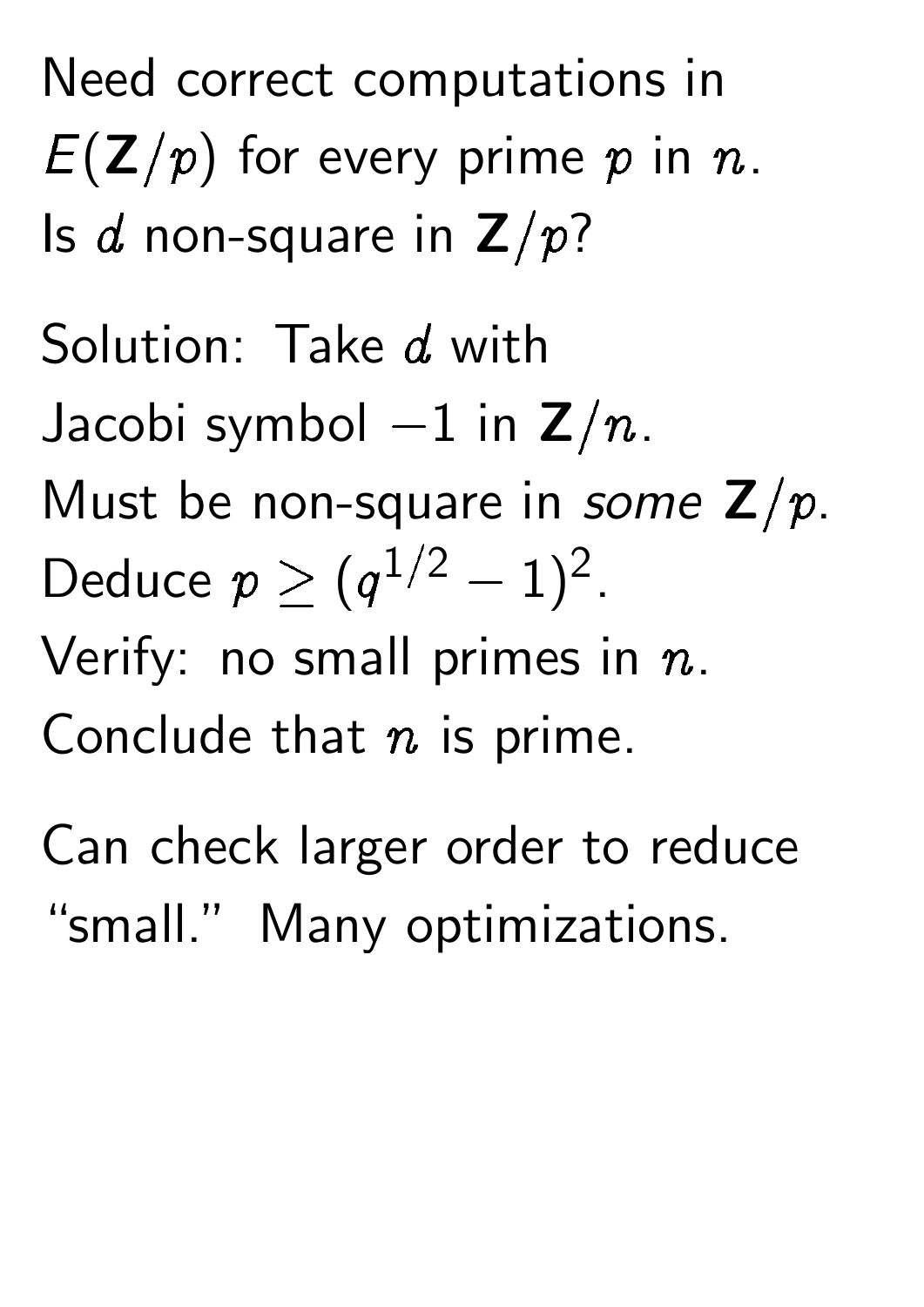## Interlude: addition laws

1985 H. Lange–Ruppert:  $A(k)$  has a complete system of addition laws, degree  $\lt$  (3, 3). Symmetry  $\Rightarrow$  degree  $\le$  (2, 2).

"The proof is nonconstructive... To determine explicitly a complete system of addition laws requires tedious computations already in the easiest case of an elliptic curve in Weierstrass normal form."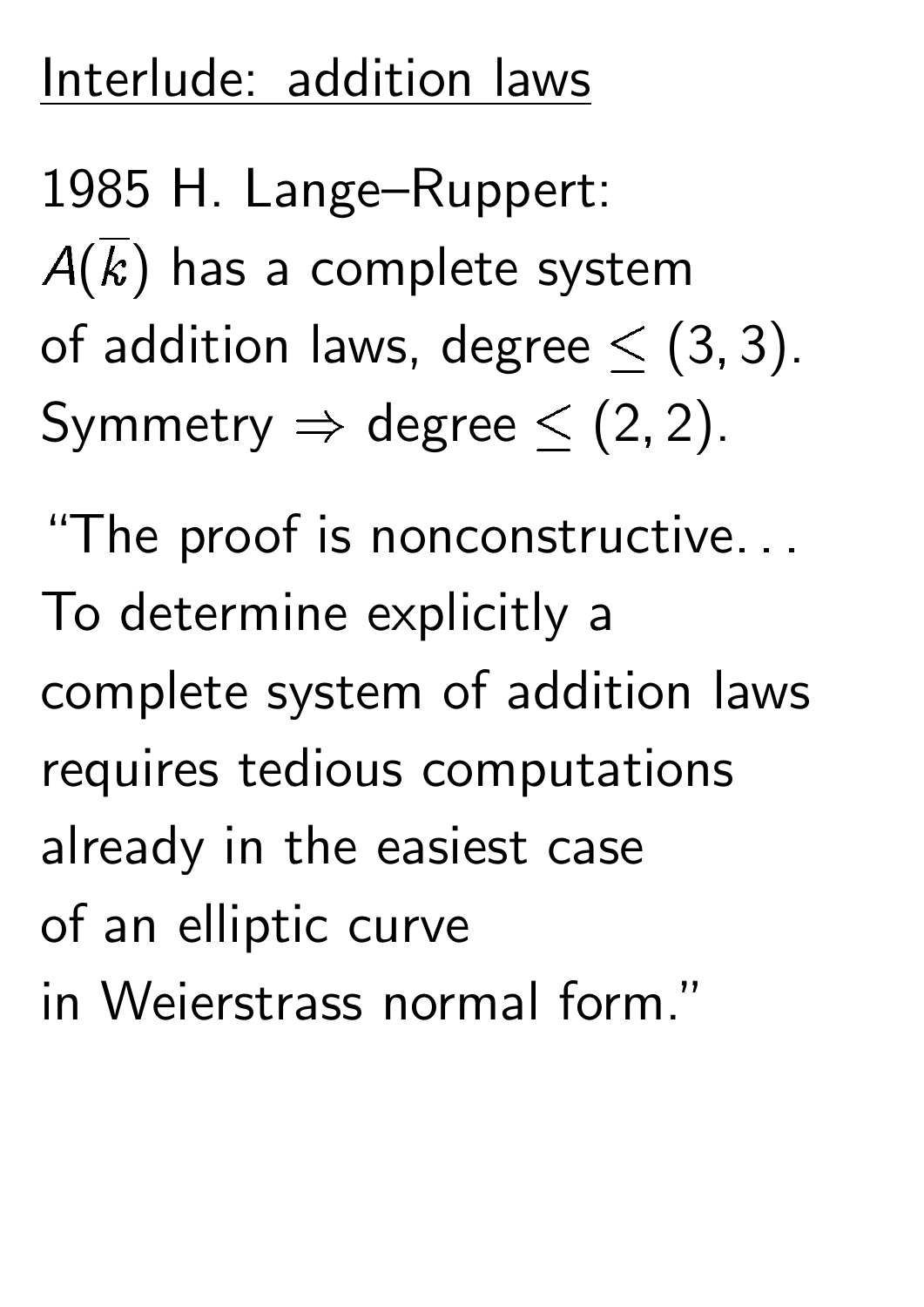1985 Lange–Ruppert: Explicit complete system of 3 addition laws for short Weierstrass curves.

Reduce formulas to 53 monomials by introducing extra variables  $x_iy_j+x_jy_i$ ,  $x_iy_j-x_jy_i$ .

1987 Lange–Ruppert: Explicit complete system of 3 addition laws for long Weierstrass curves.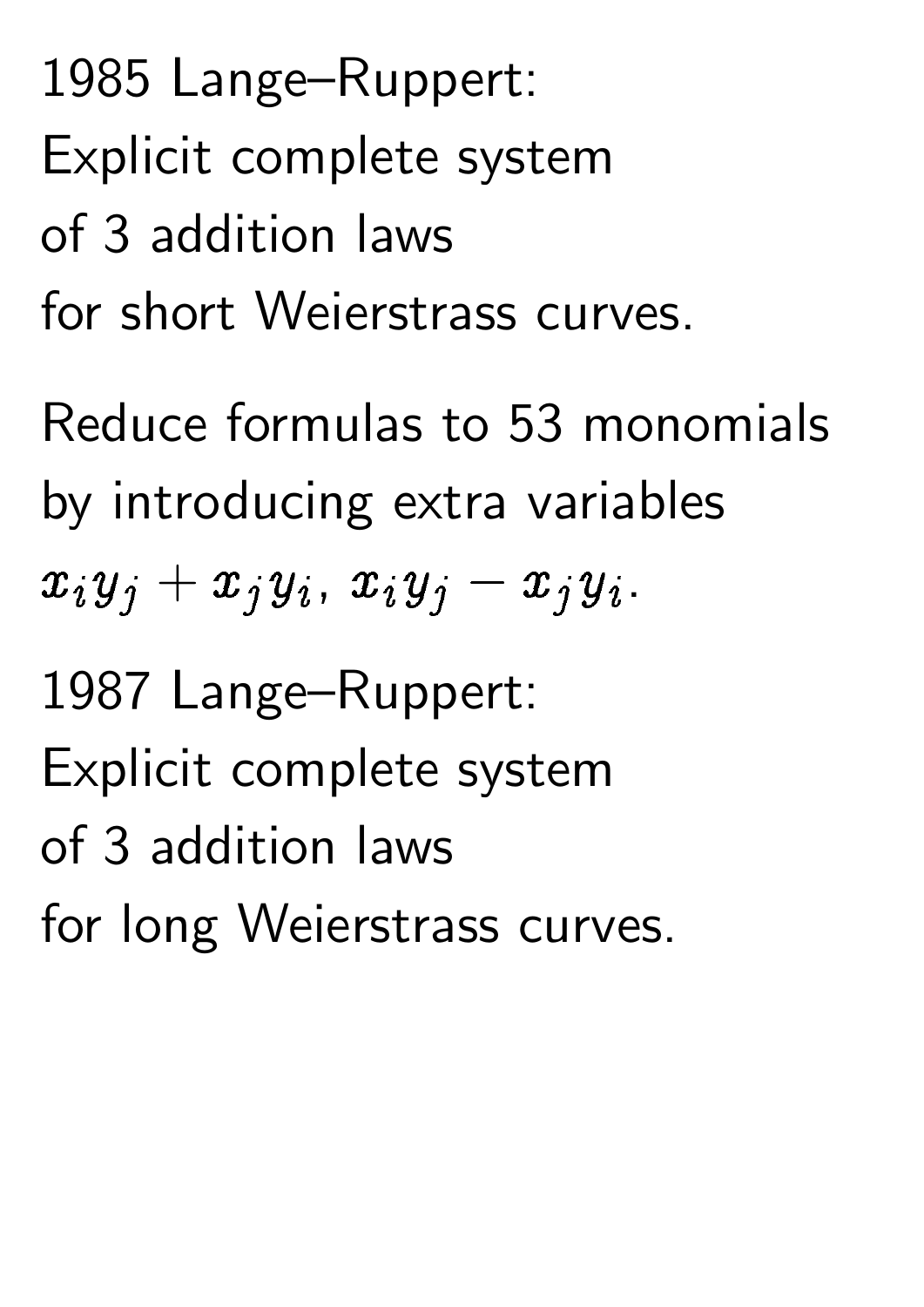$$
Y_{3}^{(2)} = Y_{1}^{2} Y_{2}^{2} + a_{1} X_{2} Y_{1}^{2} Y_{2} + (a_{1} a_{2} - 3 a_{3}) X_{1} X_{2}^{2} Y_{1}
$$
  
+  $a_{3} Y_{1}^{2} Y_{2} Z_{2} - (a_{2}^{2} - 3 a_{4}) X_{1}^{2} X_{2}^{2}$   
+  $(a_{1} a_{4} - a_{2} a_{3}) (2X_{1} Z_{2} + X_{2} Z_{1}) X_{2} Y_{1}$   
+  $(a_{1}^{2} a_{4} - 2 a_{1} a_{2} a_{3} + 3 a_{3}^{2}) X_{1}^{2} X_{2} Z_{2}$   
-  $(a_{2} a_{4} - 9 a_{6}) X_{1} X_{2} (X_{1} Z_{2} + X_{2} Z_{1}) Y_{1} Z_{2}$   
+  $(3a_{1} a_{6} - a_{3} a_{4}) (X_{1} Z_{2} + 2 X_{2} Z_{1}) Y_{1} Z_{2}$   
+  $(3a_{1} a_{6} - 2 a_{1} a_{3} a_{4} + a_{2} a_{3}^{2} + 3 a_{2} a_{6} - a_{4}^{2}) X_{1} Z_{2} (X_{1} Z_{2} + 2 X_{2} Z_{1})$   
-  $(3a_{2} a_{6} - a_{4}^{2}) (X_{1} Z_{2} + X_{2} Z_{1}) (X_{1} Z_{2} - X_{2} Z_{1})$   
+  $(a_{1}^{3} a_{6} - a_{1}^{2} a_{3} a_{4} + a_{1} a_{2} a_{3}^{2} - a_{1} a_{4}^{2} + 4 a_{1} a_{2} a_{6} - a_{3}^{3} - 3 a_{3} a_{6}) Y_{1} Z_{1} Z_{2}^{2}$   
+  $(a_{1}^{4} a_{6} - a_{1}^{3} a_{3} a_{4} + 5 a_{1}^{2} a_{2} a_{6} + a_{1}^{2} a_{2} a_{6} - a_{3}^{3} a_{4} - 3 a_{4} a_{6}) X_{1} Z_{1} Z_{2}^{2}$   
+  $(a_{1}^{2} a_{2} a_{6} - 2 a_{3}^{2} a_{4} + 3 a_{1$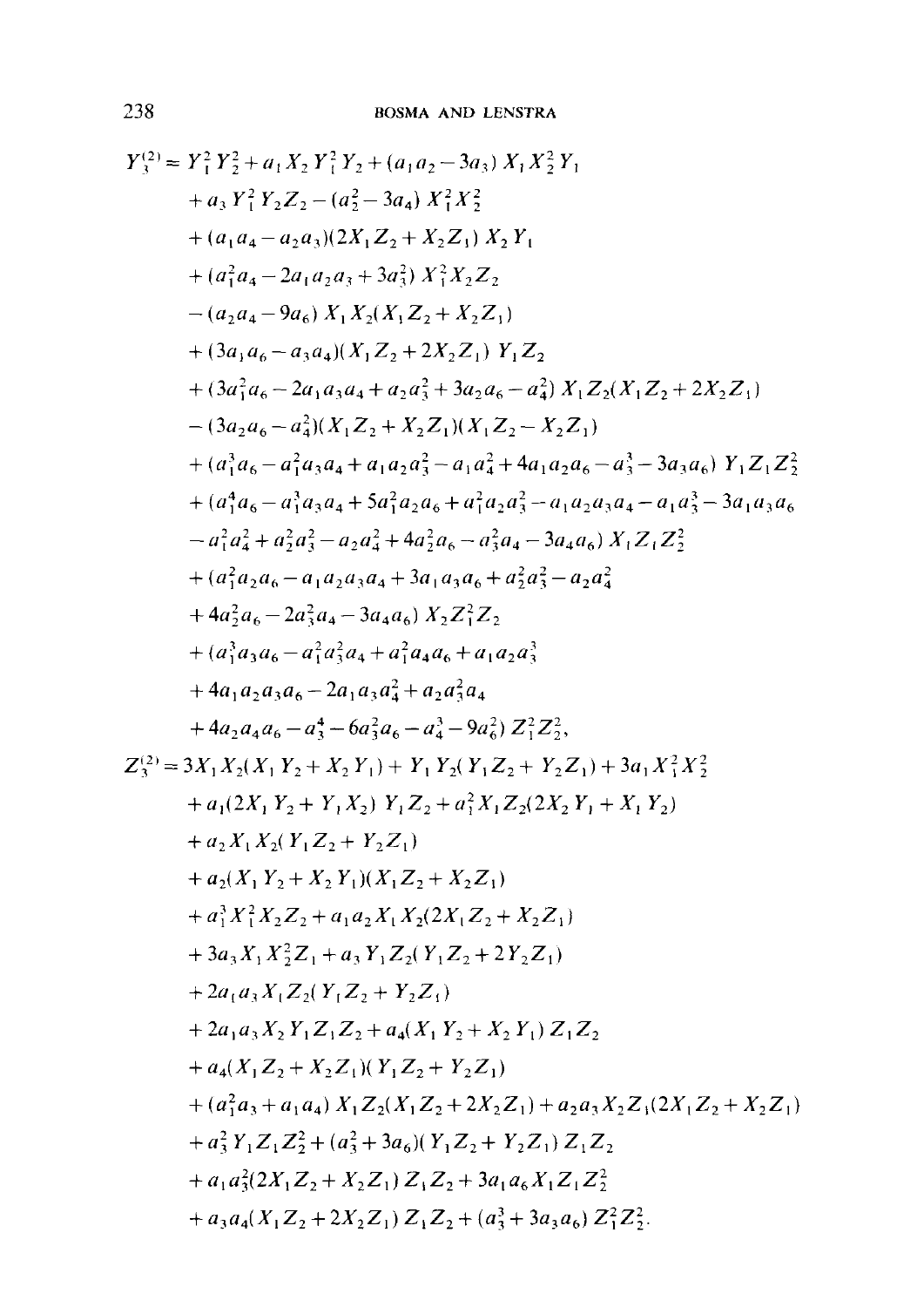1995 Bosma–Lenstra: Explicit complete system of 2 addition laws for long Weierstrass curves:  $X_3, Y_3, Z_3, X_3'$  $\mathbf{y}_3'$ 3  $Z_3'$ 3  $\in \mathsf{Z}[a_1, a_2, a_3, a_4, a_6]$  $X_1, Y_1, Z_1, X_2, Y_2, Z_2$ .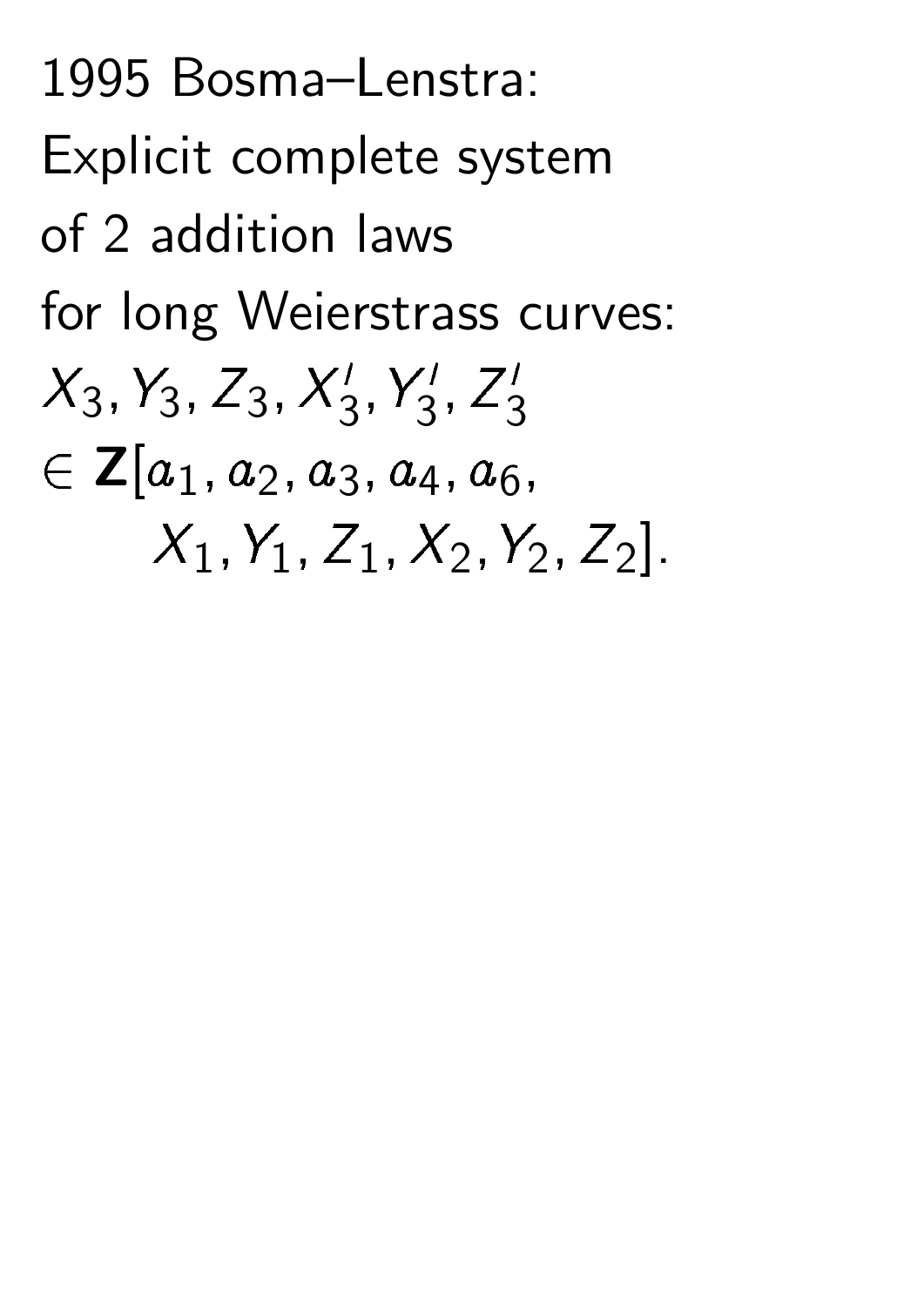1995 Bosma–Lenstra: Explicit complete system of 2 addition laws for long Weierstrass curves:  $X_3, Y_3, Z_3, X_3'$  $\mathbf{y}_3'$ 3  $Z_3'$ 3  $\in \mathsf{Z}[a_1, a_2, a_3, a_4, a_6]$  $X_1, Y_1, Z_1, X_2, Y_2, Z_2$ .

My previous slide in this talk: Bosma–Lenstra Y  $\frac{7}{3}$  $Z_3'$ 3 .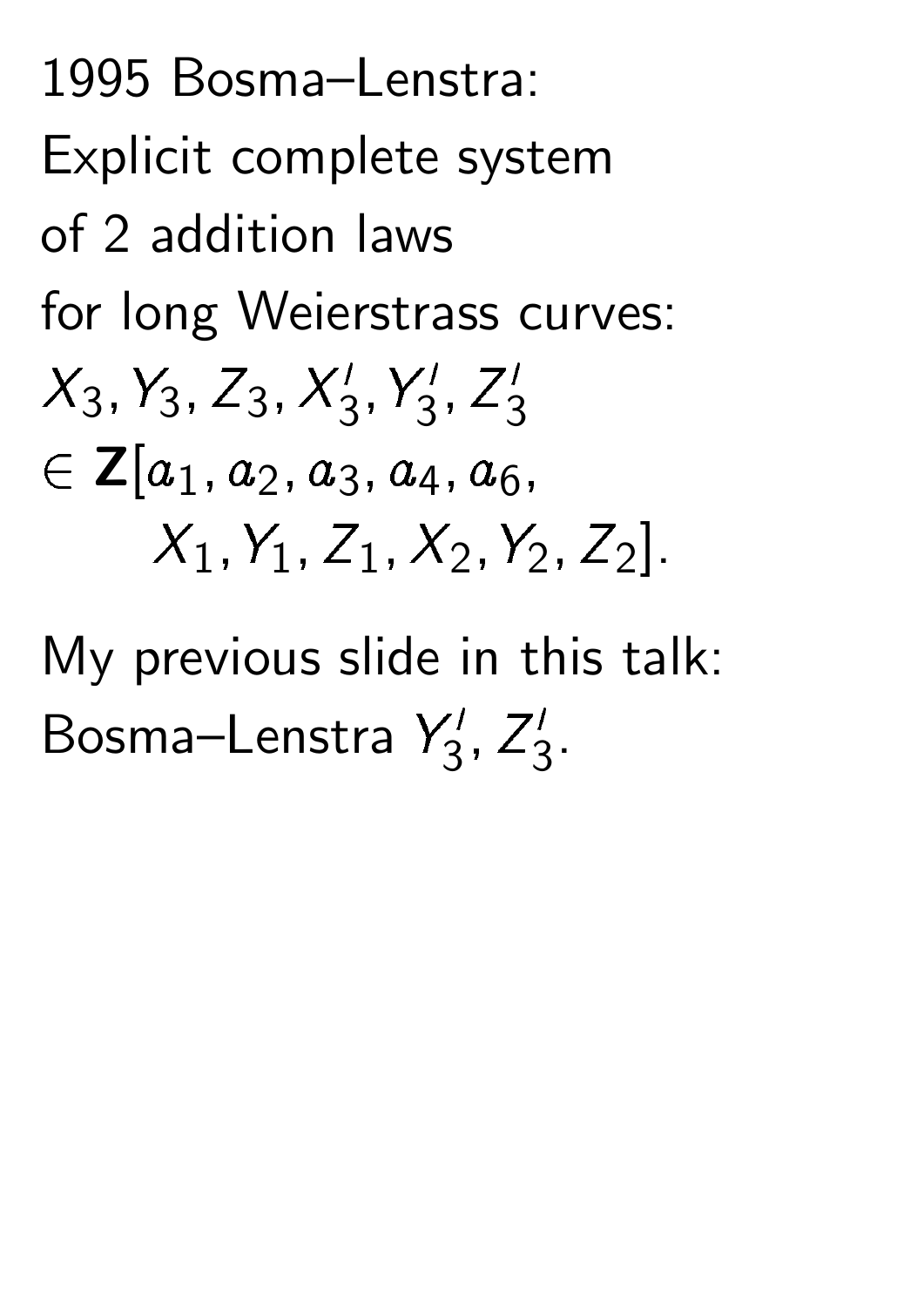1995 Bosma–Lenstra: Explicit complete system of 2 addition laws for long Weierstrass curves:  $X_3, Y_3, Z_3, X_3'$  $\mathbf{y}_3'$ 3  $Z_3'$ 3  $\in \mathsf{Z}[a_1, a_2, a_3, a_4, a_6]$  $X_1, Y_1, Z_1, X_2, Y_2, Z_2$ .

My previous slide in this talk: Bosma–Lenstra Y  $\frac{7}{3}$  $Z_3'$ 3 . Actually, slide shows Publish(Y  $\frac{1}{3}$ ); Publish(Z  $\frac{1}{3}$ ), where Publish introduces typos.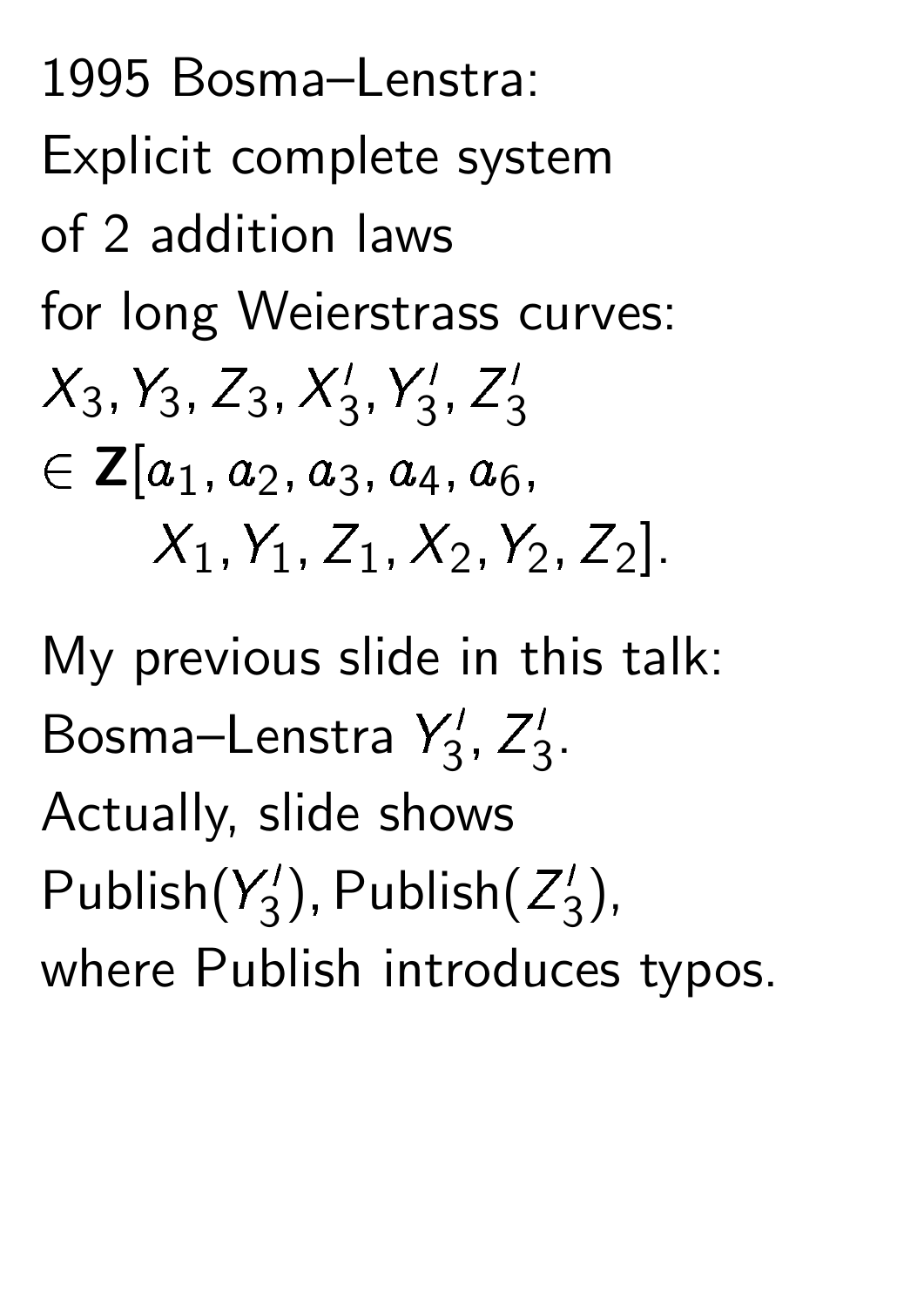### What this means:

For all fields  $k$ . all P<sup>2</sup> Weierstrass curves  $E/k : Y^2 Z + a_1 XYZ + a_3 YZ^2 =$  $X^3 + a_2 X^2 Z + a_4 X Z^2 + a_6 Z$ 3 , all  $P_1 = (X_1 : Y_1 : Z_1) \in E(k)$ , all  $P_2 = (X_2 : Y_2 : Z_2) \in E(k)$ :  $(X_3:Y_3:Z_3)$ 

is  $P_1+P_2$  or  $(0:0:0)$ ;  $(X_3^1)$ 3 : Y  $\frac{7}{3}$ : Z  $\frac{1}{3}$ ) is  $P_1+P_2$  or  $(0:0:0)$ ; at most one of these is  $(0:0:0)$ .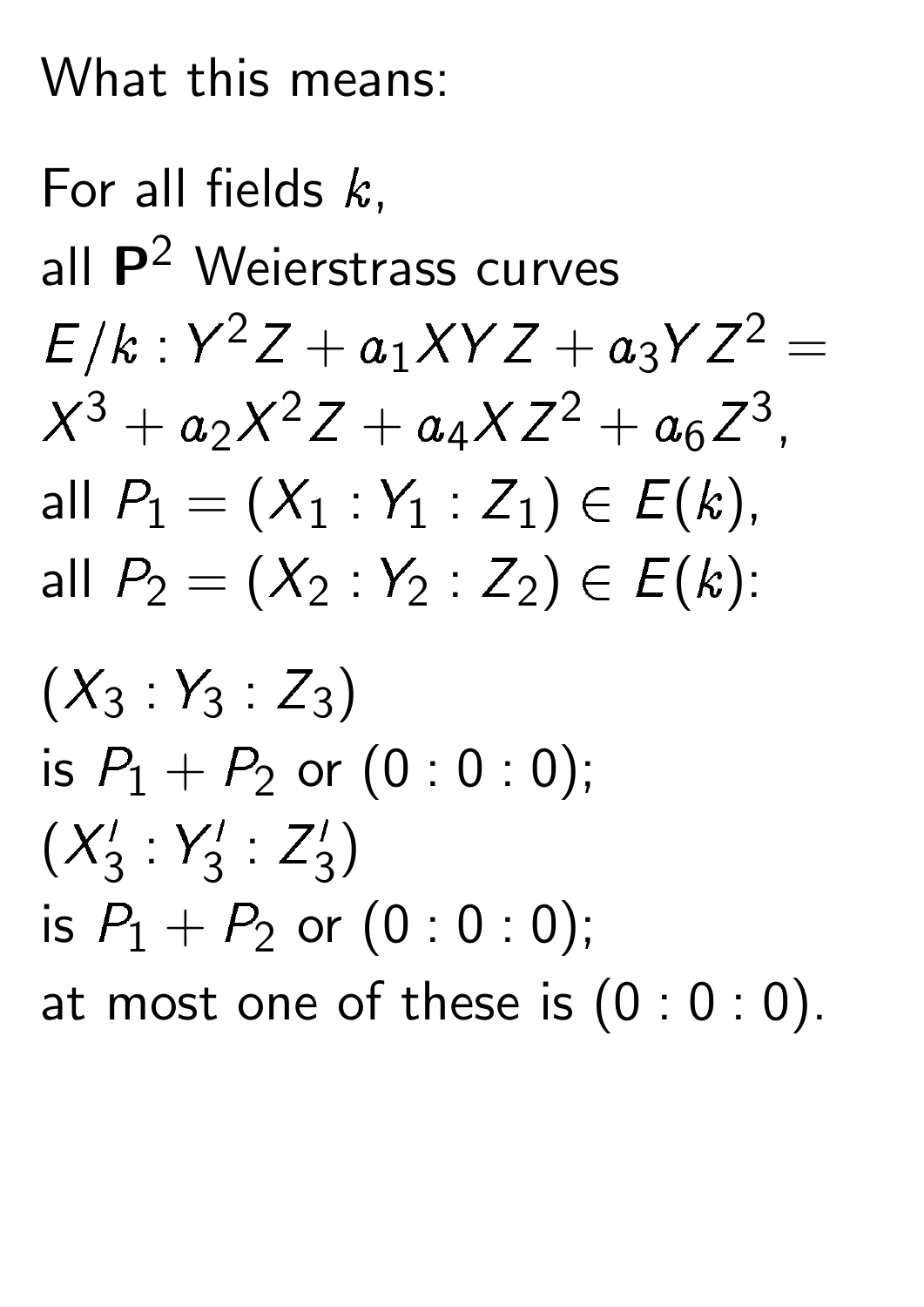2009 Bernstein–T. Lange:

For all fields k with  $2 \neq 0$ , all  $\mathsf{P}^1$  $\times$  P<sup>1</sup> Edwards curves  $E/k$  :  $X^2T$  $2 + Y^2$ Z  $2 = Z^2$  $\overline{I}$ <sup>2</sup> +  $dX^2Y$ 2 , all  $P_1, P_2 \in E(k)$ ,  $P_1 = ((X_1 : Z_1), (Y_1 : T_1)),$  $P_2 = ((X_2 : Z_2), (Y_2 : T_2))$ :

 $(X_3:Z_3)$  is  $x(P_1+P_2)$  or  $(0:0);$  $(X_3^1)$ 3 : Z  $\binom{1}{3}$  is  $x(P_1+P_2)$  or  $(0:0)$ ;  $(Y_3: \mathcal{T}_3)$  is  $y(P_1+P_2)$  or  $(0:0);$ (Y  $\frac{1}{3}$ : T  $(y_3')$  is  $y(P_1+P_2)$  or  $(0:0)$ ; at most one of these is  $(0:0)$ .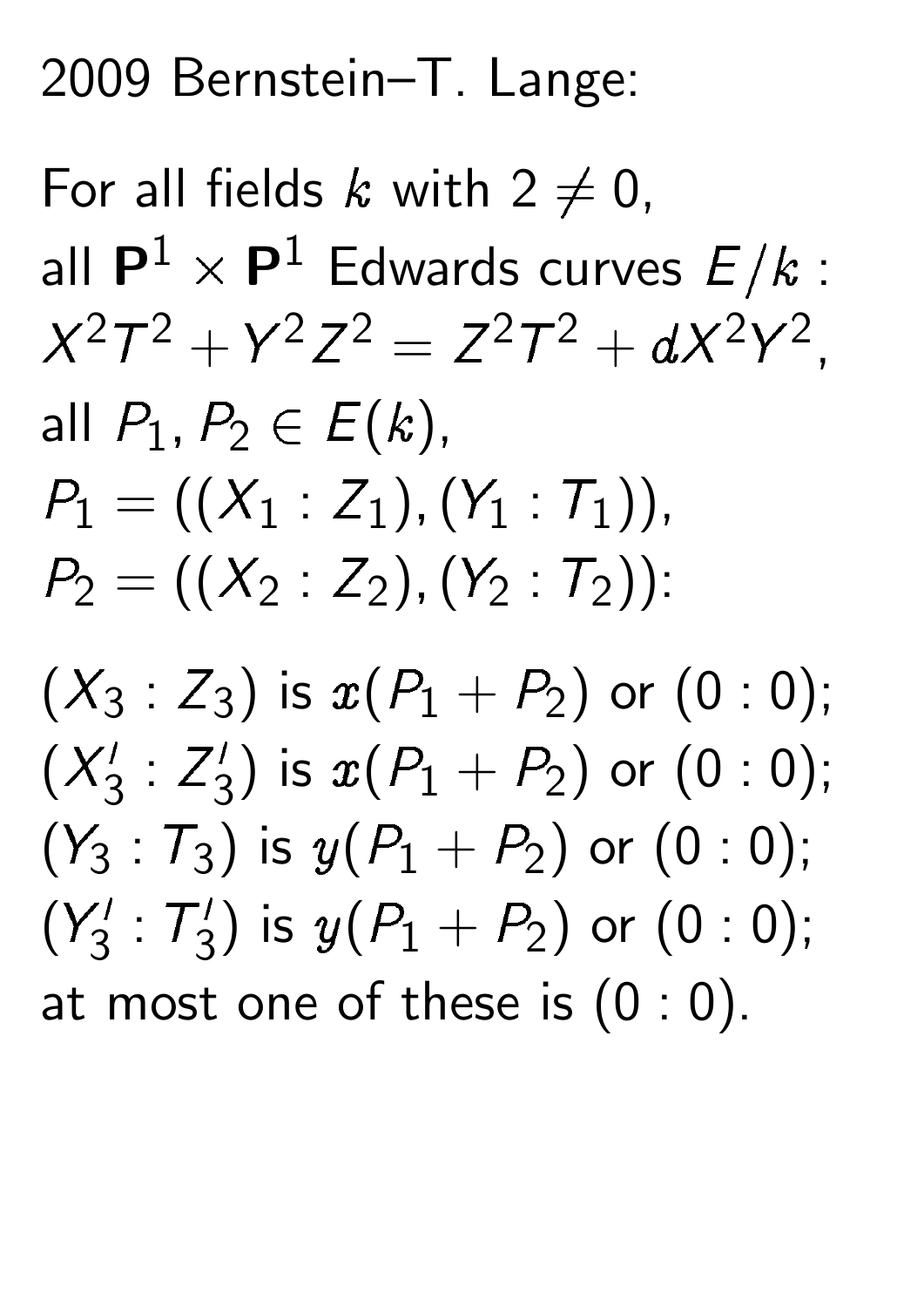

 $S_3' = X_1 Y_1 Z_2 T_2 + X_2 Y_2 Z_1 T_1$ Z  $S_3' = X_1 X_2 T_1 T_2 + Y_1 Y_2 Z_1 Z_2,$ Y  $S_3' = X_1 Y_1 Z_2 T_2 - X_2 Y_2 Z_1 T_1,$  $\overline{I}$  $S_3' = X_1 Y_2 Z_2 T_1 - X_2 Y_1 Z_1 T_2.$ 

Much, much, much simpler than Lange–Ruppert, Bosma–Lenstra. Also much easier to prove.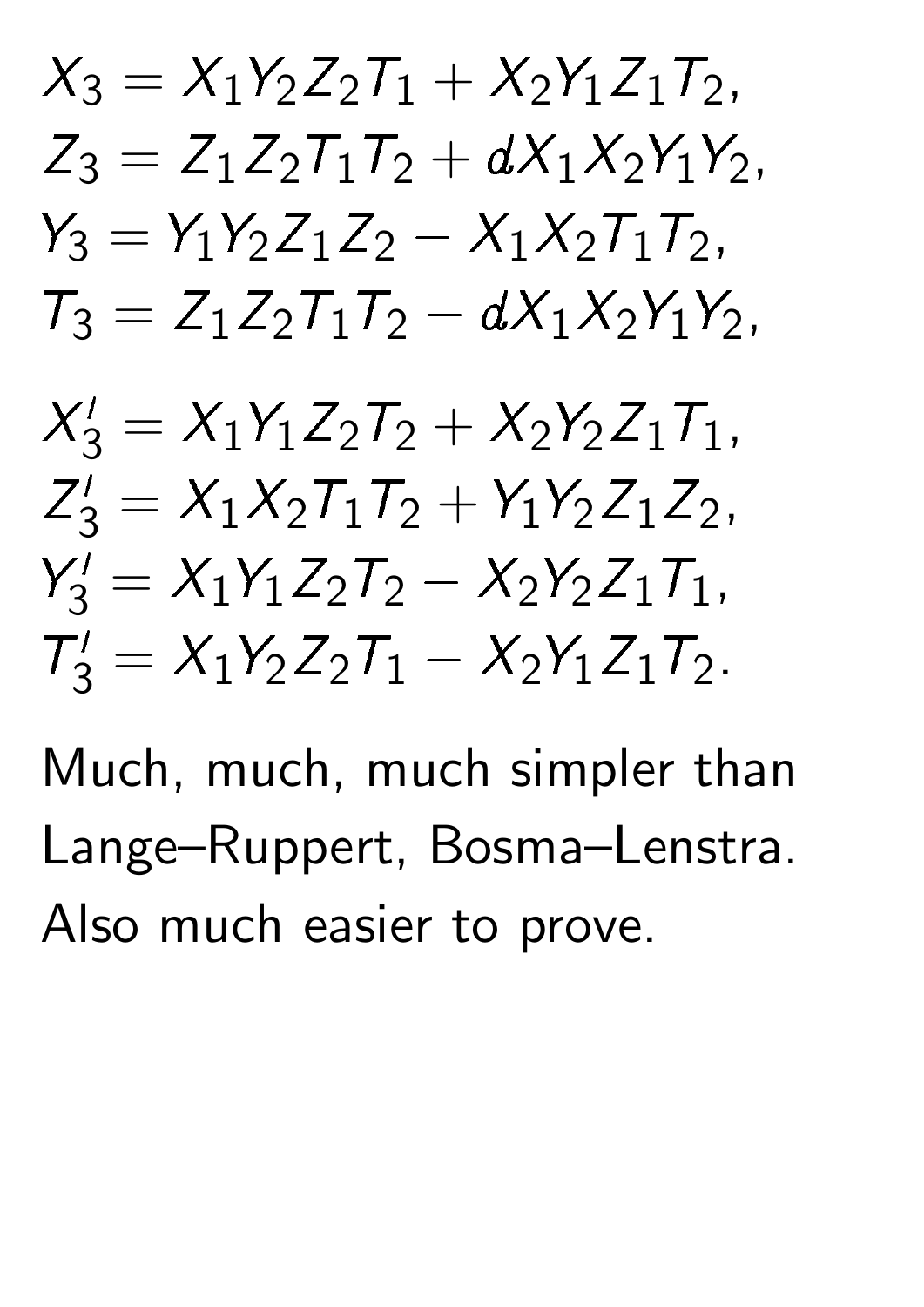#### **BOSMA AND LENSTRA**

#### 5. EXPLICIT FORMULAE

From [5, Chapter III, 2.3] it follows that  $f = m^*(X/Z)$  and  $g = m^*(Y/Z)$ are given by

$$
f = \lambda^2 + a_1 \lambda - \frac{X_1 Z_2 + X_2 Z_1}{Z_1 Z_2} - a_2, \qquad g = -(\lambda + a_1) f - v - a_3,
$$

where

$$
\lambda = \frac{Y_1 Z_2 - Y_2 Z_1}{X_1 Z_2 - X_2 Z_1} \quad \text{and} \quad v = -\frac{Y_1 X_2 - Y_2 X_1}{X_1 Z_2 - X_2 Z_1}.
$$

Applying the automorphism of  $E \times E$  mapping  $(P_1, P_2)$  to  $(P_1, -P_2)$  we find that

$$
s^*(X/Z) = \kappa^2 + a_1 \kappa - \frac{X_1 Z_2 + X_2 Z_1}{Z_1 Z_2} - a_2
$$

and

$$
s^*(Y/Z) = -(\kappa + a_1) s^*(X/Z) - \mu - a_3,
$$

where

$$
\kappa = \frac{Y_1 Z_2 + Y_2 Z_1 + a_1 X_2 Z_1 + a_3 Z_1 Z_2}{X_1 Z_2 - X_2 Z_1}
$$

and

$$
\mu = -\frac{Y_1 X_2 + Y_2 X_1 + a_1 X_1 X_2 + a_3 X_1 Z_2}{X_1 Z_2 - X_2 Z_1}.
$$

The bijection of Theorem 2 maps  $(0:0:1)$  to the addition law given by  $X_3^{(1)} = fZ_0$ ,  $Y_3^{(1)} = gZ_0$ ,  $Z_3^{(1)} = Z_0$ , which in explicit terms is found to be given by

$$
X_3^{(1)} = (X_1 Y_2 - X_2 Y_1)(Y_1 Z_2 + Y_2 Z_1) + (X_1 Z_2 - X_2 Z_1) Y_1 Y_2
$$
  
+  $a_1 X_1 X_2 (Y_1 Z_2 - Y_2 Z_1) + a_1 (X_1 Y_2 - X_2 Y_1)(X_1 Z_2 + X_2 Z_1)$   
-  $a_2 X_1 X_2 (X_1 Z_2 - X_2 Z_1) + a_3 (X_1 Y_2 - X_2 Y_1) Z_1 Z_2$   
+  $a_3 (X_1 Z_2 - X_2 Z_1)(Y_1 Z_2 + Y_2 Z_1)$   
-  $a_4 (X_1 Z_2 + X_2 Z_1)(X_1 Z_2 - X_2 Z_1)$   
-  $3a_6 (X_1 Z_2 - X_2 Z_1) Z_1 Z_2$ ,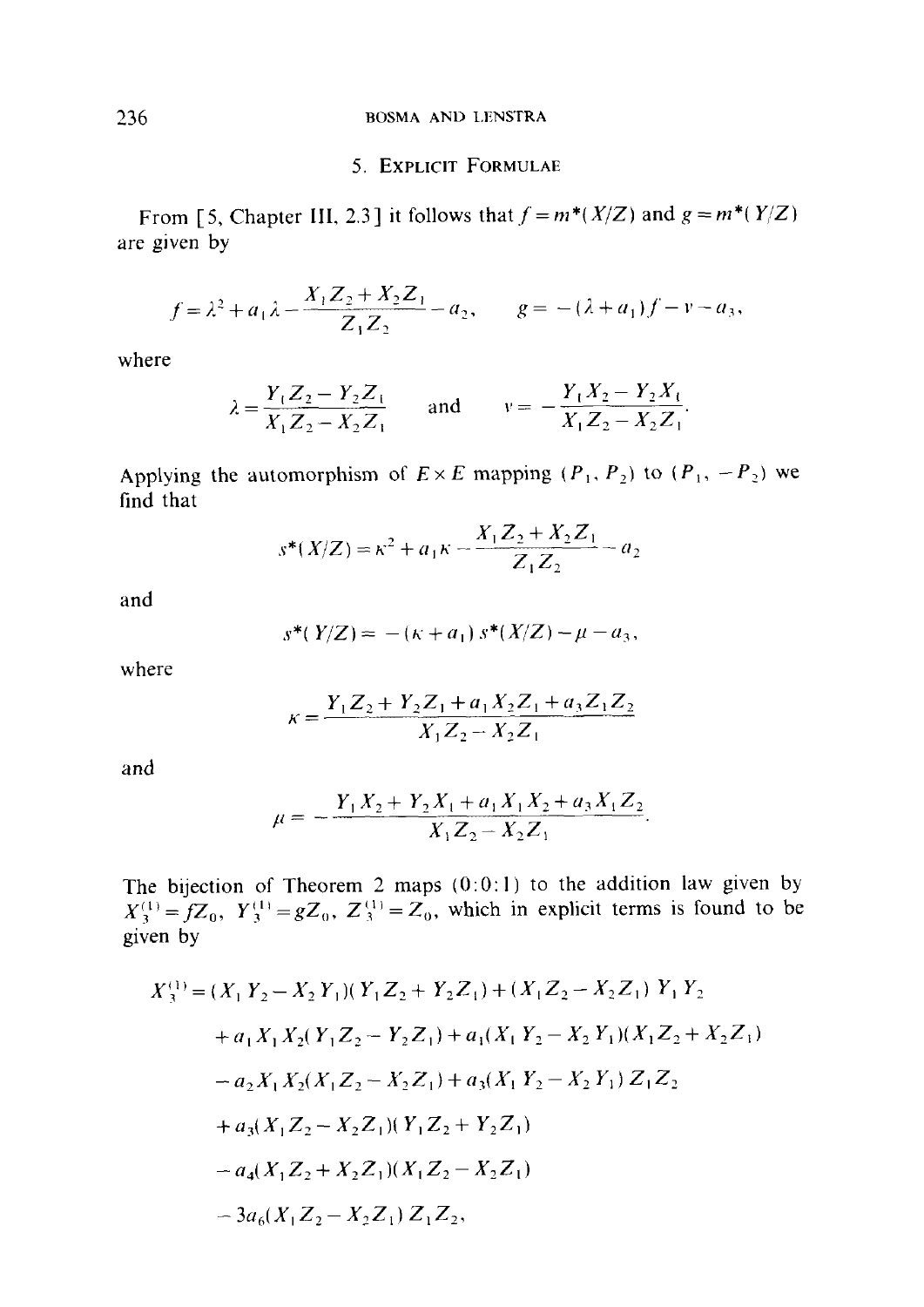$$
Y_3^{(1)} = -3X_1X_2(X_1Y_2 - X_2Y_1)
$$
  
\n
$$
-Y_1Y_2(Y_1Z_2 - Y_2Z_1) - 2a_1(X_1Z_2 - X_2Z_1)Y_1Y_2
$$
  
\n
$$
+ (a_1^2 + 3a_2) X_1X_2(Y_1Z_2 - Y_2Z_1)
$$
  
\n
$$
- (a_1^2 + a_2)(X_1Y_2 + X_2Y_1)(X_1Z_2 - X_2Z_1)
$$
  
\n
$$
+ (a_1a_2 - 3a_3) X_1X_2(X_1Z_2 - X_2Z_1)
$$
  
\n
$$
- (2a_1a_3 + a_4)(X_1Y_2 - X_2Y_1) Z_1Z_2
$$
  
\n
$$
+ a_4(X_1Z_2 + X_2Z_1)(Y_1Z_2 - Y_2Z_1)
$$
  
\n
$$
+ (a_1a_4 - a_2a_3)(X_1Z_2 + X_2Z_1)(X_1Z_2 - X_2Z_1)
$$
  
\n
$$
+ (a_3^2 + 3a_6)(Y_1Z_2 - Y_2Z_1) Z_1Z_2
$$
  
\n
$$
+ (3a_1a_6 - a_3a_4)(X_1Z_2 - X_2Z_1) Z_1Z_2,
$$
  
\n
$$
Z_3^{(1)} = 3X_1X_2(X_1Z_2 - X_2Z_1) - (Y_1Z_2 + Y_2Z_1)(Y_1Z_2 - Y_2Z_1)
$$
  
\n
$$
+ a_1(X_1Y_2 - X_2Y_1) Z_1Z_2 - a_1(X_1Z_2 - X_2Z_1)(Y_1Z_2 + Y_2Z_1)
$$
  
\n
$$
+ a_2(X_1Z_2 + X_2Z_1)(X_1Z_2 - X_2Z_1) - a_3(Y_1Z_2 - Y_2Z_1) Z_1Z_2
$$
  
\n
$$
+ a_4(X_1Z_2 - X_2Z_1) Z_1Z_2.
$$

The corresponding exceptional divisor is  $3 \cdot \Delta$ , so a pair of points  $P_1$ ,  $P_2$  on E is exceptional for this addition law if and only if  $P_1 = P_2$ .<br>Multiplying the addition law just given by  $s^*(Y/Z)$  we obtain the

addition law corresponding to  $(0:1:0)$ . It reads as follows:

$$
X_3^{(2)} = Y_1 Y_2(X_1 Y_2 + X_2 Y_1) + a_1(2X_1 Y_2 + X_2 Y_1) X_2 Y_1 + a_1^2 X_1 X_2^2 Y_1
$$
  
\n
$$
- a_2 X_1 X_2(X_1 Y_2 + X_2 Y_1) - a_1 a_2 X_1^2 X_2^2 + a_3 X_2 Y_1 (Y_1 Z_2 + 2Y_2 Z_1)
$$
  
\n
$$
+ a_1 a_3 X_1 X_2 (Y_1 Z_2 - Y_2 Z_1) - a_1 a_3 (X_1 Y_2 + X_2 Y_1) (X_1 Z_2 - X_2 Z_1)
$$
  
\n
$$
- a_4 X_1 X_2 (Y_1 Z_2 + Y_2 Z_1) - a_4 (X_1 Y_2 + X_2 Y_1) (X_1 Z_2 + X_2 Z_1)
$$
  
\n
$$
- a_1^2 a_3 X_1^2 X_2 Z_2 - a_1 a_4 X_1 X_2 (2X_1 Z_2 + X_2 Z_1)
$$
  
\n
$$
- a_2 a_3 X_1 X_2^2 Z_1 - a_3^2 X_1 Z_2 (2Y_2 Z_1 + Y_1 Z_2)
$$
  
\n
$$
- 3a_6 (X_1 Y_2 + X_2 Y_1) Z_1 Z_2
$$
  
\n
$$
- 3a_6 (X_1 Z_2 + X_2 Z_1) (Y_1 Z_2 + Y_2 Z_1) - a_1 a_3^2 X_1 Z_2 (X_1 Z_2 + 2X_2 Z_1)
$$
  
\n
$$
- 3a_1 a_6 X_1 Z_2 (X_1 Z_2 + 2X_2 Z_1) + a_3 a_4 (X_1 Z_2 - 2X_2 Z_1) X_2 Z_1
$$
  
\n
$$
- (a_1^2 a_6 - a_1 a_3 a_4 + a_2 a_3^2 + 4a_2 a_6 - a_4^2) (Y_1 Z_2 + Y_2 Z_1) Z_1 Z_2
$$
  
\n
$$
- (a_1^3 a_6 - a_1^2 a_3 a_4 + a_1 a_2 a_3^2 + 4a_1 a_2 a_6 - a_1 a_4^2) X_1 Z_1 Z_
$$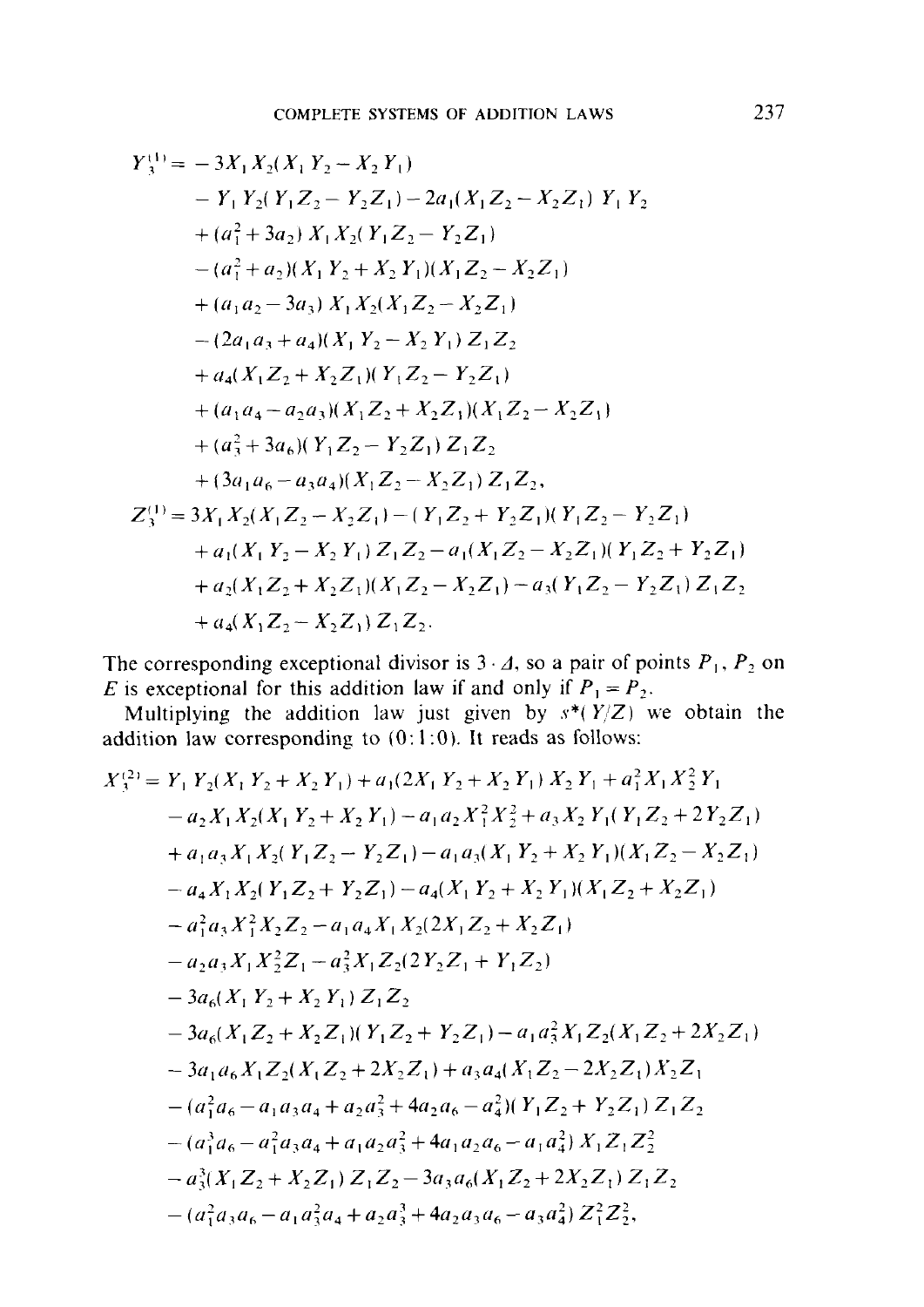$$
Y_{3}^{(2)} = Y_{1}^{2} Y_{2}^{2} + a_{1} X_{2} Y_{1}^{2} Y_{2} + (a_{1} a_{2} - 3 a_{3}) X_{1} X_{2}^{2} Y_{1}
$$
  
+  $a_{3} Y_{1}^{2} Y_{2} Z_{2} - (a_{2}^{2} - 3 a_{4}) X_{1}^{2} X_{2}^{2}$   
+  $(a_{1} a_{4} - a_{2} a_{3}) (2X_{1} Z_{2} + X_{2} Z_{1}) X_{2} Y_{1}$   
+  $(a_{1}^{2} a_{4} - 2 a_{1} a_{2} a_{3} + 3 a_{3}^{2}) X_{1}^{2} X_{2} Z_{2}$   
-  $(a_{2} a_{4} - 9 a_{6}) X_{1} X_{2} (X_{1} Z_{2} + X_{2} Z_{1}) Y_{1} Z_{2}$   
+  $(3a_{1} a_{6} - a_{3} a_{4}) (X_{1} Z_{2} + 2 X_{2} Z_{1}) Y_{1} Z_{2}$   
+  $(3a_{1} a_{6} - 2 a_{1} a_{3} a_{4} + a_{2} a_{3}^{2} + 3 a_{2} a_{6} - a_{4}^{2}) X_{1} Z_{2} (X_{1} Z_{2} + 2 X_{2} Z_{1})$   
-  $(3a_{2} a_{6} - a_{4}^{2}) (X_{1} Z_{2} + X_{2} Z_{1}) (X_{1} Z_{2} - X_{2} Z_{1})$   
+  $(a_{1}^{3} a_{6} - a_{1}^{2} a_{3} a_{4} + a_{1} a_{2} a_{3}^{2} - a_{1} a_{4}^{2} + 4 a_{1} a_{2} a_{6} - a_{3}^{3} - 3 a_{3} a_{6}) Y_{1} Z_{1} Z_{2}^{2}$   
+  $(a_{1}^{4} a_{6} - a_{1}^{3} a_{3} a_{4} + 5 a_{1}^{2} a_{2} a_{6} + a_{1}^{2} a_{2} a_{6} - a_{3}^{3} a_{4} - 3 a_{4} a_{6}) X_{1} Z_{1} Z_{2}^{2}$   
+  $(a_{1}^{2} a_{2} a_{6} - 2 a_{3}^{2} a_{4} + 3 a_{1$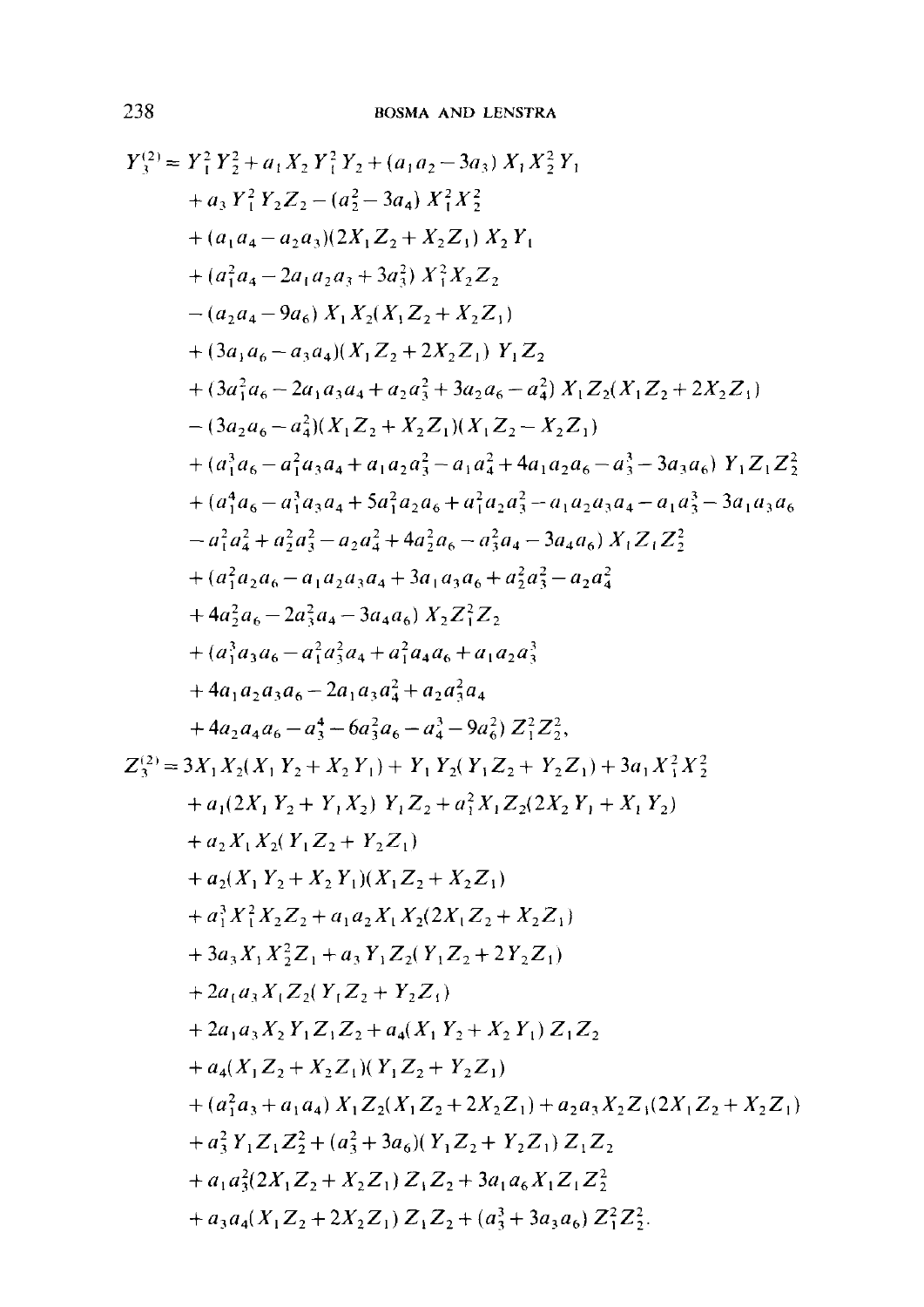1987 Lenstra: Use Lange–Ruppert complete system of addition laws to computationally define  $E(R)$ for more general rings  $R$ .

Define  $P^2(R) = \{(X : Y : Z) :$  $X,Y,Z \in R$ ;  $XR+YR+ZR = R$ where  $(X:Y:Z)$  is the module  $\{(\lambda X, \lambda Y, \lambda Z) : \lambda \in R\}.$ 

Define  $E(R) =$  $\{(X:Y:Z)\in {\bf P}^2(R):$ Y  $^2Z = X^3 + a_4 X Z^2 + a_6 Z$ 3 g.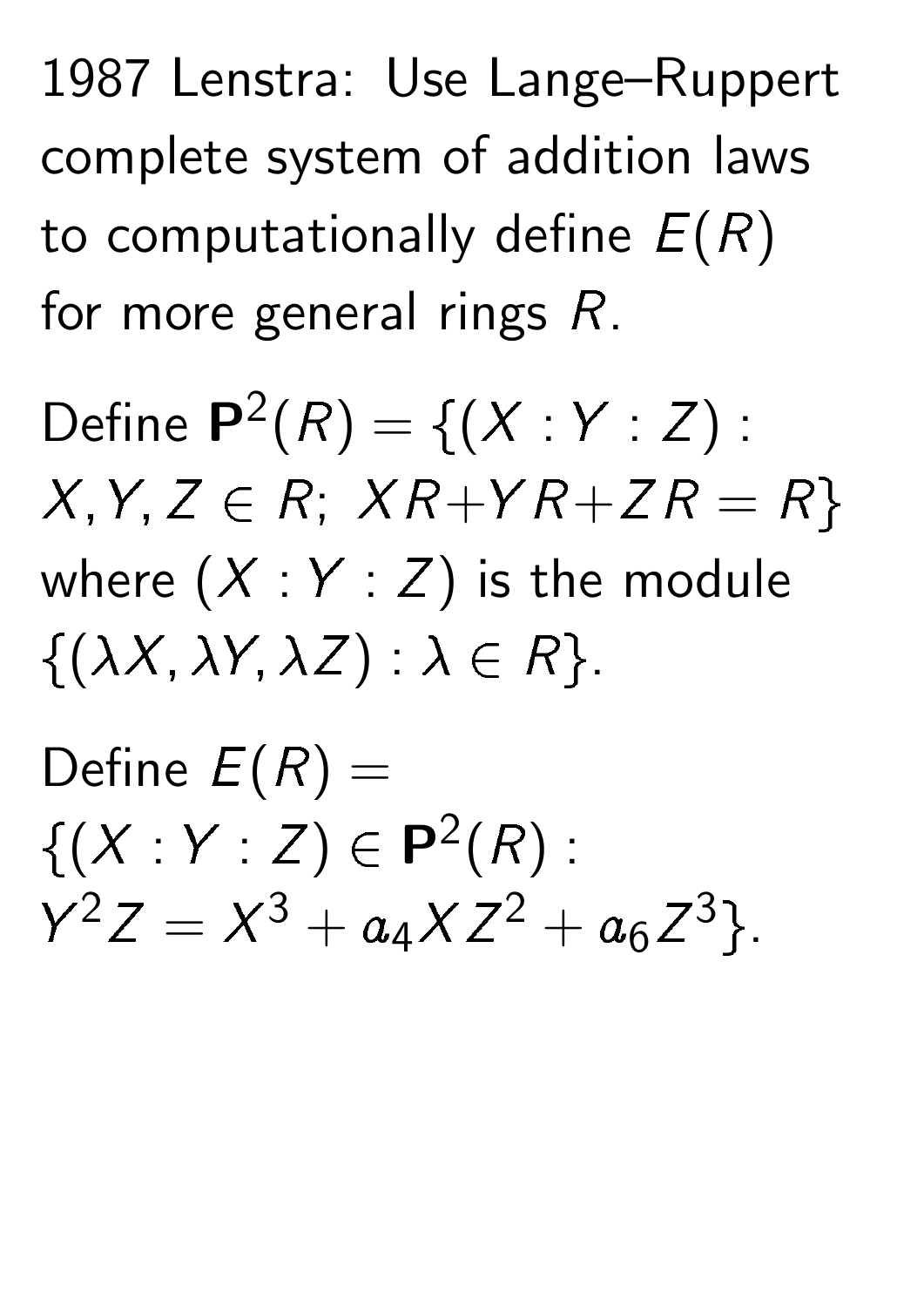To define (and compute) sum  $(X_1 : Y_1 : Z_1) + (X_2 : Y_2 : Z_2)$ :

Consider (and compute) Lange–Ruppert  $(X_3:Y_3:Z_3)$ ,  $(X_3^1)$ 3 : Y  $\frac{1}{3}$ : Z  $\frac{1}{3}$ ),  $(X_3''$ 3 : Y  $\frac{11}{3}$ : Z  $\frac{11}{3}$ ).

Add these R-modules:

$$
\{ (\lambda X_3, \lambda Y_3, \lambda Z_3) + (\lambda' X_3', \lambda' Y_3', \lambda' Z_3') + (\lambda'' X_3'', \lambda'' Y_3'', \lambda'' Z_3'') : \lambda, \lambda', \lambda'' \in R \}.
$$

Express as  $(X:Y:Z)$ ; assume trivial class group of R.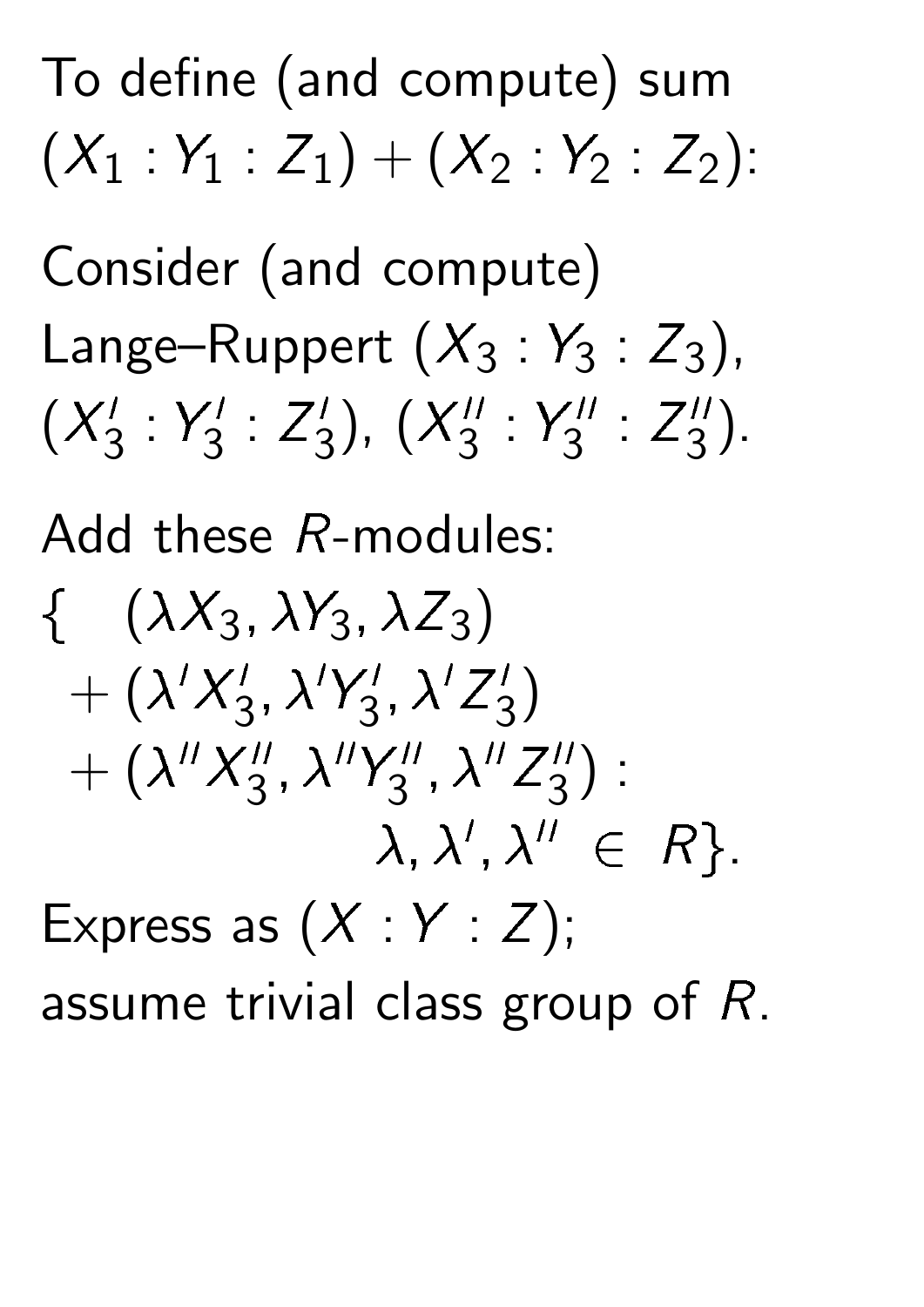## Factoring integers into primes

1993 Atkin–Morain "Finding suitable curves for the elliptic curve method of factorization":

"For practical application, one may as well use the largest group available, namely the group  $(Z/8Z)\times (Z/2Z)$  of §3.1, giving a prescribed factor of 16 in k."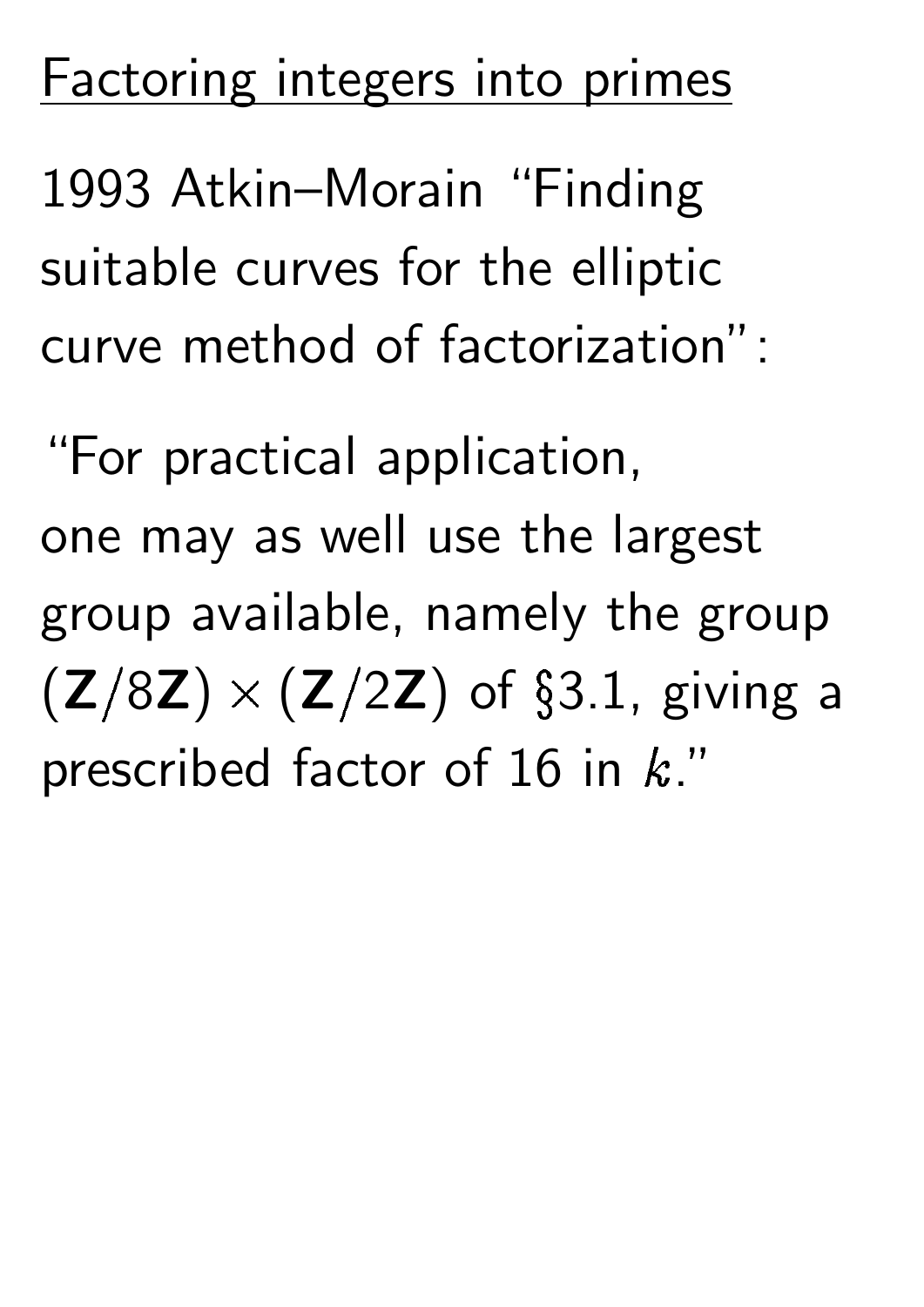2010 Bernstein–Birkner–Lange:

Better to switch to a family of twisted Edwards curves  $-\boldsymbol{x}$  $^2+y^2=1+dx^2y$ 2

with  $Z/6$  torsion.

Expected benefit:

These curves are very fast.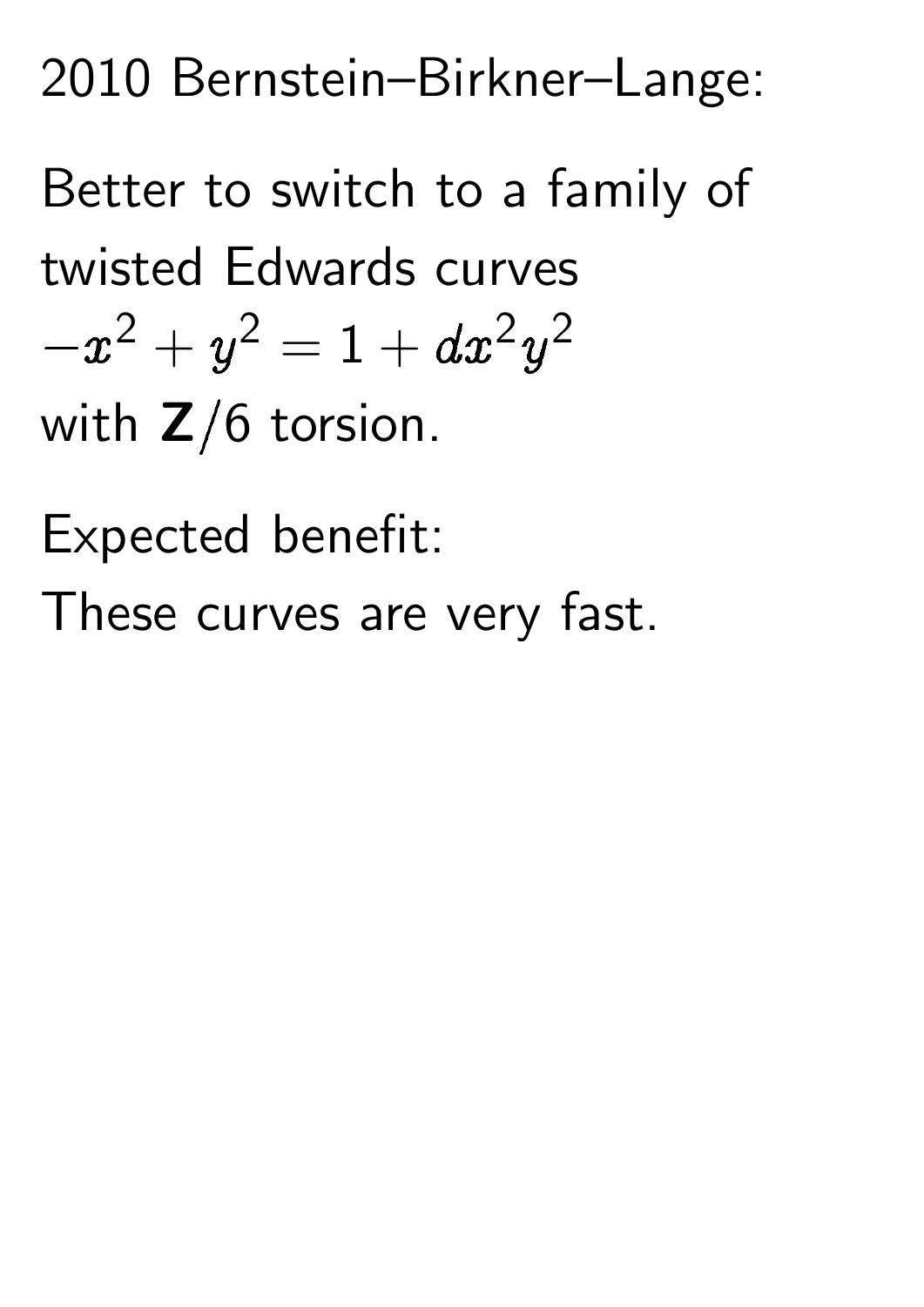2010 Bernstein–Birkner–Lange:

Better to switch to a family of twisted Edwards curves  $-\boldsymbol{x}$  $^2+y^2=1+dx^2y$ 2 with  $Z/6$  torsion.

Expected benefit:

These curves are very fast.

Unexpected benefit:

These curves find *more* primes despite smaller torsion.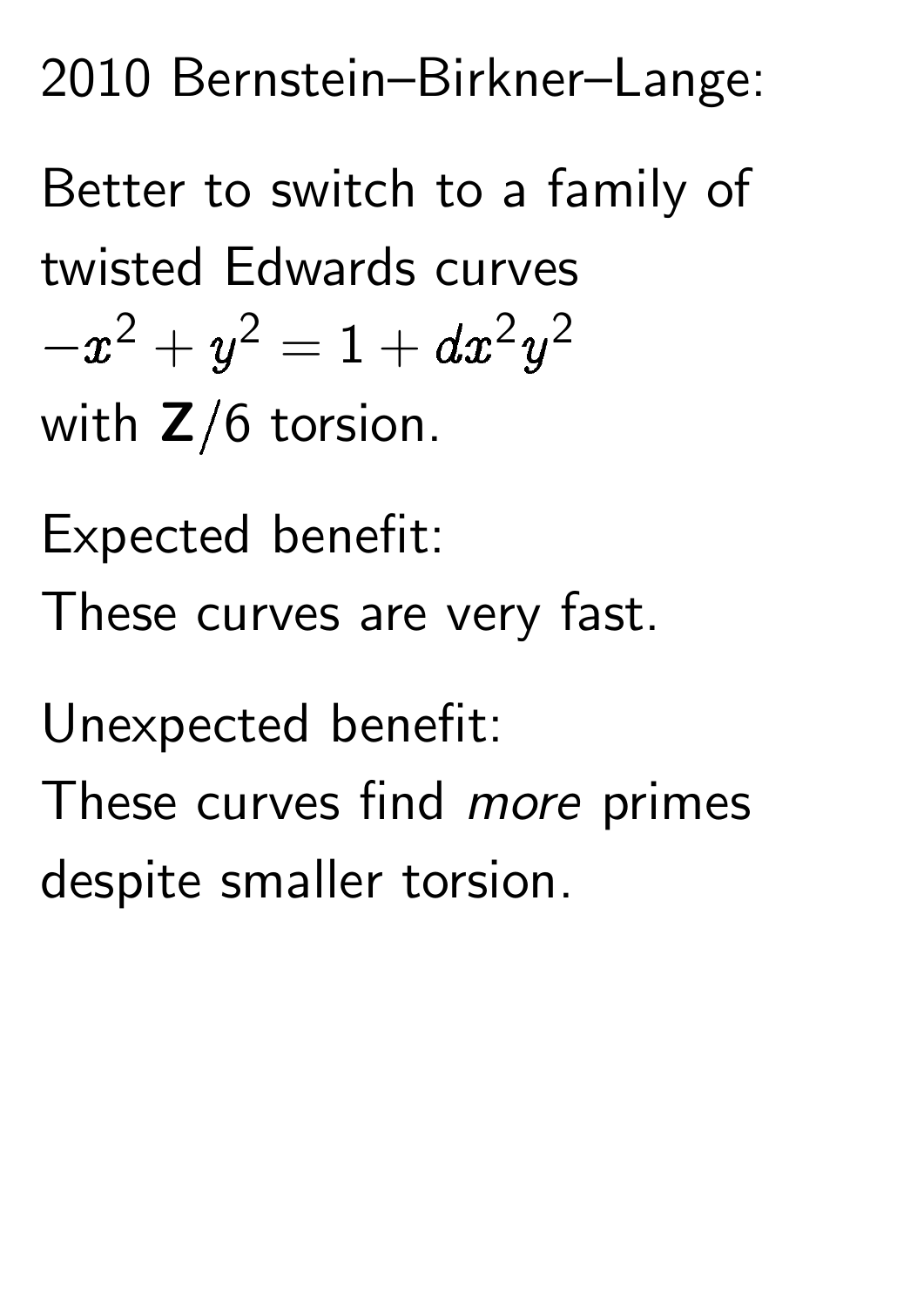Mulmods/15-bit prime found:

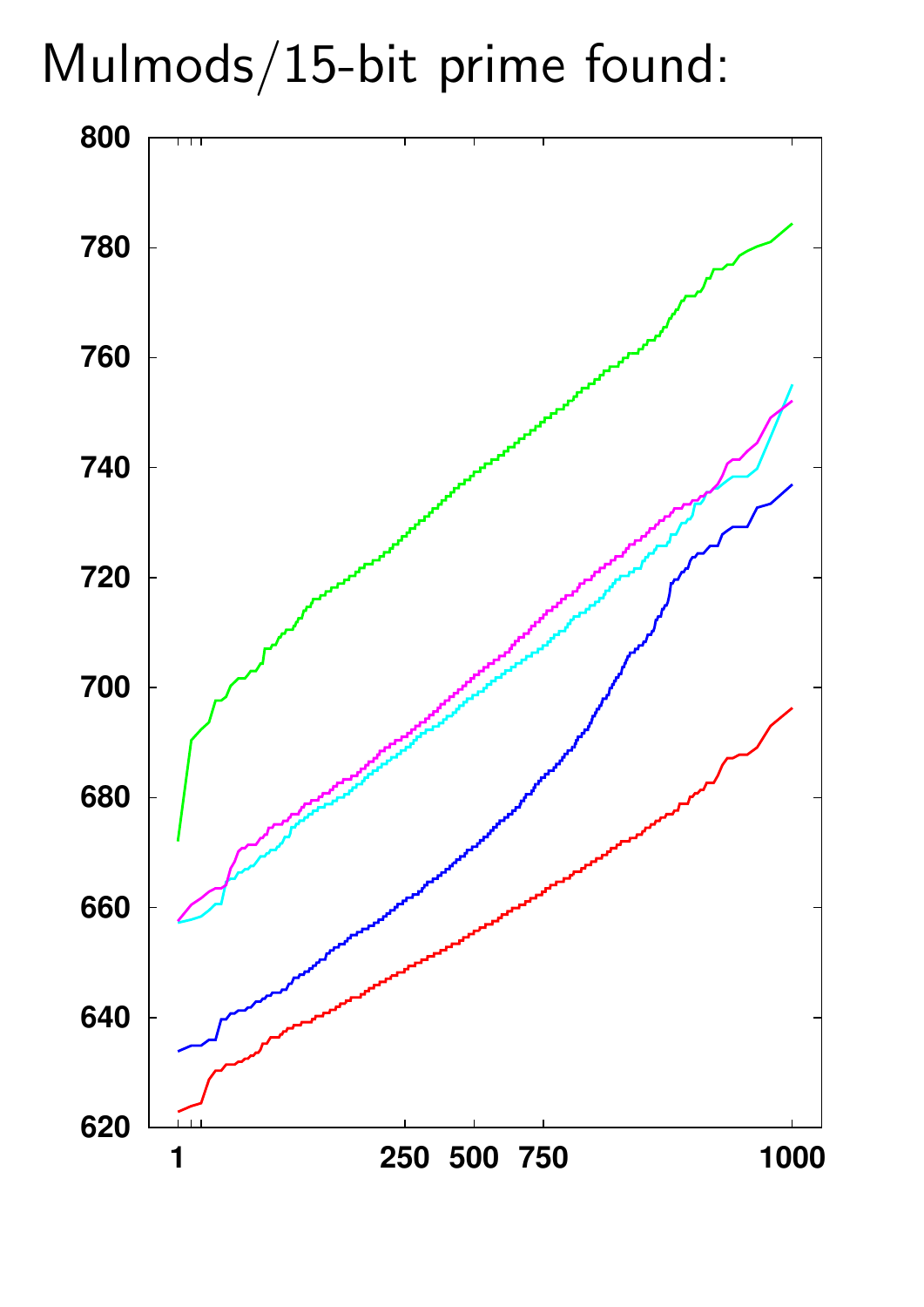Mulmods/16-bit prime found:

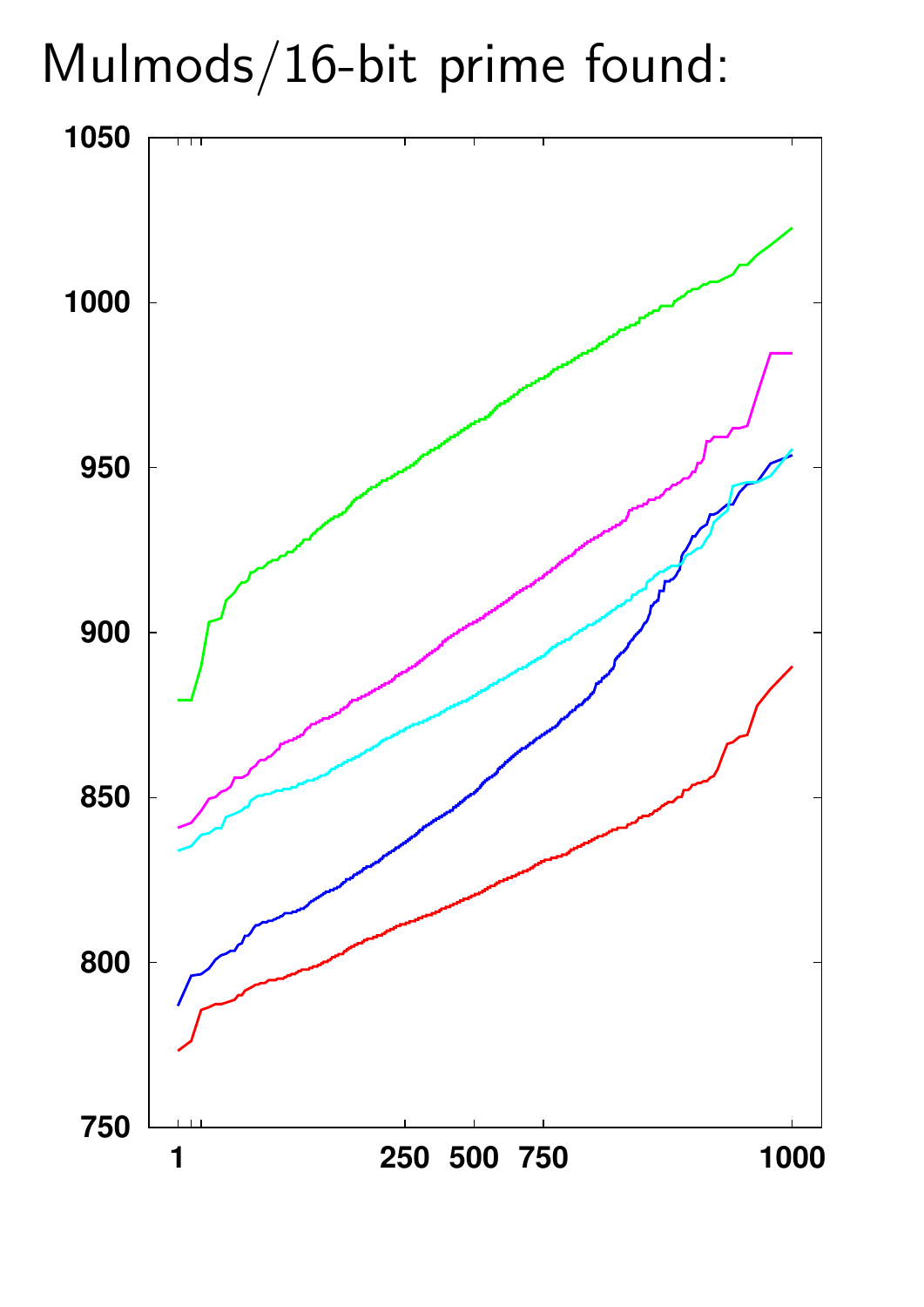Mulmods/17-bit prime found:

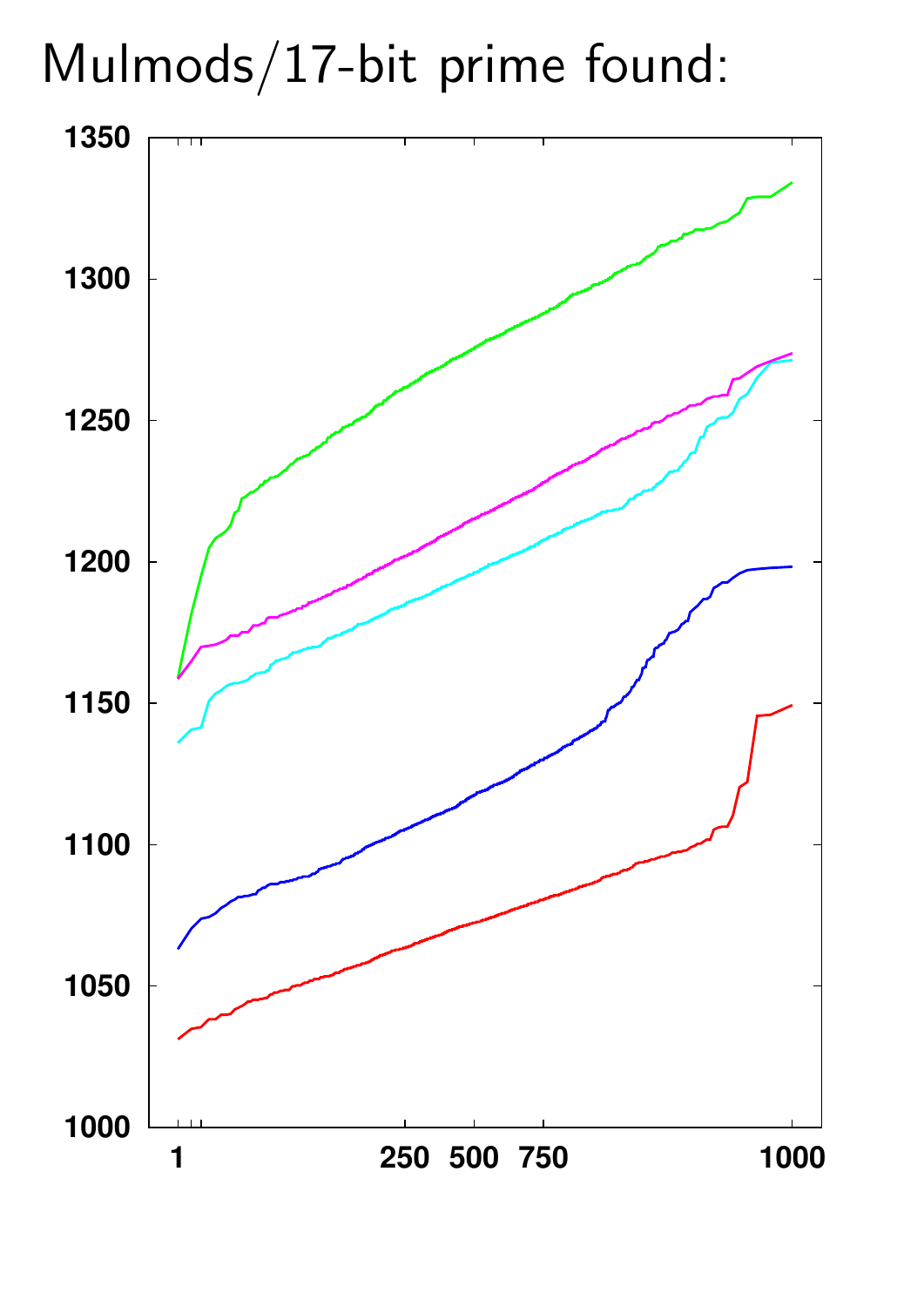## Mulmods/18-bit prime found:

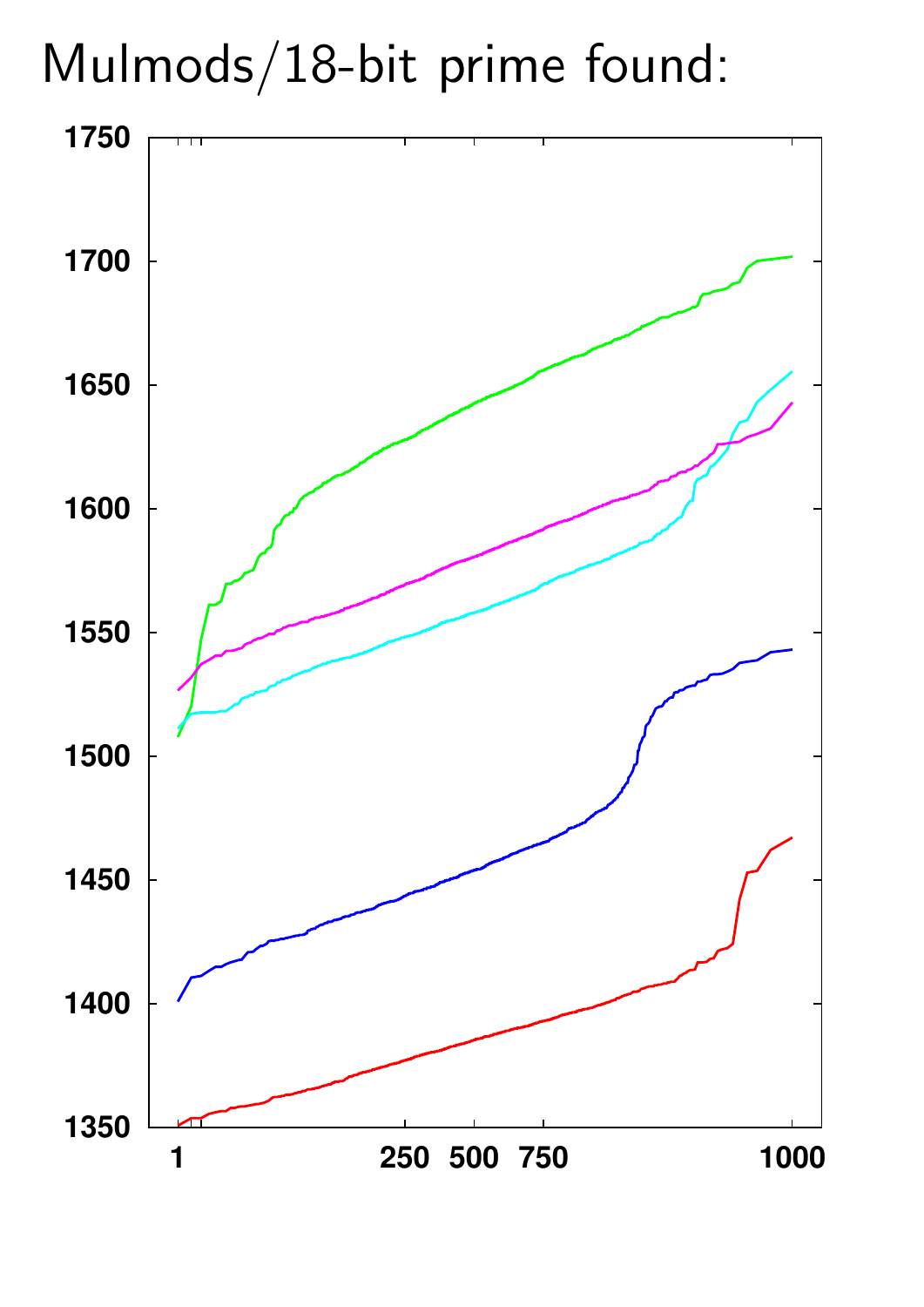## Mulmods/19-bit prime found:

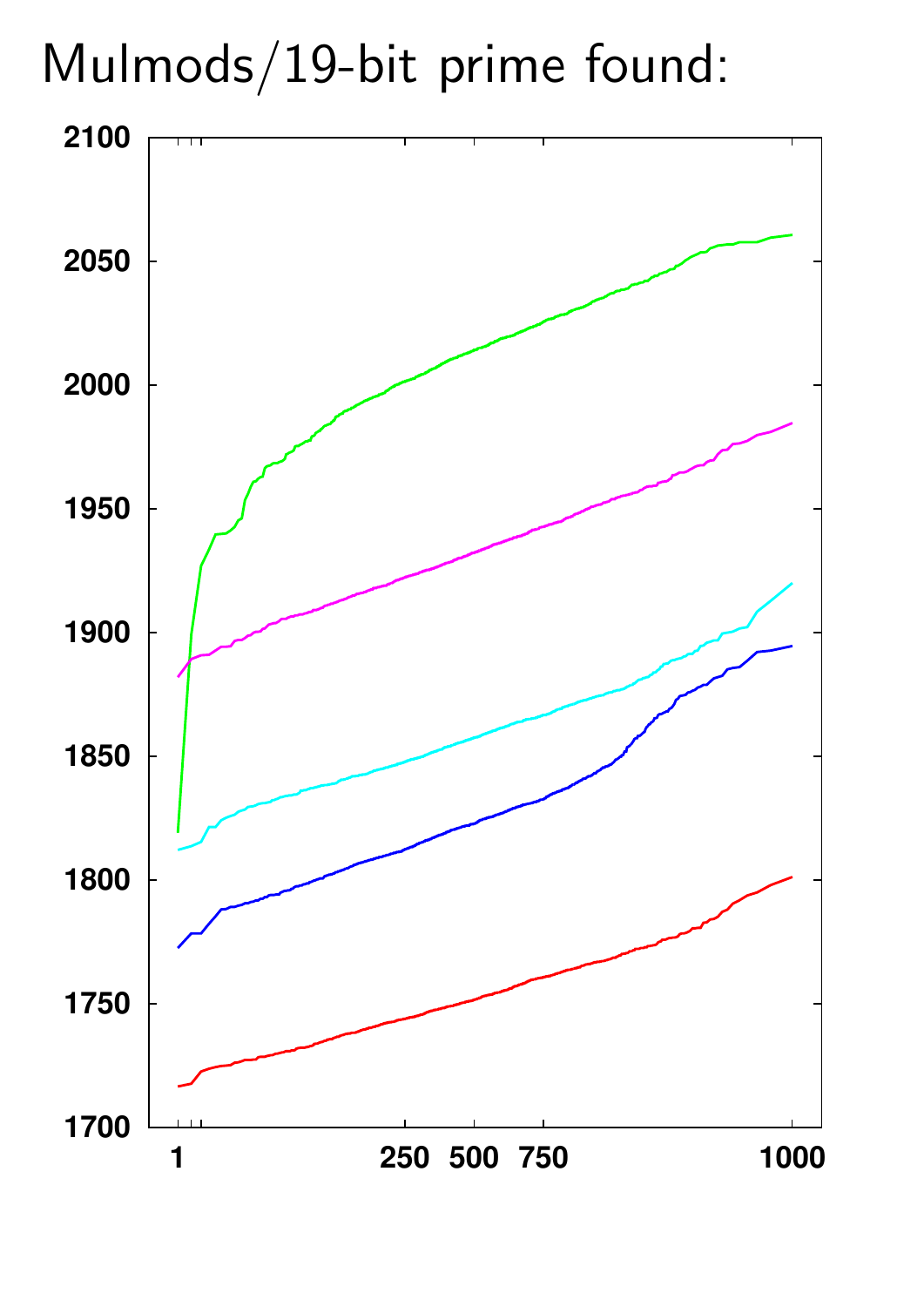## Mulmods/20-bit prime found:

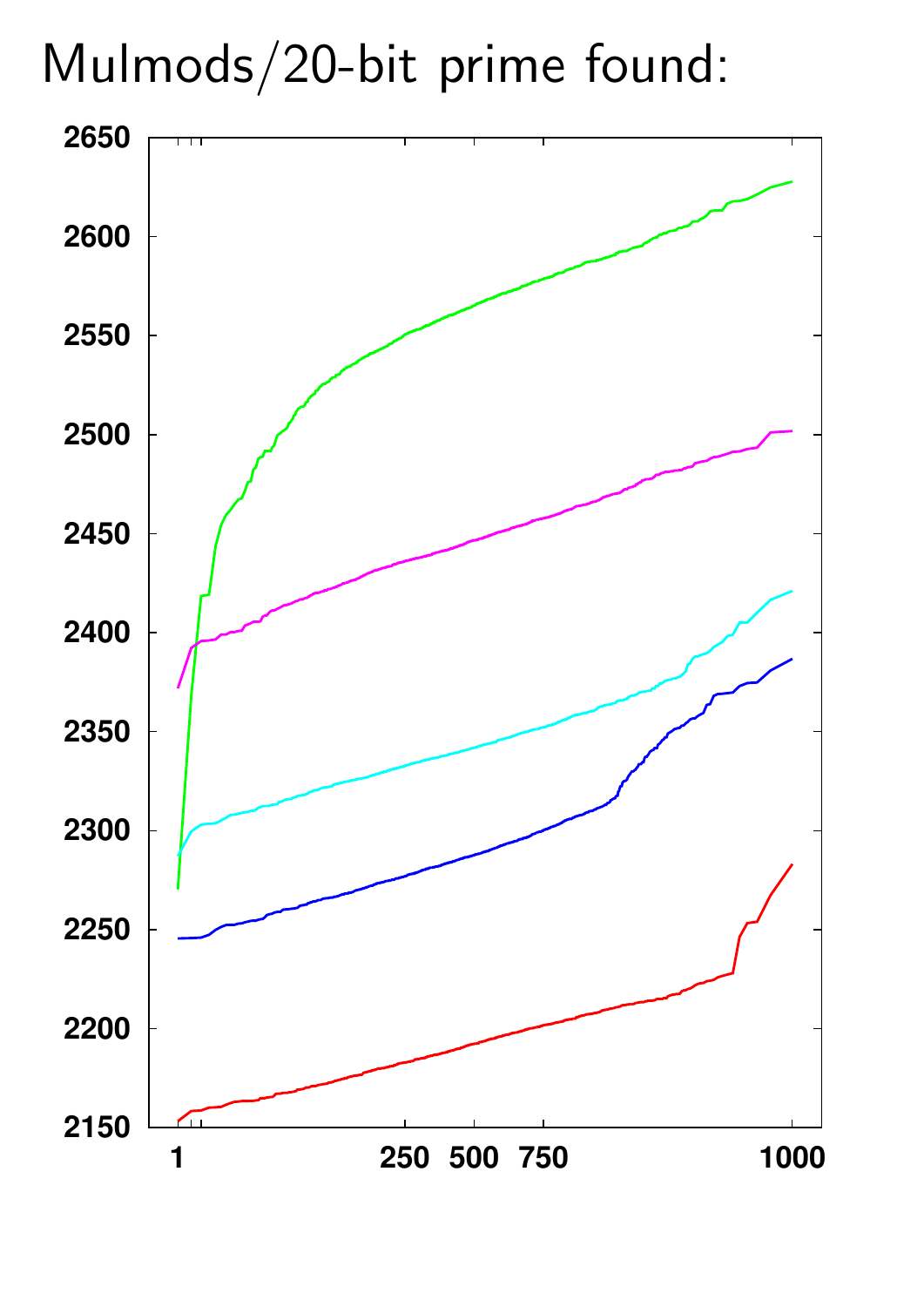Mulmods/21-bit prime found:

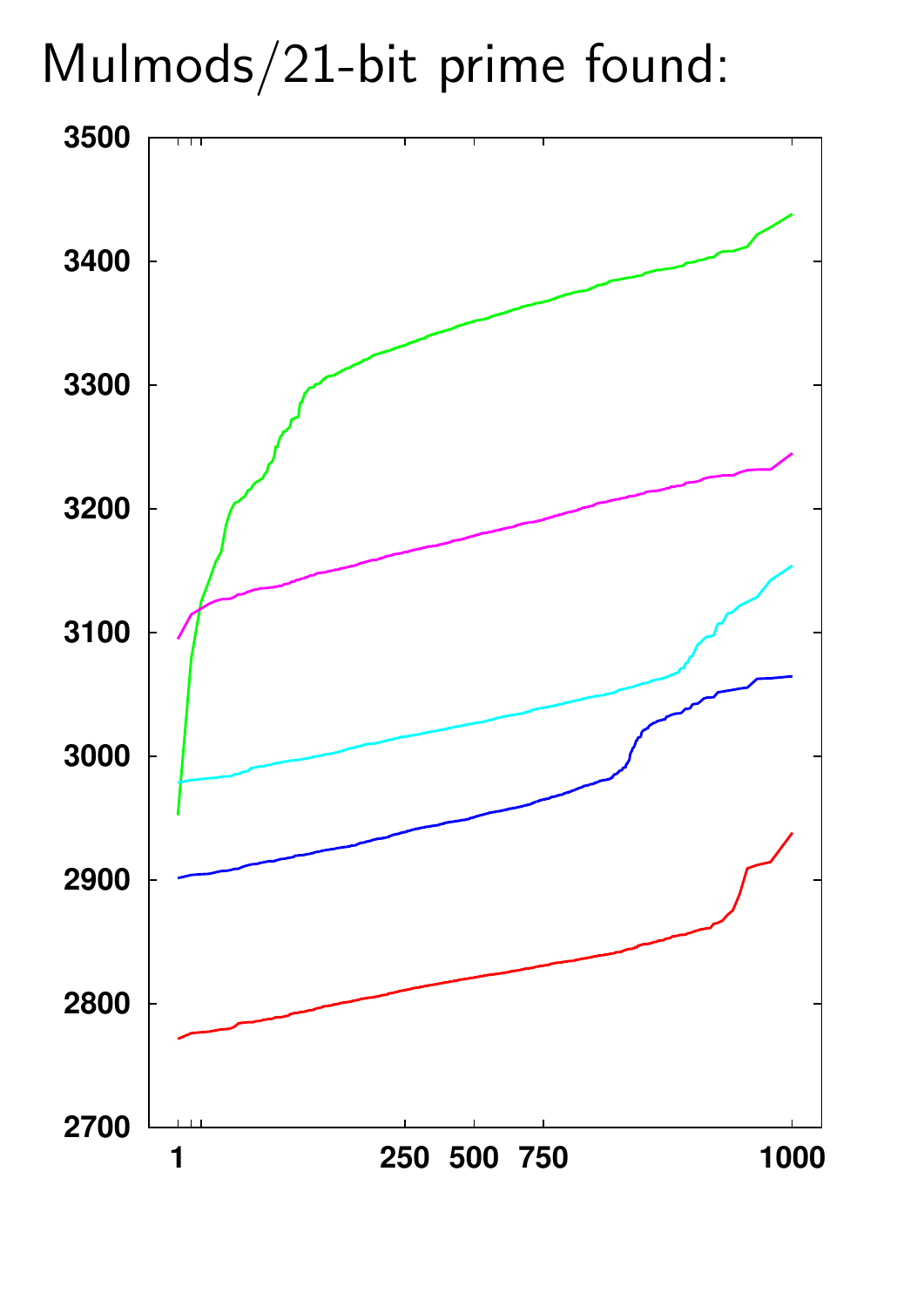## Mulmods/22-bit prime found:

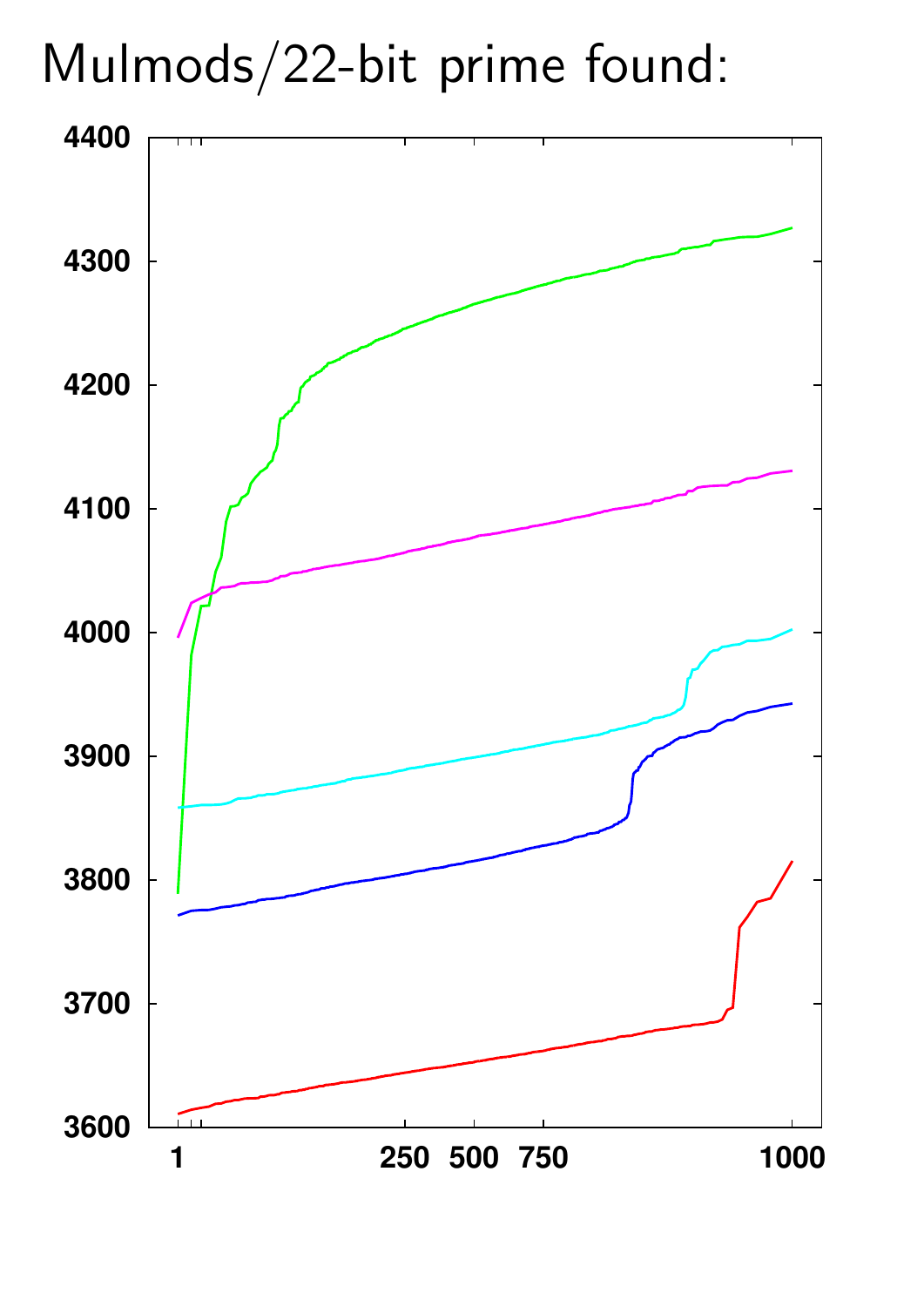Mulmods/23-bit prime found:

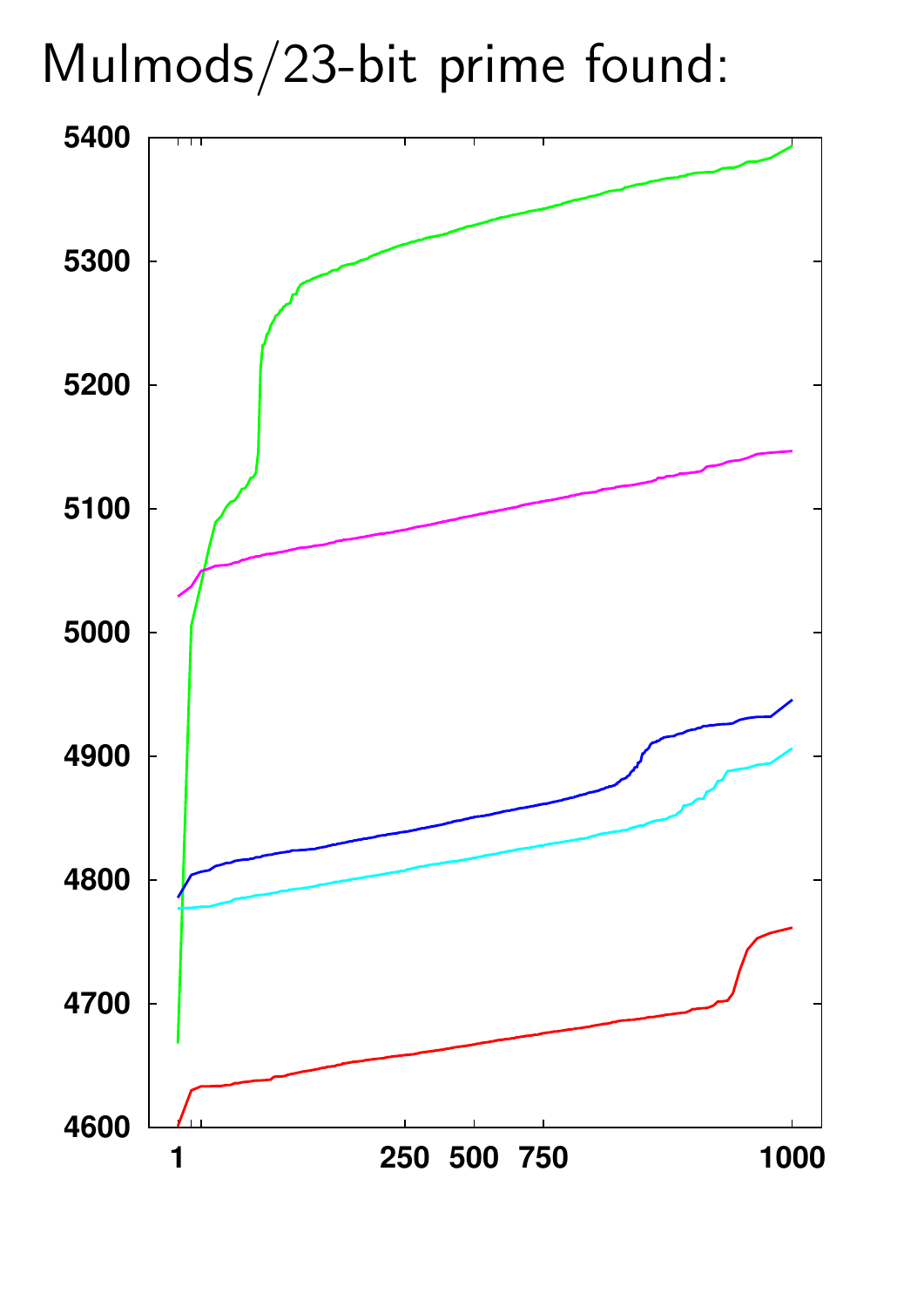Mulmods/24-bit prime found:

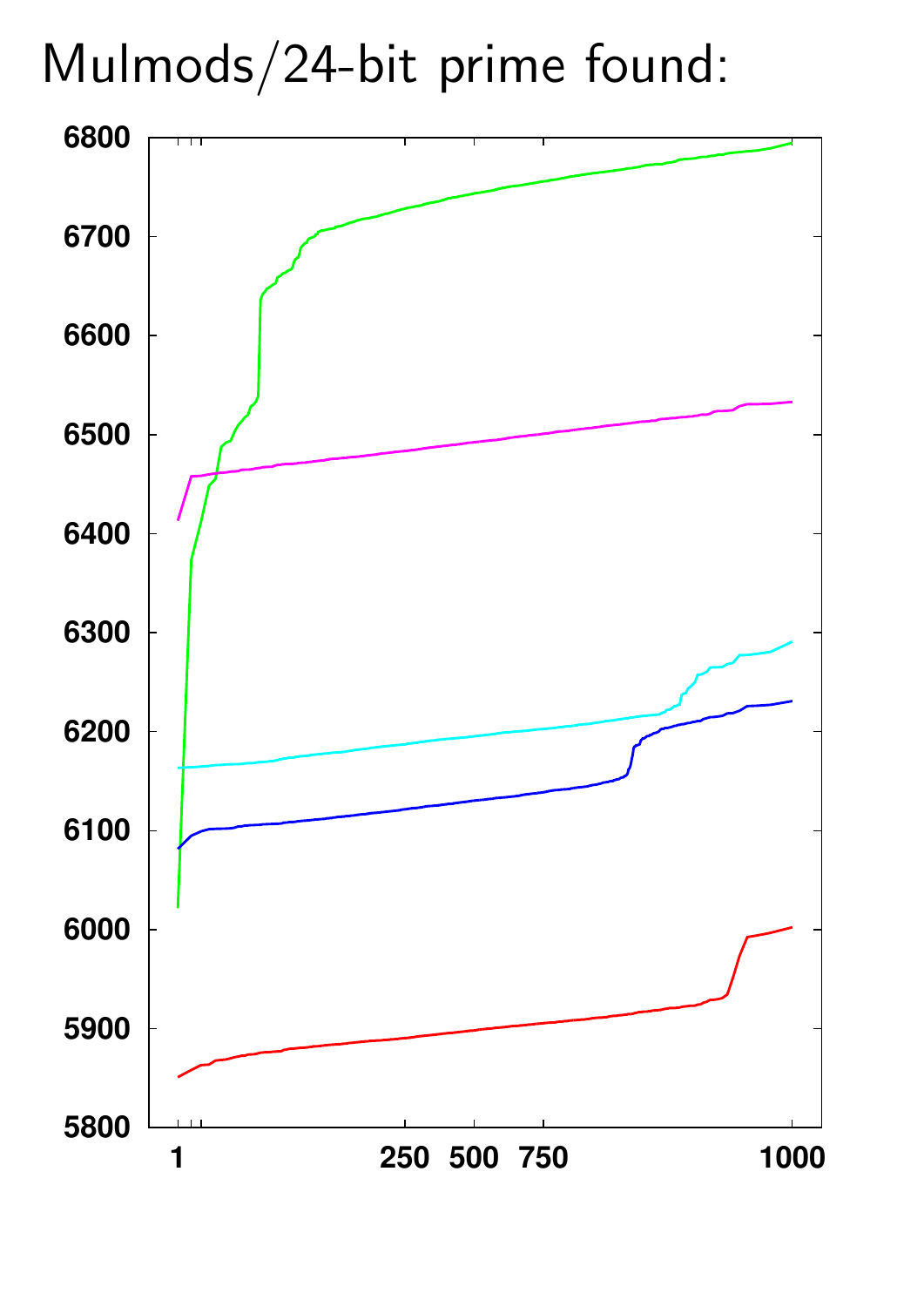## Mulmods/25-bit prime found:

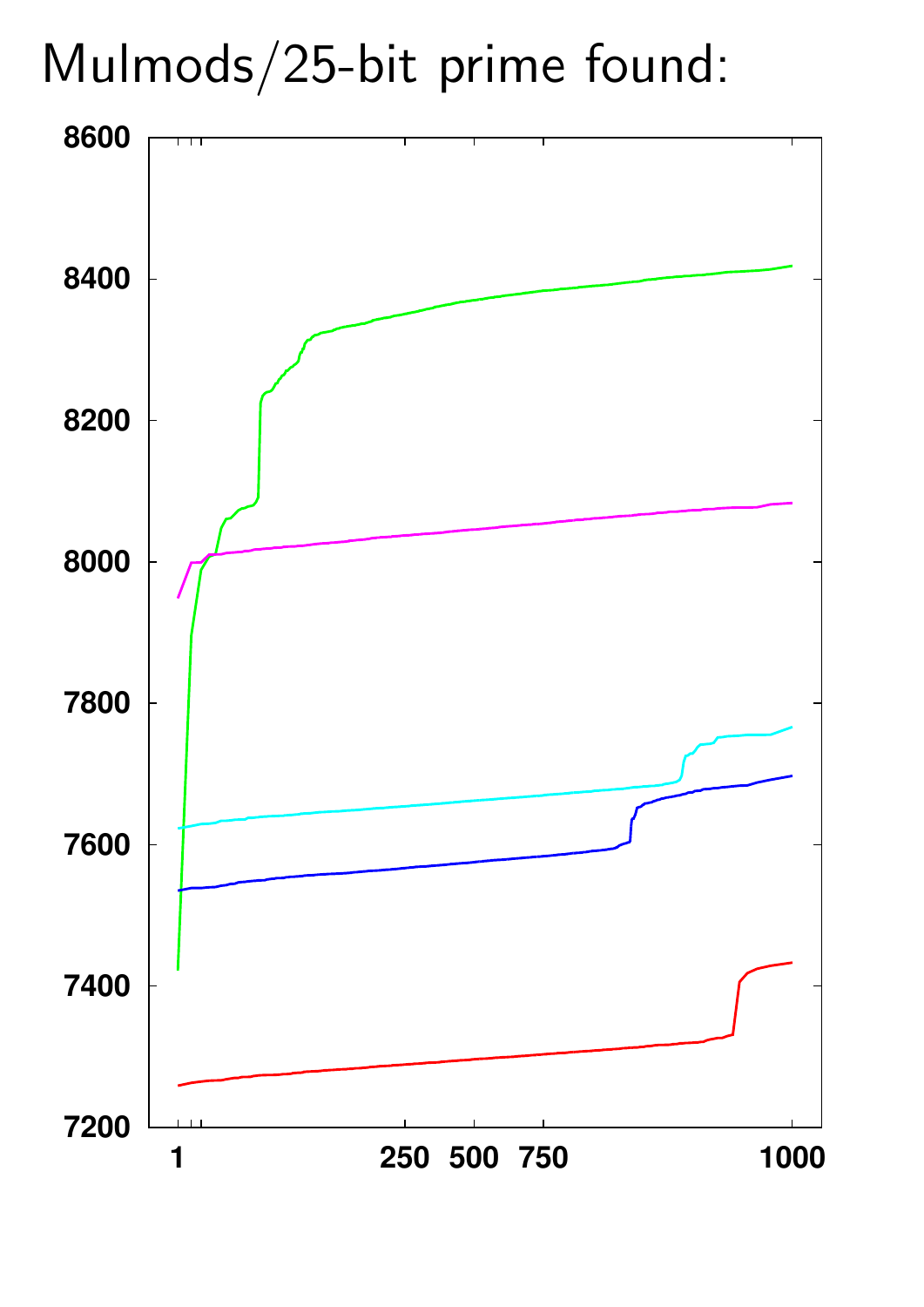Mulmods/26-bit prime found:

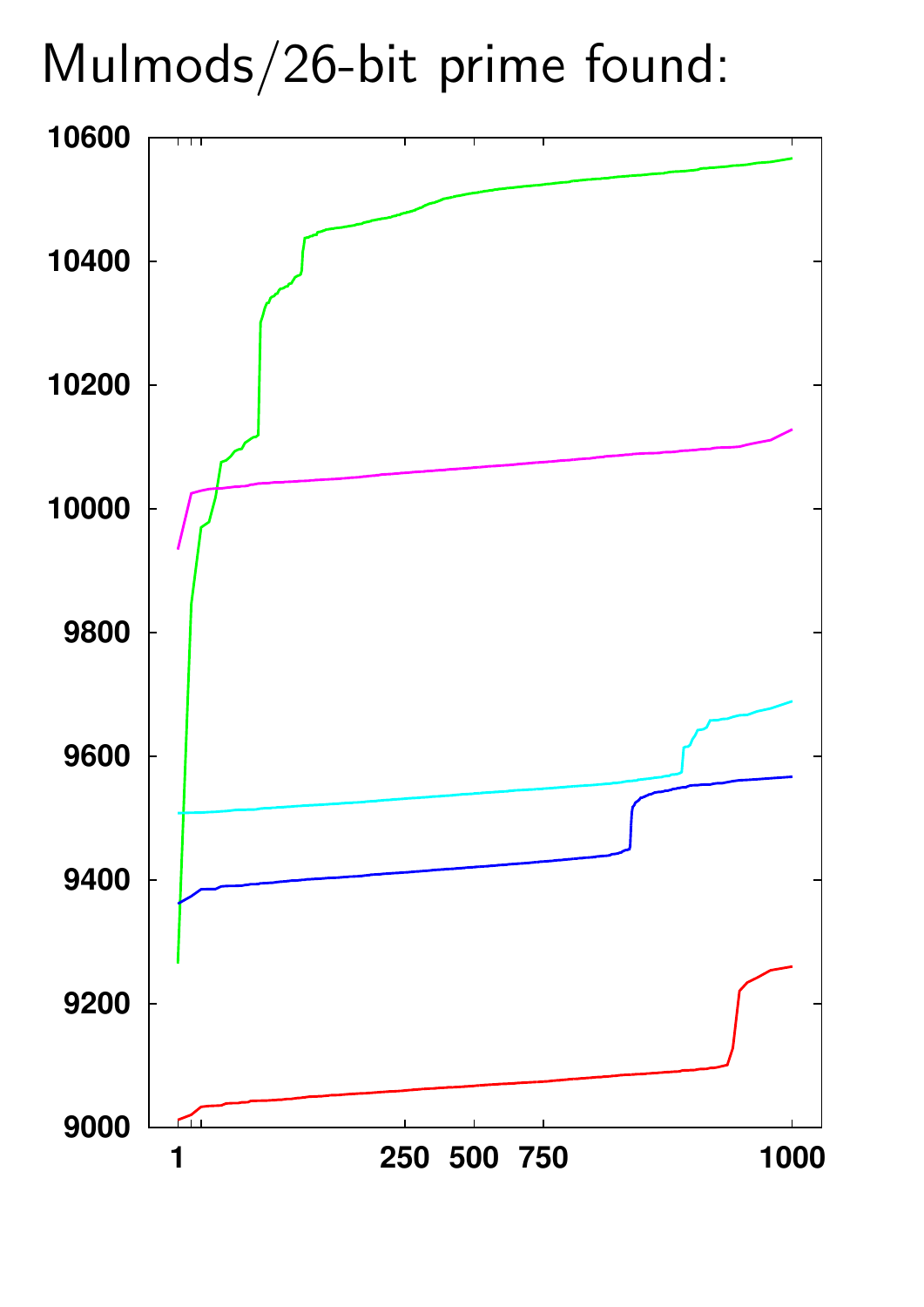## Enumerating small primes

Sieve of Eratosthenes enumerates products  $ij$ ; i.e., enumerates values  $-x^2+y^2$ ; i.e., enumerates norms of elements  $y+xt$  of  $\mathsf{Z}[t]/(t^2-1).$ Determines primality of  $n$ by counting representations of  $n$  as such norms.

Fast computation if batched across all  $n \in \{1, 2, \ldots, H\}$ .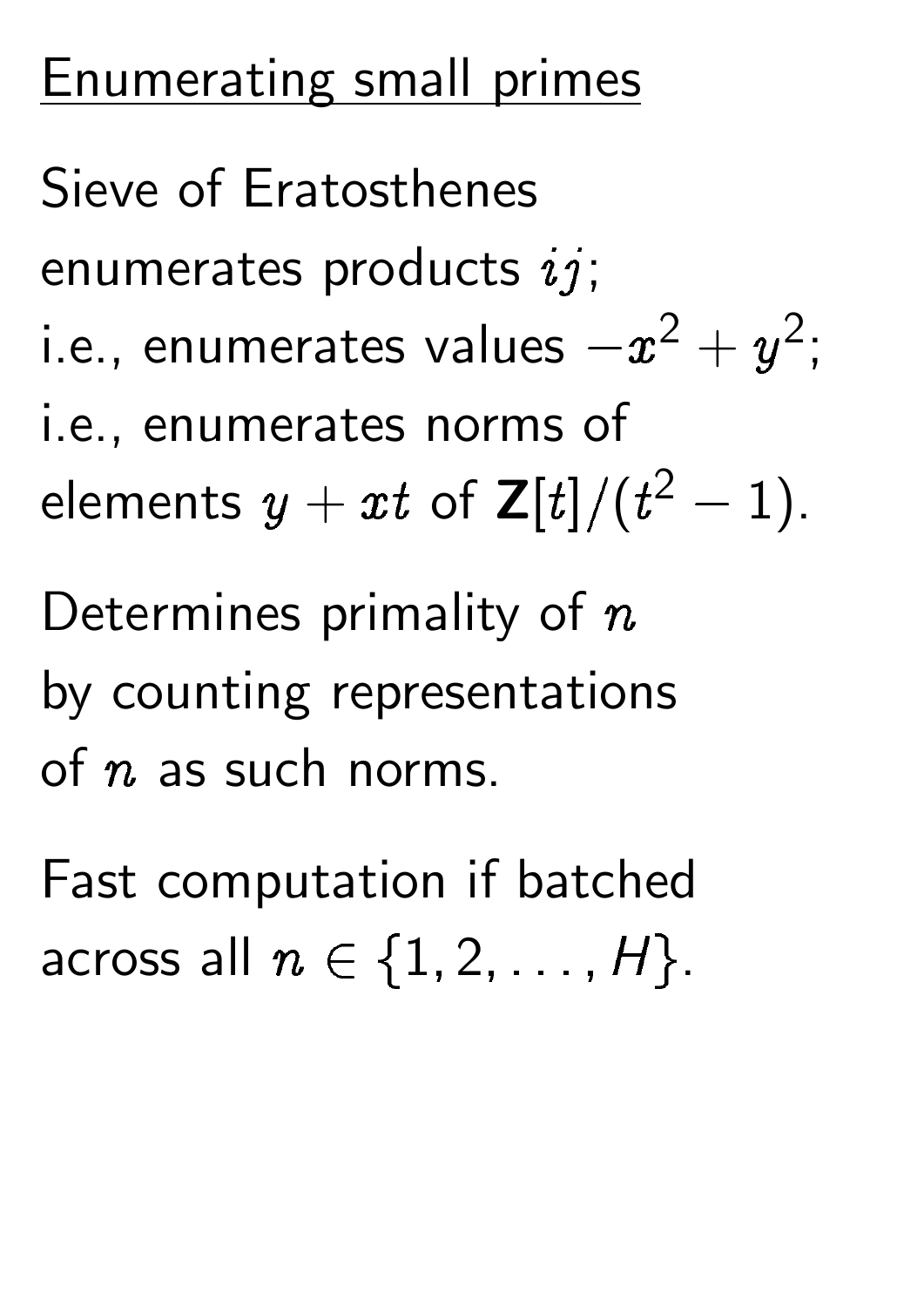Sieve of Atkin enumerates  $4x^2+y^2$  for  $n\in 1+4{\bf Z},$  $3x^2+y^2$  for  $n\in \text{7}+12\mathbf{Z}$ ,  $3x^2$  $-y$  $^2$  for  $n \in 11 + 12$ Z.

Fundamentally more efficient than sieve of Eratosthenes: Q(  $\frac{1}{\sqrt{2}}$  $(-1)$ , Q(  $\overline{\phantom{a}}$  $(-3)$ , Q(  $\frac{1}{2}$ 3) are smaller than " $\mathbf{Q}(\sqrt{1})$ "  $= \mathbf{Q} \times \mathbf{Q}$ . U<br>/

(Can we determine primality by enumerating points on elliptic curves?)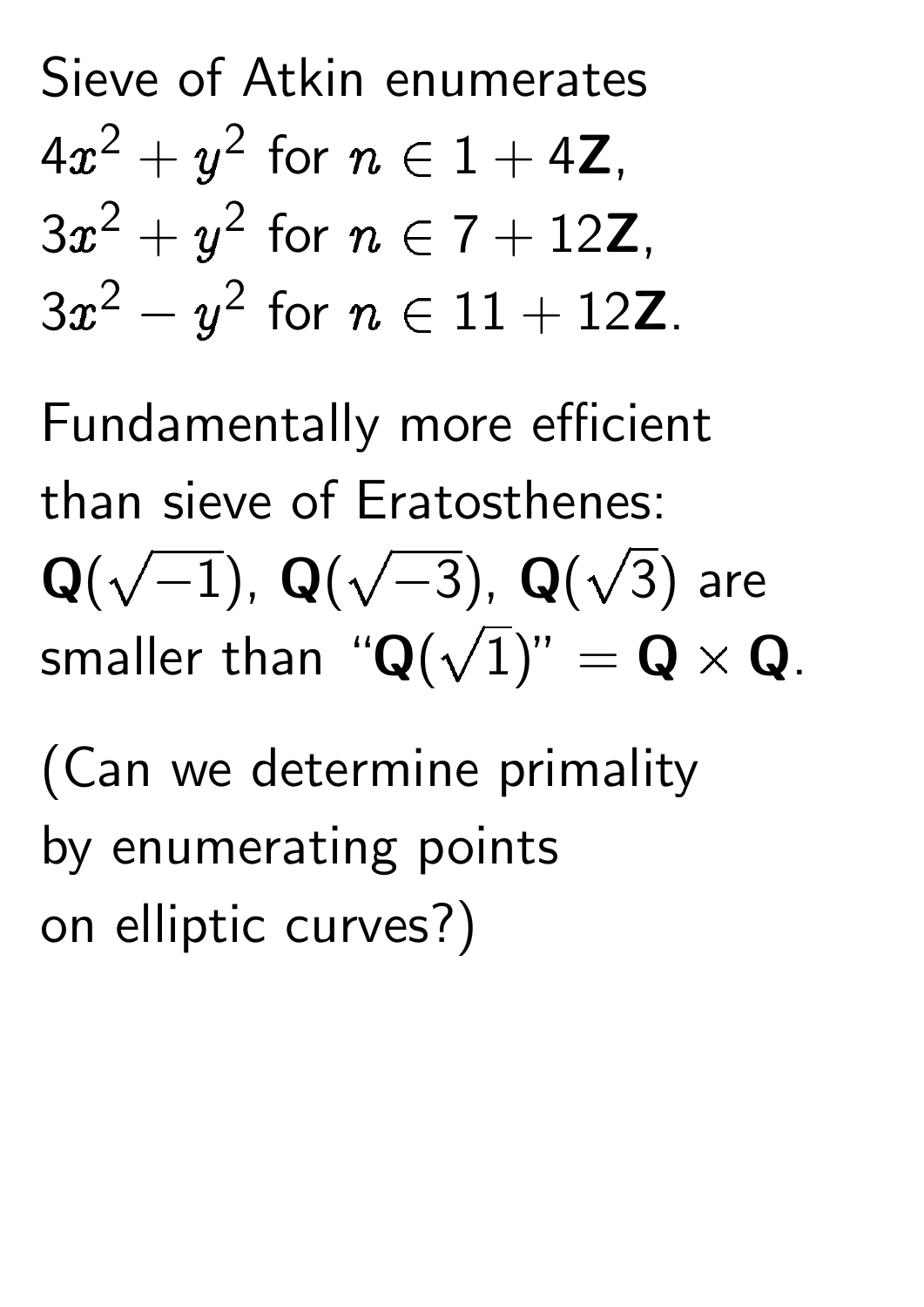Consequence: Can print the primes in  $\{1, 2, \ldots, H\}$ , in order, using  $\Theta(H/\lg\lg H)$ ops on Θ(lg H)-bit integers and  $H^{1/2+o(1)}$  bits of memory.

Galway:  $H^{1/3+o(1)}$ .

 $H^{1/4+o(1)}$  should be doable with LLL, Coppersmith, etc.

But is this a meaningful game?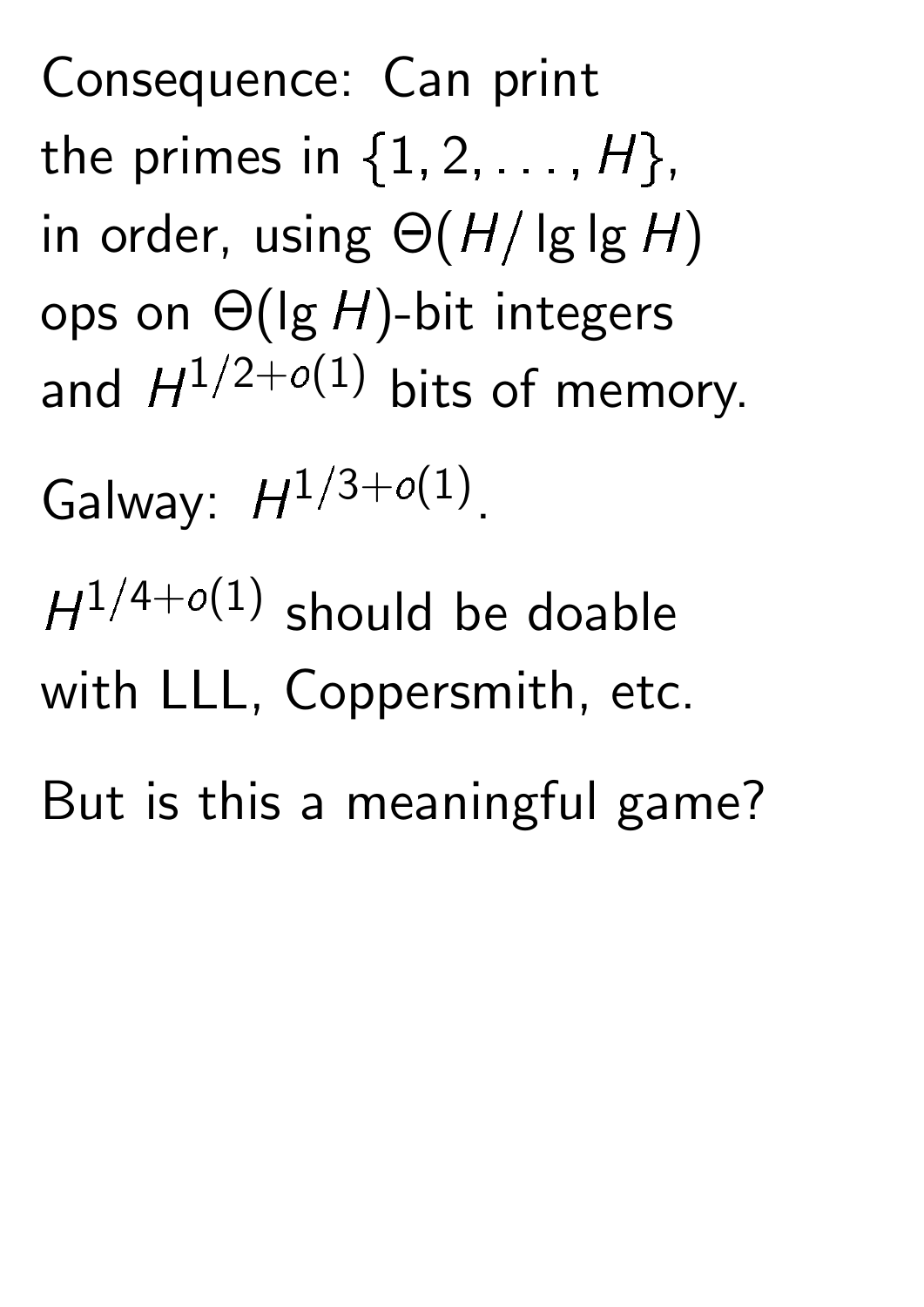## Radeon 5970 graphics card: 2 320 000 000 000 mults/second. \$600; consumes 300 watts.

Can run at even higher speed using more power, more fans: